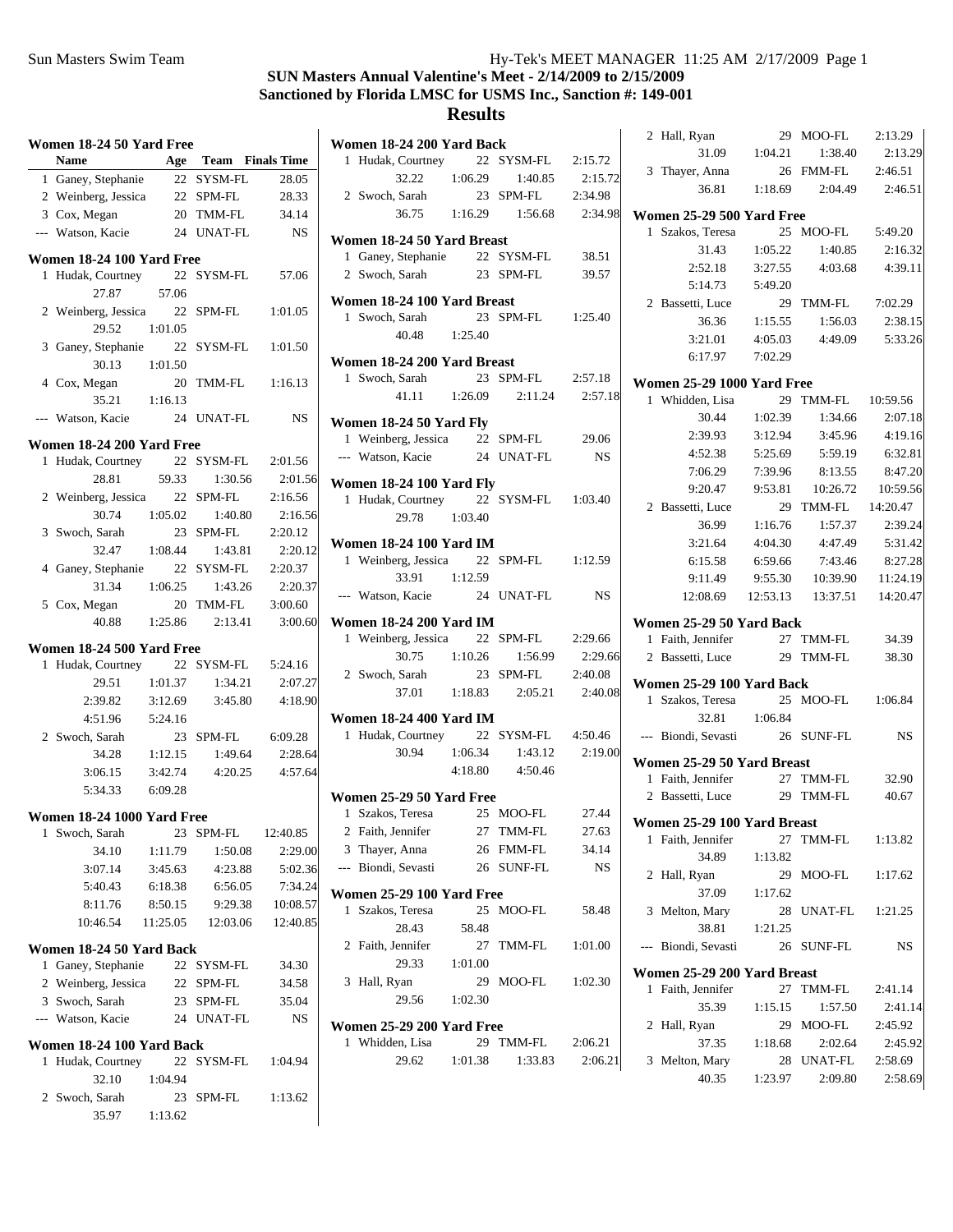| Women 25-29 50 Yard Fly                                    |                   |                                        |             |
|------------------------------------------------------------|-------------------|----------------------------------------|-------------|
| 1 Faith, Jennifer                                          |                   | 27 TMM-FL 33.00                        |             |
| 2 Thayer, Anna 26 FMM-FL 37.72                             |                   |                                        |             |
| <b>Women 25-29 200 Yard Fly</b>                            |                   |                                        |             |
| 1 Whidden, Lisa 29 TMM-FL                                  |                   |                                        | 2:25.71     |
|                                                            | $33.14$ 1:09.53   | 1:46.85                                | 2:25.71     |
| <b>Women 25-29 100 Yard IM</b>                             |                   |                                        |             |
| 1 Hall, Ryan                                               |                   | 29 MOO-FL 1:08.78                      |             |
|                                                            | 32.83 1:08.78     |                                        |             |
| 2 Whidden, Lisa                                            |                   | 29 TMM-FL 1:09.92                      |             |
| 33.95                                                      | 1:09.92           |                                        |             |
| 3 Faith, Jennifer                                          |                   | 27 TMM-FL 1:10.13                      |             |
|                                                            | 34.49 1:10.13     |                                        |             |
| <b>Women 25-29 200 Yard IM</b>                             |                   |                                        |             |
| 1 Hall, Ryan                                               |                   | 29 MOO-FL 2:34.91                      |             |
|                                                            | $33.11$ 1:13.71   | 1:58.52                                | 2:34.91     |
| 2 Melton, Mary                                             |                   | 28 UNAT-FL 2:44.02                     |             |
|                                                            |                   | 35.18 1:18.63 2:06.16 2:44.02          |             |
| Women 30-34 50 Yard Free                                   |                   |                                        |             |
| 1 Brockman, Corrie 32 CATM-FL<br>2 Deering, Tara 31 TMM-FL |                   |                                        | 29.77       |
| 2 Deering, Tara                                            |                   |                                        | 30.01       |
| 3 Girard, Brooke 32 GOLD-FG 32.32                          |                   |                                        |             |
| --- Ryan, Michael                                          |                   | 33 UNAT-FL                             | $_{\rm NS}$ |
| Women 30-34 100 Yard Free                                  |                   |                                        |             |
| 1 Wienrich, Susanne 32 GSC-FL 1:00.12                      |                   |                                        |             |
|                                                            | 28.68 1:00.12     |                                        |             |
| 2 Brockman, Corrie 32 CATM-FL 1:05.82                      |                   |                                        |             |
|                                                            | 32.78 1:05.82     |                                        |             |
| 3 Deering, Tara 31<br>32.29 1:07.43                        |                   | 31 TMM-FL 1:07.43                      |             |
|                                                            |                   |                                        |             |
| Women 30-34 200 Yard Free                                  |                   |                                        |             |
| 1 Wienrich, Susanne 32 GSC-FL 2:13.47                      |                   |                                        |             |
|                                                            |                   | 30.13 1:02.89 1:37.92 2:13.47          |             |
| 2 Deering, Tara 31 TMM-FL 2:24.71                          |                   |                                        |             |
|                                                            |                   | 33.27 1:09.58 1:47.22 2:24.71          |             |
| Women 30-34 500 Yard Free                                  |                   |                                        |             |
| 1 Wienrich, Susanne 32 GSC-FL 6:06.08                      |                   |                                        |             |
|                                                            | 34.46 1:11.37     | 1:49.24                                | 2:27.10     |
|                                                            |                   | 3:04.49 3:41.03 4:17.24 4:53.84        |             |
| 5:30.76 6:06.08                                            |                   |                                        |             |
| 2 Deering, Tara                                            |                   | 31 TMM-FL 6:18.52                      |             |
|                                                            | 34.99 1:13.13     | 1:52.54                                | 2:32.23     |
| 3:11.35                                                    |                   | 3:49.93 4:28.52 5:06.06                |             |
| 5:43.32 6:18.52                                            |                   |                                        |             |
| <b>Women 30-34 1000 Yard Free</b>                          |                   |                                        |             |
| 1 Deering, Tara                                            |                   | 31 TMM-FL 13:12.70                     |             |
|                                                            | $35.62 \t1:13.81$ | 1:53.38                                | 2:33.45     |
|                                                            |                   | 3:13.25 3:53.70 4:34.06 5:14.33        |             |
|                                                            |                   | 5:54.48 6:34.66 7:15.31 7:56.25        |             |
|                                                            |                   | 8:37.01 9:17.37 9:57.59 10:38.04       |             |
|                                                            |                   | 11:16.51  11:56.22  12:36.39  13:12.70 |             |
|                                                            |                   |                                        |             |

|   | Women 30-34 50 Yard Back                                     |         |                           |           |
|---|--------------------------------------------------------------|---------|---------------------------|-----------|
|   | 1 Wienrich, Susanne 32 GSC-FL                                |         |                           | 32.36     |
|   | 2 McCracken, Kate                                            |         | 32 UNAF-FL                | 33.99     |
|   | 3 Brockman, Corrie 32 CATM-FL                                |         |                           | 36.78     |
|   | 4 Girard, Brooke 32 GOLD-FG                                  |         |                           | 36.99     |
|   | Women 30-34 100 Yard Back                                    |         |                           |           |
|   | 1 McCracken, Kate 32 UNAF-FL 1:10.67                         |         |                           |           |
|   | 34.85 1:10.67                                                |         |                           |           |
|   | 2 Wienrich, Susanne 32 GSC-FL 1:11.63                        |         |                           |           |
|   | 34.88 1:11.63                                                |         |                           |           |
|   | Women 30-34 50 Yard Breast                                   |         |                           |           |
|   | 1 McCracken, Kate                                            |         | 32 UNAF-FL                | 35.70     |
|   | 2 Girard, Brooke                                             |         | 32 GOLD-FG                | 36.29     |
|   | 3 Brockman, Corrie 32 CATM-FL                                |         |                           | 36.52     |
|   | Women 30-34 100 Yard Breast                                  |         |                           |           |
|   | 1 McCracken, Kate                                            |         | 32 UNAF-FL 1:18.17        |           |
|   | 37.30                                                        | 1:18.17 |                           |           |
|   | 2 Girard, Brooke                                             |         | 32 GOLD-FG 1:19.63        |           |
|   | 37.12 1:19.63                                                |         |                           |           |
|   | 3 Brockman, Corrie 32 CATM-FL 1:22.21                        |         |                           |           |
|   | 38.38 1:22.21                                                |         |                           |           |
|   | --- Ryan, Michael                                            |         | 33 UNAT-FL                | <b>NS</b> |
|   | Women 30-34 200 Yard Breast                                  |         |                           |           |
|   | 1 McCracken, Kate 32 UNAF-FL 2:46.66                         |         |                           |           |
|   | 37.46                                                        | 1:19.02 | 2:02.41                   | 2:46.66   |
|   | 2 Girard, Brooke                                             |         | 32 GOLD-FG 2:53.17        |           |
|   |                                                              |         | 37.82   1:21.77   2:07.00 | 2:53.17   |
|   | <b>Women 30-34 50 Yard Fly</b>                               |         |                           |           |
|   |                                                              |         | 32 GOLD-FG                | 34.48     |
|   | <b>OMEN 30-34</b><br>1 Girard, Brooke 32 GOLL 1<br>31 TMM-FL |         |                           | 35.28     |
|   | --- Ryan, Michael 33 UNAT-FL                                 |         |                           | <b>NS</b> |
|   | <b>Women 30-34 100 Yard IM</b>                               |         |                           |           |
|   | 1 McCracken, Kate 32 UNAF-FL 1:08.91                         |         |                           |           |
|   | 32.41 1:08.91                                                |         |                           |           |
|   | 2 Wienrich, Susanne 32 GSC-FL                                |         |                           | 1:09.70   |
|   | 32.36 1:09.70                                                |         |                           |           |
|   | 3 Brockman, Corrie 32 CATM-FL 1:13.94                        |         |                           |           |
|   | 35.75                                                        | 1:13.94 |                           |           |
|   | 4 Girard, Brooke                                             |         | 32 GOLD-FG 1:16.99        |           |
|   | 35.87                                                        | 1:16.99 |                           |           |
|   | 5 Deering, Tara                                              |         | 31 TMM-FL                 | 1:20.29   |
|   | 37.12                                                        | 1:20.29 |                           |           |
|   | --- Ryan, Michael                                            |         | 33 UNAT-FL                | NS        |
|   | <b>Women 30-34 200 Yard IM</b>                               |         |                           |           |
| 1 | McCracken, Kate                                              |         | 32 UNAF-FL                | 2:30.42   |
|   | 32.04 1:10.14                                                |         | 1:53.13                   | 2:30.42   |
|   | 2 Girard, Brooke                                             |         | 32 GOLD-FG                | 2:53.44   |
|   | 36.14                                                        | 1:24.82 | 2:10.43                   | 2:53.44   |
|   |                                                              |         |                           |           |
|   | Women 35-39 50 Yard Free<br>1 Visser, Linda                  |         | 38 ORLF-FL                | 26.59     |
|   | 2 Texel, Paula                                               |         | 38 SPM-FL                 | 28.20     |
|   |                                                              |         |                           |           |

|                | 3 Stewart, Ann                               | 38      | GOLD-FG               | 28.26     |
|----------------|----------------------------------------------|---------|-----------------------|-----------|
|                | 4 Tucker, Mary                               | - 38    | SYSM-FL               | 29.99     |
|                | 5 Gnerre, Beverly                            | 38      | SYSM-FL               | 33.23     |
|                | --- Willis, Kristie                          |         | 38 UNAT-FL            | NS        |
|                |                                              |         |                       |           |
|                | <b>Women 35-39 100 Yard Free</b>             |         |                       |           |
| 1              | Texel, Paula                                 |         | 38 SPM-FL             | 1:02.73   |
|                | 29.88 1:02.73                                |         |                       |           |
| $\mathbf{2}$   | Tucker, Mary                                 | 38      | SYSM-FL               | 1:07.72   |
|                | 33.72 1:07.72                                |         |                       |           |
|                | --- Willis, Kristie                          |         | 38 UNAT-FL            | <b>NS</b> |
|                | <b>Women 35-39 200 Yard Free</b>             |         |                       |           |
|                | 1 Texel, Paula                               |         | 38 SPM-FL             | 2:16.08   |
|                |                                              |         | 31.27 1:05.72 1:41.16 | 2:16.08   |
|                |                                              |         |                       |           |
|                | Women 35-39 500 Yard Free                    |         |                       |           |
| 1              | Texel, Paula                                 |         | 38 SPM-FL             | 6:09.36   |
|                | 32.82                                        | 1:08.05 | 1:44.58               | 2:21.85   |
|                | 2:59.83                                      |         | $3:37.97$ $4:16.09$   | 4:54.15   |
|                | 5:32.22 6:09.36                              |         |                       |           |
|                | 2 Stewart, Ann                               |         | 38 GOLD-FG            | 6:35.41   |
|                | 32.11                                        | 1:07.07 | 1:44.69               | 2:24.37   |
|                | 3:05.35                                      | 3:47.04 | 4:29.08               | 5:11.15   |
|                | 5:53.35                                      | 6:35.41 |                       |           |
|                | Women 35-39 50 Yard Back                     |         |                       |           |
|                | 1 Visser, Linda                              |         | 38 ORLF-FL            | 31.02     |
|                | 2 Texel, Paula                               |         | 38 SPM-FL             | 32.50     |
|                | 3 Stewart, Ann                               | 38      | GOLD-FG               | 32.86     |
|                | Women 35-39 100 Yard Back                    |         |                       |           |
|                | 1 Visser, Linda                              |         | 38 ORLF-FL            | 1:04.97   |
|                | 32.30                                        | 1:04.97 |                       |           |
|                | 2 Texel, Paula                               | 38      | SPM-FL                | 1:10.93   |
|                | 35.08                                        | 1:10.93 |                       |           |
|                | 3 Stewart, Ann                               | 38      | GOLD-FG               | 1:14.12   |
|                | 35.22                                        | 1:14.12 |                       |           |
|                | 4 Gnerre, Beverly                            |         | 38 SYSM-FL            | 1:29.43   |
|                | 44.67                                        | 1:29.43 |                       |           |
|                |                                              |         |                       |           |
|                | Women 35-39 200 Yard Back                    |         |                       |           |
|                | 1 Visser, Linda 38 ORLF-FL 2:20.74           |         |                       |           |
|                | 33.92                                        | 1:09.77 | 1:45.66               | 2:20.74   |
|                | 2 Stewart, Ann                               |         | 38 GOLD-FG            | 2:38.48   |
|                | 36.58                                        | 1:15.10 | 1:55.90               | 2:38.48   |
|                | Women 35-39 50 Yard Breast                   |         |                       |           |
| 1              | Legaspi, Kelly                               |         | 37 GOLD-FG            | 33.34     |
|                | 2 Visser, Linda                              |         | 38 ORLF-FL            | 33.35     |
|                | 3 LeClair, Dale                              |         | 39 GOLD-FG            | 36.44     |
|                | 4 McDonald, Christine 37 SCSF-FL             |         |                       | 36.56     |
|                | 5 Stewart, Ann                               |         | 38 GOLD-FG            | 40.97     |
|                |                                              |         |                       |           |
| 1              | Women 35-39 100 Yard Breast<br>Visser, Linda | 38      | ORLF-FL               | 1:12.31   |
|                | 34.54                                        | 1:12.31 |                       |           |
| $\overline{2}$ | Legaspi, Kelly                               | 37      | GOLD-FG               | 1:13.80   |
|                | 34.79   1:13.80                              |         |                       |           |
|                |                                              |         |                       |           |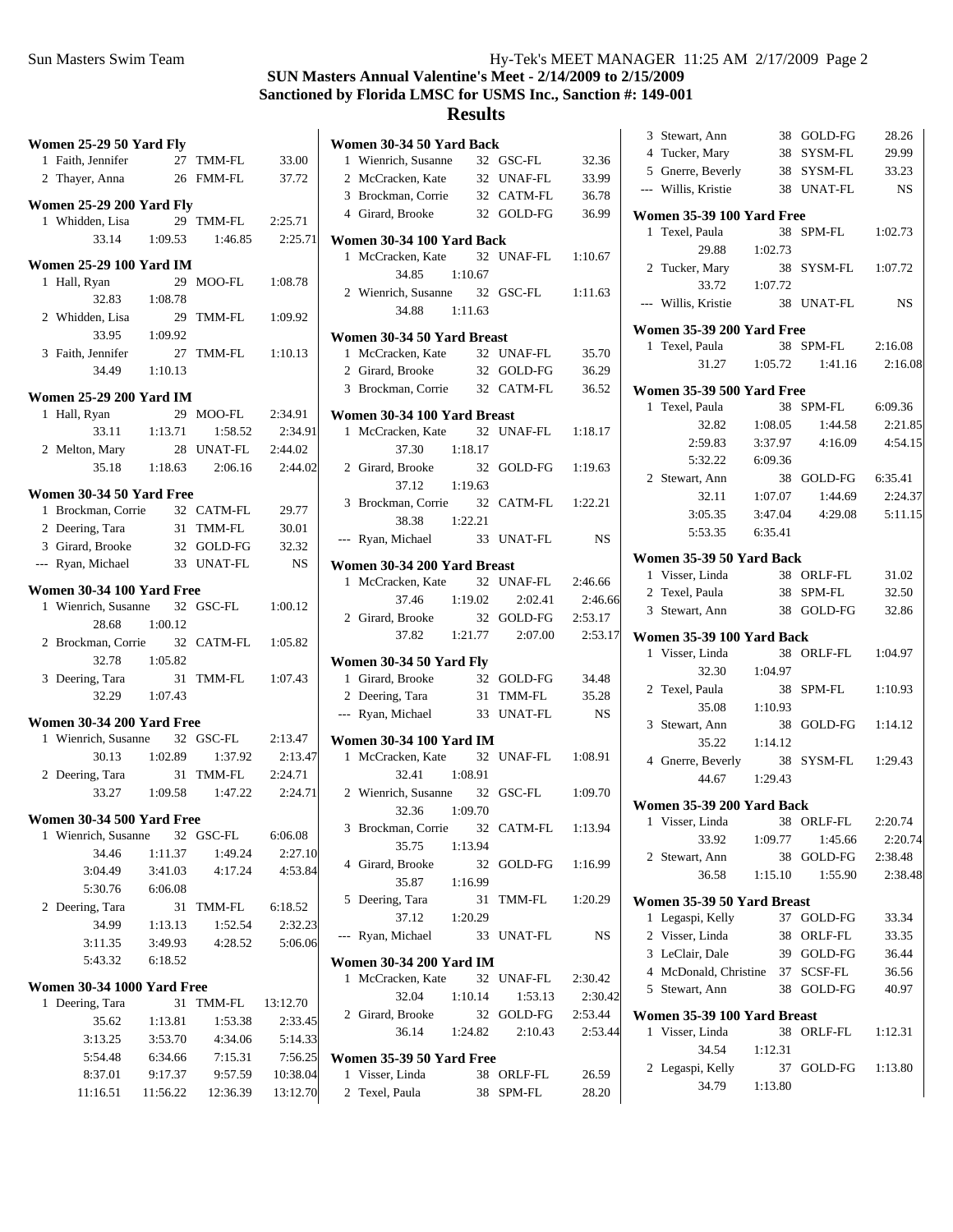| (Women 35-39 100 Yard Breast)                     |            |                    | 3 Becker, Karen           |         | 41 TMM-FL  | 27.12     | 3 Bender, Kristin          |                    | 44 CATM-FL             | 7:08.86              |
|---------------------------------------------------|------------|--------------------|---------------------------|---------|------------|-----------|----------------------------|--------------------|------------------------|----------------------|
| 3 LeClair, Dale                                   | 39 GOLD-FG | 1:18.70            | 4 Kupan, Cheryl           |         | 44 NEM-NE  | 28.19     | 36.87                      | 1:19.68            | 2:02.99                | 2:46.39              |
| 37.49<br>1:18.70                                  |            |                    | 5 Johnson, Jill           |         | 43 GOLD-FG | 28.35     | 3:31.12                    | 4:15.73            | 5:00.47                | 5:43.96              |
| 4 McDonald, Christine 37 SCSF-FL                  |            | 1:19.43            | 6 Ghilik-Micu, Laura      |         | 40 UNAT-FL | 29.97     | 6:28.81                    | 7:08.86            |                        |                      |
| 38.03<br>1:19.43                                  |            |                    | 7 Bender, Kristin         |         | 44 CATM-FL | 30.11     | 4 Ness, Karen              |                    | 40 TMM-FL              | 7:36.89              |
| Women 35-39 200 Yard Breast                       |            |                    | 8 Forgang, Cheryl         |         | 44 SUNF-FL | 36.90     | 39.08                      | 1:24.06            | 2:10.52                | 2:57.15              |
| 1 LeClair, Dale                                   | 39 GOLD-FG | 2:53.13            | --- Overly, Lori          |         | 43 SYSM-FL | <b>NS</b> | 3:43.63                    | 4:30.32            | 5:17.93                | 6:05.19              |
| 40.51<br>1:25.23                                  | 2:09.70    | 2:53.13            | Women 40-44 100 Yard Free |         |            |           | 6:51.56                    | 7:36.89            |                        |                      |
| --- Legaspi, Kelly                                | 37 GOLD-FG | <b>NS</b>          | 1 Wager, Susan            |         | 43 REDT-MR | 55.56     | 5 Forgang, Cheryl          |                    | 44 SUNF-FL             | 8:35.60              |
|                                                   |            |                    | 27.09                     | 55.56   |            |           | 46.00                      | 1:36.49            | 2:29.20                | 3:22.45              |
| Women 35-39 50 Yard Fly                           |            |                    | 2 Moore, Paige            |         | 42 GOLD-FG | 58.42     | 4:15.43                    | 5:08.23            | 6:00.98                | 6:53.72              |
| 1 Visser, Linda                                   | 38 ORLF-FL | 28.58              | 28.07                     | 58.42   |            |           | 7:46.05                    | 8:35.60            |                        |                      |
| 2 LeClair, Dale                                   | 39 GOLD-FG | 30.81              | 3 Kupan, Cheryl           |         | 44 NEM-NE  | 1:01.27   | Women 40-44 1000 Yard Free |                    |                        |                      |
| 3 McDonald, Christine                             | 37 SCSF-FL | 31.81              | 29.80                     | 1:01.27 |            |           | 1 Johnson, Jill            |                    | 43 GOLD-FG             | 12:09.79             |
| 4 Stewart, Ann                                    | 38 GOLD-FG | 33.49              | 4 Johnson, Jill           |         | 43 GOLD-FG | 1:01.48   | 32.76                      | 1:08.20            | 1:44.14                | 2:20.16              |
| 5 Gnerre, Beverly                                 | 38 SYSM-FL | 41.94              | 29.61                     | 1:01.48 |            |           | 2:56.18                    | 3:32.42            | 4:08.80                | 4:44.95              |
| --- Willis, Kristie                               | 38 UNAT-FL | <b>NS</b>          | 5 Ramnath, Fernette       |         | 43 SYSM-FL | 1:02.86   | 5:21.38                    | 5:57.72            | 6:33.91                | 7:10.84              |
| <b>Women 35-39 100 Yard Fly</b>                   |            |                    | 30.50                     | 1:02.86 |            |           | 7:48.05                    | 8:25.45            | 9:03.00                | 9:40.40              |
| 1 LeClair, Dale                                   | 39 GOLD-FG | 1:10.76            | 6 Ghilik-Micu, Laura      |         | 40 UNAT-FL | 1:04.67   | 10:17.87                   | 10:55.44           | 11:33.17               | 12:09.79             |
| 33.38<br>1:10.76                                  |            |                    | 30.62                     | 1:04.67 |            |           | 2 Ramnath, Fernette        |                    | 43 SYSM-FL             | 12:11.75             |
|                                                   |            |                    | 7 Bender, Kristin         |         | 44 CATM-FL | 1:07.22   | 33.59                      | 1:09.59            | 1:45.91                | 2:22.70              |
| <b>Women 35-39 200 Yard Fly</b>                   |            |                    | 31.98                     | 1:07.22 |            |           | 2:59.38                    | 3:36.09            | 4:12.93                | 4:49.88              |
| 1 LeClair, Dale                                   | 39 GOLD-FG | 2:46.45            | 8 Ness, Karen             |         | 40 TMM-FL  | 1:21.54   | 5:26.64                    | 6:03.57            | 6:40.39                | 7:17.17              |
| 36.86<br>1:19.58                                  | 2:03.42    | 2:46.45            | 38.47                     | 1:21.54 |            |           | 7:53.91                    | 8:30.97            | 9:08.26                | 9:45.42              |
| <b>Women 35-39 100 Yard IM</b>                    |            |                    | 9 Forgang, Cheryl         |         | 44 SUNF-FL | 1:22.95   | 10:22.44                   | 10:59.22           | 11:36.33               | 12:11.75             |
| 1 Visser, Linda                                   | 38 ORLF-FL | 1:03.71            | 38.15                     | 1:22.95 |            |           | 3 Kupan, Cheryl            |                    | 44 NEM-NE              | 12:43.30             |
| 1:03.71<br>31.18                                  |            |                    |                           |         | 43 SYSM-FL | <b>NS</b> |                            |                    | 1:52.90                | 2:30.82              |
| 2 Texel, Paula                                    | 38 SPM-FL  | 1:11.09            | --- Overly, Lori          |         |            |           | 36.41<br>3:09.10           | 1:14.59<br>3:47.32 | 4:25.51                | 5:03.55              |
| 33.34<br>1:11.09                                  |            |                    | Women 40-44 200 Yard Free |         |            |           | 5:41.46                    | 6:19.53            | 6:57.45                | 7:35.66              |
| 3 McDonald, Christine 37 SCSF-FL                  |            | 1:11.15            | 1 Moore, Paige            |         | 42 GOLD-FG | 2:11.51   |                            | 8:52.45            | 9:30.89                | 10:09.86             |
| 34.21<br>1:11.15                                  |            |                    | 31.17                     | 1:04.54 | 1:38.34    | 2:11.51   | 8:13.88                    | 11:26.41           |                        |                      |
| 4 Stewart, Ann                                    | 38 GOLD-FG | 1:13.67            | 2 Johnson, Jill           |         | 43 GOLD-FG | 2:14.98   | 10:48.25                   |                    | 12:04.85<br>44 CATM-FL | 12:43.30<br>14:53.29 |
| 33.13<br>1:13.67                                  |            |                    | 31.14                     | 1:04.93 | 1:40.01    | 2:14.98   | 4 Bender, Kristin          | 1:20.08            | 2:05.16                | 2:50.60              |
| --- Legaspi, Kelly                                | 37 GOLD-FG | <b>NS</b>          | 3 Ramnath, Fernette       |         | 43 SYSM-FL | 2:15.45   | 37.55                      |                    |                        |                      |
|                                                   |            |                    | 31.80                     | 1:05.96 | 1:40.89    | 2:15.45   | 3:35.34                    | 4:20.97            | 5:07.31                | 5:53.08              |
| <b>Women 35-39 200 Yard IM</b><br>1 Visser, Linda | 38 ORLF-FL | 2:19.52            | 4 Overly, Lori            |         | 43 SYSM-FL | 2:30.29   | 6:38.64                    | 7:24.71            | 8:10.08                | 8:55.52              |
| 1:08.47                                           |            |                    | 33.17                     | 1:10.43 | 1:49.88    | 2:30.29   | 9:40.87                    | 10:26.09           | 11:11.22               | 11:56.12             |
| 31.55<br>2 McDonald, Christine 37 SCSF-FL         | 1:47.66    | 2:19.52<br>2:35.74 | 5 Bender, Kristin         |         | 44 CATM-FL | 2:37.42   | 12:41.66                   | 13:27.73           | 14:12.10               | 14:53.29             |
|                                                   |            |                    | 33.69                     | 1:13.60 | 1:56.13    | 2:37.42   | 5 Ness, Karen              |                    | 40 TMM-FL              | 15:25.91             |
| 33.04<br>1:15.20                                  | 1:58.61    | 2:35.74            | 6 Roberts, Deborah        | 43      | SVOL-FL    | 2:43.49   | 39.33                      | 1:22.70            | 2:07.91                | 2:53.84              |
| 3 Gnerre, Beverly<br>42.70                        | 38 SYSM-FL | 3:08.57            | 35.94                     | 1:16.80 | 2:00.28    | 2:43.49   | 3:39.89                    | 4:26.18            | 5:12.70                | 5:59.87              |
| 1:33.32                                           | 2:27.92    | 3:08.57            | 7 Ness, Karen             |         | 40 TMM-FL  | 2:54.42   | 6:46.86                    | 7:35.20            | 8:22.02                | 9:09.19              |
| --- Stewart, Ann                                  | 38 GOLD-FG | NS                 | 38.90                     | 1:23.45 | 2:09.36    | 2:54.42   | 9:56.43                    | 10:43.92           | 11:31.72               | 12:18.88             |
| --- Willis, Kristie                               | 38 UNAT-FL | $_{\rm NS}$        | --- Hamel, Laura          |         | 44 SYSM-FL | NS        | 13:06.27                   | 13:54.10           | 14:40.77               | 15:25.91             |
| <b>Women 35-39 400 Yard IM</b>                    |            |                    | Women 40-44 500 Yard Free |         |            |           | Women 40-44 50 Yard Back   |                    |                        |                      |
| 1 Visser, Linda                                   | 38 ORLF-FL | 4:57.83            | 1 Ramnath, Fernette       |         | 43 SYSM-FL | 5:53.79   | 1 Becker, Karen            |                    | 41 TMM-FL              | 31.59                |
| 32.48<br>1:10.25                                  | 1:49.43    | 2:28.67            | 32.82                     | 1:07.61 | 1:43.34    | 2:19.17   | 2 Moore, Paige             |                    | 42 GOLD-FG             | 32.00                |
|                                                   | 4:25.15    | 4:57.83            | 2:55.16                   | 3:31.06 | 4:07.07    | 4:43.39   | 3 Johnson, Jill            |                    | 43 GOLD-FG             | 34.62                |
| 2 LeClair, Dale                                   | 39 GOLD-FG | 5:31.93            | 5:19.59                   | 5:53.79 |            |           | 4 Roberts, Deborah         |                    | 43 SVOL-FL             | 39.36                |
| 35.67<br>1:16.49                                  | 2:01.84    | 2:46.30            | 2 Johnson, Jill           |         | 43 GOLD-FG | 5:56.68   | 5 Bender, Kristin          |                    | 44 CATM-FL             | 40.41                |
| 4:19.30                                           | 4:56.63    | 5:31.93            | 31.25                     | 1:05.66 | 1:41.33    | 2:17.64   | 6 Ness, Karen              |                    | 40 TMM-FL              | 44.14                |
| Women 40-44 50 Yard Free                          |            |                    | 2:53.88                   | 3:30.10 | 4:06.62    | 4:43.51   | --- Overly, Lori           |                    | 43 SYSM-FL             | NS                   |
| 1 Wager, Susan                                    | 43 REDT-MR | 25.53              | 5:20.42                   | 5:56.68 |            |           | Women 40-44 100 Yard Back  |                    |                        |                      |
| 2 Moore, Paige                                    | 42 GOLD-FG | 26.85              |                           |         |            |           | 1 Becker, Karen            |                    | 41 TMM-FL              | 1:08.63              |
|                                                   |            |                    |                           |         |            |           | 33.09                      | 1:08.63            |                        |                      |
|                                                   |            |                    |                           |         |            |           |                            |                    |                        |                      |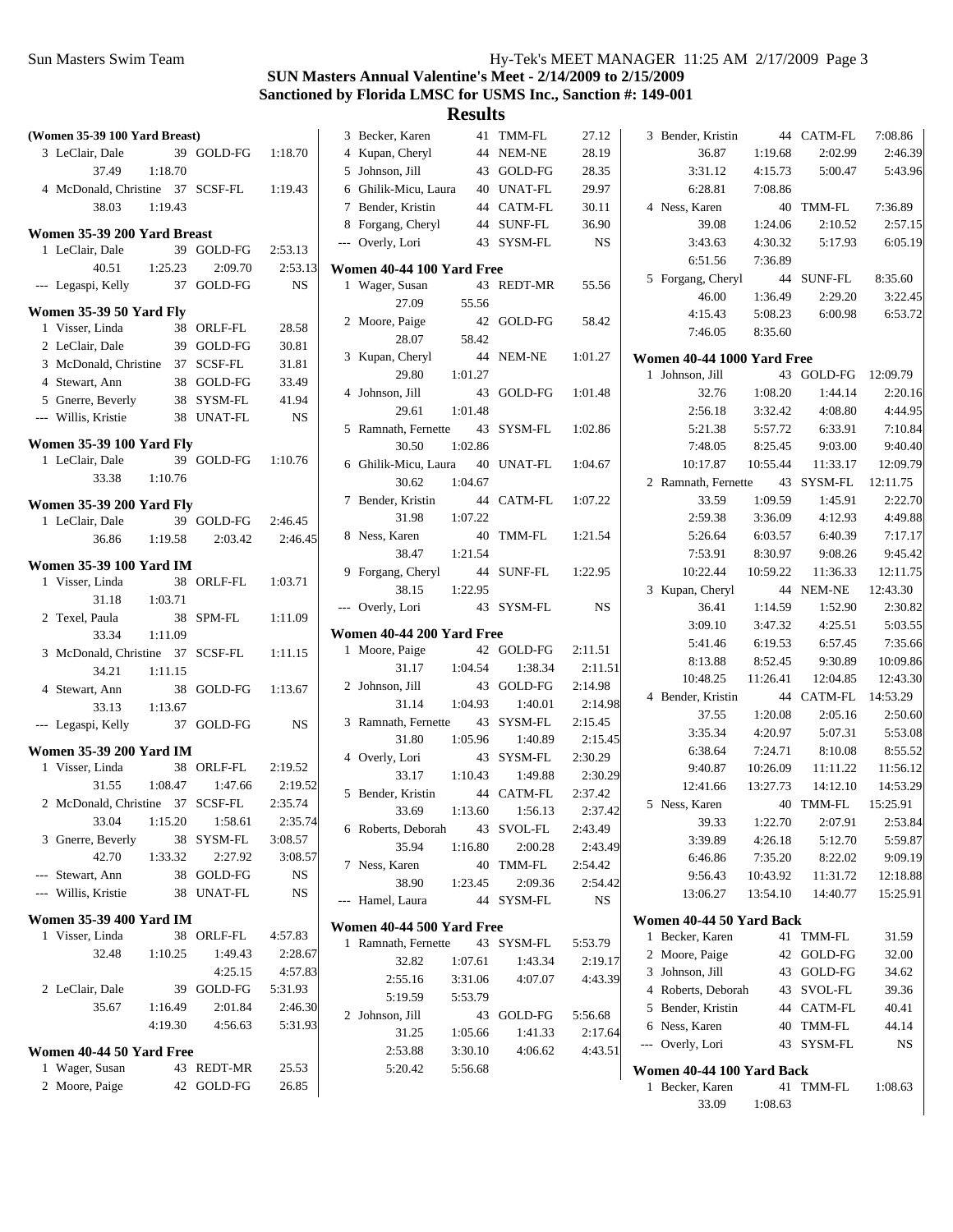| (Women 40-44 100 Yard Back)                 |         |                |                    | <b>Women 40-44 100 Yard IM</b>    |          |            |           |
|---------------------------------------------|---------|----------------|--------------------|-----------------------------------|----------|------------|-----------|
| 2 Moore, Paige                              |         | 42 GOLD-FG     | 1:08.67            | 1 Johnson, Jill                   |          | 43 GOLD-FG | 1:12.06   |
| 33.78                                       | 1:08.67 |                |                    | 34.14                             | 1:12.06  |            |           |
| 3 Ness, Karen                               |         | 40 TMM-FL      | 1:34.89            | 2 Bender, Kristin                 |          | 44 CATM-FL | 1:24.54   |
| 45.79                                       | 1:34.89 |                |                    | 40.49                             | 1:24.54  |            |           |
| --- Repassy, Lisa                           |         | 42 SYSM-FL     | NS.                | 3 Roberts, Deborah                |          | 43 SVOL-FL | 1:25.91   |
| Women 40-44 200 Yard Back                   |         |                |                    | 40.88                             | 1:25.91  |            |           |
| 1 Ramnath, Fernette                         |         | 43 SYSM-FL     | 2:35.40            | 4 Ness, Karen                     |          | 40 TMM-FL  | 1:33.37   |
| 37.44                                       | 1:16.85 | 1:56.67        | 2:35.40            | 44.52                             | 1:33.37  |            |           |
| 2 Roberts, Deborah                          | 43      | <b>SVOL-FL</b> | 3:01.10            | --- Overly, Lori                  |          | 43 SYSM-FL | <b>NS</b> |
| 41.65                                       | 1:27.54 | 2:14.33        | 3:01.10            | <b>Women 40-44 200 Yard IM</b>    |          |            |           |
| 3 Ness, Karen                               | 40      | TMM-FL         | 3:16.47            | 1 Ramnath, Fernette               |          | 43 SYSM-FL | 2:34.92   |
| 45.53                                       | 1:35.47 | 2:26.60        | 3:16.47            | 34.00                             | 1:13.73  | 2:00.47    | 2:34.92   |
| Women 40-44 50 Yard Breast                  |         |                |                    | 2 Johnson, Jill                   |          | 43 GOLD-FG | 2:36.93   |
| 1 Kupan, Cheryl                             |         | 44 NEM-NE      | 36.29              | 33.48                             | 1:14.57  | 2:00.61    | 2:36.93   |
| 2 Becker, Karen                             |         | 41 TMM-FL      | 37.37              | --- Overly, Lori                  |          | 43 SYSM-FL | NS.       |
| 3 Johnson, Jill                             |         | 43 GOLD-FG     | 38.17              | --- Hamel, Laura                  |          | 44 SYSM-FL | NS.       |
| 4 Overly, Lori                              |         | 43 SYSM-FL     | 39.38              | --- Repassy, Lisa                 |          | 42 SYSM-FL | NS.       |
| 5 Bender, Kristin                           |         | 44 CATM-FL     | 43.47              |                                   |          |            |           |
| 6 Roberts, Deborah                          |         | 43 SVOL-FL     | 43.56              | <b>Women 40-44 400 Yard IM</b>    |          |            |           |
| --- Hamel, Laura                            |         | 44 SYSM-FL     | <b>NS</b>          | 1 Becker, Karen                   |          | 41 TMM-FL  | 5:20.58   |
|                                             |         |                |                    | 32.79                             | 1:10.24  | 1:51.19    | 2:31.30   |
| Women 40-44 100 Yard Breast                 |         |                |                    |                                   | 4:10.32  | 4:45.81    | 5:20.58   |
| 1 Ghilik-Micu, Laura                        |         | 40 UNAT-FL     | 1:26.89            | 2 Ramnath, Fernette               |          | 43 SYSM-FL | 5:31.94   |
| 40.26                                       | 1:26.89 |                |                    | 35.06                             | 1:16.50  | 2:00.93    | 2:43.08   |
| 2 Ness, Karen                               |         | 40 TMM-FL      | 1:48.46            |                                   | 4:19.69  | 4:57.02    | 5:31.94   |
| 51.68                                       | 1:48.46 |                |                    | Women 45-49 50 Yard Free          |          |            |           |
| --- Hamel, Laura                            |         | 44 SYSM-FL     | <b>NS</b>          | 1 Greaves, Merit                  |          | 45 TBAF-FL | 28.99     |
| Women 40-44 200 Yard Breast                 |         |                |                    | --- Sinclair, Lisa                |          | 48 TMM-FL  | NS.       |
| 1 Ramnath, Fernette                         |         | 43 SYSM-FL     | 3:03.29            | --- Odom, Marie                   |          | 46 FHA-FL  | NS.       |
| 43.67                                       | 1:30.97 | 2:17.09        | 3:03.29            |                                   |          |            |           |
| --- Hamel, Laura                            |         | 44 SYSM-FL     | NS.                | Women 45-49 100 Yard Free         |          |            |           |
|                                             |         |                |                    | --- Sinclair, Lisa                |          | 48 TMM-FL  | NS.       |
| Women 40-44 50 Yard Fly                     |         |                |                    | --- Odom, Marie                   |          | 46 FHA-FL  | <b>NS</b> |
| 1 Becker, Karen                             |         | 41 TMM-FL      | 28.95              | Women 45-49 200 Yard Free         |          |            |           |
| 2 Kupan, Cheryl                             |         | 44 NEM-NE      | 30.58              | 1 Bogue, Sherri                   |          | 45 TTM-FL  | 4:51.16   |
| 3 Ghilik-Micu, Laura                        |         | 40 UNAT-FL     | 32.61              | 56.72                             | 2:06.86  | 3:30.94    | 4:51.16   |
| 4 Bender, Kristin                           |         | 44 CATM-FL     | 35.86              | Women 45-49 500 Yard Free         |          |            |           |
| --- Repassy, Lisa                           |         | 42 SYSM-FL     | <b>NS</b>          | --- Odom, Marie                   |          | 46 FHA-FL  | NS.       |
| --- Overly, Lori                            |         | 43 SYSM-FL     | NS.                |                                   |          |            |           |
| Women 40-44 100 Yard Fly                    |         |                |                    | <b>Women 45-49 1000 Yard Free</b> |          |            |           |
| 1 Becker, Karen                             |         | 41 TMM-FL      | 1:04.41            | 1 Bennett, Ellen                  |          | 45 SYSM-FL | 11:33.04  |
| 30.66                                       | 1:04.41 |                |                    | 21.24                             | 1:06.20  | 1:41.45    | 2:16.48   |
| 2 Kupan, Cheryl                             |         | 44 NEM-NE      | 1:07.74            | 2:51.07                           | 3:25.96  | 4:00.24    | 4:35.68   |
| 32.65                                       | 1:07.74 |                |                    | 5:10.41                           | 5:45.22  | 6:20.12    | 6:55.06   |
| 3 Wager, Susan                              |         | 43 REDT-MR     | 1:07.98            | 7:30.13                           | 8:04.95  | 8:40.01    | 9:15.05   |
| 31.21                                       | 1:07.98 |                |                    | 9:49.25                           | 10:24.20 | 10:59.26   | 11:33.04  |
|                                             |         |                |                    | Women 45-49 50 Yard Back          |          |            |           |
| Women 40-44 200 Yard Fly<br>1 Becker, Karen |         | 41 TMM-FL      |                    | 1 Greaves, Merit                  |          | 45 TBAF-FL | 34.45     |
| 32.57                                       | 1:09.41 | 1:46.10        | 2:23.22<br>2:23.22 | 2 Bennett, Ellen                  |          | 45 SYSM-FL | 34.75     |
| 2 Kupan, Cheryl                             |         | 44 NEM-NE      | 2:33.28            | 3 Sinclair, Lisa                  |          | 48 TMM-FL  | 44.17     |
| 35.58                                       | 1:15.44 | 1:55.45        | 2:33.28            |                                   |          |            |           |
|                                             |         |                |                    | Women 45-49 100 Yard Back         |          |            |           |
|                                             |         |                |                    | 1 Greaves, Merit                  |          | 45 TBAF-FL | 1:21.19   |
|                                             |         |                |                    | 39.09                             | 1:21.19  |            |           |

|    | Women 45-49 50 Yard Breast                  |         |                       |           |
|----|---------------------------------------------|---------|-----------------------|-----------|
|    | 1 Greaves, Merit                            |         | 45 TBAF-FL 35.79      |           |
|    | 2 Bennett, Ellen                            |         | 45 SYSM-FL            | 37.38     |
|    | 3 Sinclair, Lisa                            |         | 48 TMM-FL             | 46.39     |
|    |                                             |         |                       |           |
|    | Women 45-49 100 Yard Breast                 |         |                       |           |
| 1. | Bennett, Ellen                              |         | 45 SYSM-FL            | 1:16.41   |
|    | 35.95                                       | 1:16.41 |                       |           |
|    | 2 Greaves, Merit                            |         | 45 TBAF-FL            | 1:18.78   |
|    | 36.65 1:18.78                               |         |                       |           |
|    | Women 45-49 200 Yard Breast                 |         |                       |           |
| 1  | Bennett, Ellen                              |         | 45 SYSM-FL            | 2:43.37   |
|    |                                             |         | 37.53 1:19.03 2:00.70 | 2:43.37   |
|    | 2 Greaves, Merit 45 TBAF-FL                 |         |                       | 2:50.04   |
|    | 38.31 1:21.84                               |         | 2:05.88               | 2:50.04   |
|    | <b>Women 45-49 100 Yard IM</b>              |         |                       |           |
|    | 1 Bennett, Ellen                            |         | 45 SYSM-FL            | 1:11.45   |
|    | 33.81 1:11.45                               |         |                       |           |
|    | 2 Greaves, Merit                            |         | 45 TBAF-FL            | 1:12.03   |
|    | 33.83 1:12.03                               |         |                       |           |
|    |                                             |         |                       |           |
|    | <b>Women 45-49 200 Yard IM</b>              |         |                       |           |
|    | 1 Bennett, Ellen                            |         | 45 SYSM-FL            | 2:28.34   |
|    | 32.58                                       | 1:11.57 | 1:54.63               | 2:28.34   |
|    | 2 Greaves, Merit                            |         | 45 TBAF-FL            | 2:36.45   |
|    | 33.85 1:14.69                               |         | 1:58.93               | 2:36.45   |
|    | Women 50-54 50 Yard Free                    |         |                       |           |
|    | 1 Early, Marilyn                            |         | 51 MICH-MI            | 27.70     |
|    | 2 Lasher, Cynthia                           |         | 52 VASF-FL            | 31.29     |
|    | 3 Coley, Anne                               |         | 53 WM-6               | 31.78     |
|    | 4 DeMott, Kember                            |         | 51 UNAT-FL            | 33.30     |
|    | 5 Price, Buffy                              |         | 52 TBAF-FL            | 36.15     |
|    | --- Mc Nulty, Barbara 51 SPM-FL             |         |                       | <b>NS</b> |
|    | --- Doyle, Deanna                           |         | 51 SYSM-FL            | <b>NS</b> |
|    |                                             |         |                       |           |
| 1  | Women 50-54 100 Yard Free<br>Early, Marilyn |         | 51 MICH-MI            | 1:01.31   |
|    | 29.24 1:01.31                               |         |                       |           |
|    | 2 Coley, Anne                               |         | 53 WM-6               | 1:07.30   |
|    | 32.45 1:07.30                               |         |                       |           |
|    | 3 DeMott, Kember                            |         | 51 UNAT-FL            | 1:14.46   |
|    | 35.54                                       | 1:14.46 |                       |           |
| 4  | Price, Buffy                                |         | 52 TBAF-FL            | 1:20.17   |
|    | 37.44 1:20.17                               |         |                       |           |
|    | 5 Showalter, Linda                          |         | 52 SYSM-FL            | 1:32.75   |
|    | 46.13                                       | 1:32.75 |                       |           |
|    | --- Mc Nulty, Barbara 51 SPM-FL             |         |                       | NS        |
|    | --- Doyle, Deanna                           |         | 51 SYSM-FL            | NS        |
|    |                                             |         |                       |           |
|    | Women 50-54 200 Yard Free                   |         |                       |           |
| 1  | DeMott, Kember                              |         | 51 UNAT-FL            | 2:45.78   |
|    | 36.45                                       | 1:16.79 | 2:01.50               | 2:45.78   |
|    | 2 Price, Buffy<br>$41.50$ $1:27.80$         |         | 52 TBAF-FL            | 3:04.01   |
|    |                                             |         | 2:15.78               | 3:04.01   |
|    | 3 Showalter, Linda                          |         | 52 SYSM-FL            | 3:22.43   |
|    | 47.45                                       | 1:40.35 | 2:33.48               | 3:22.43   |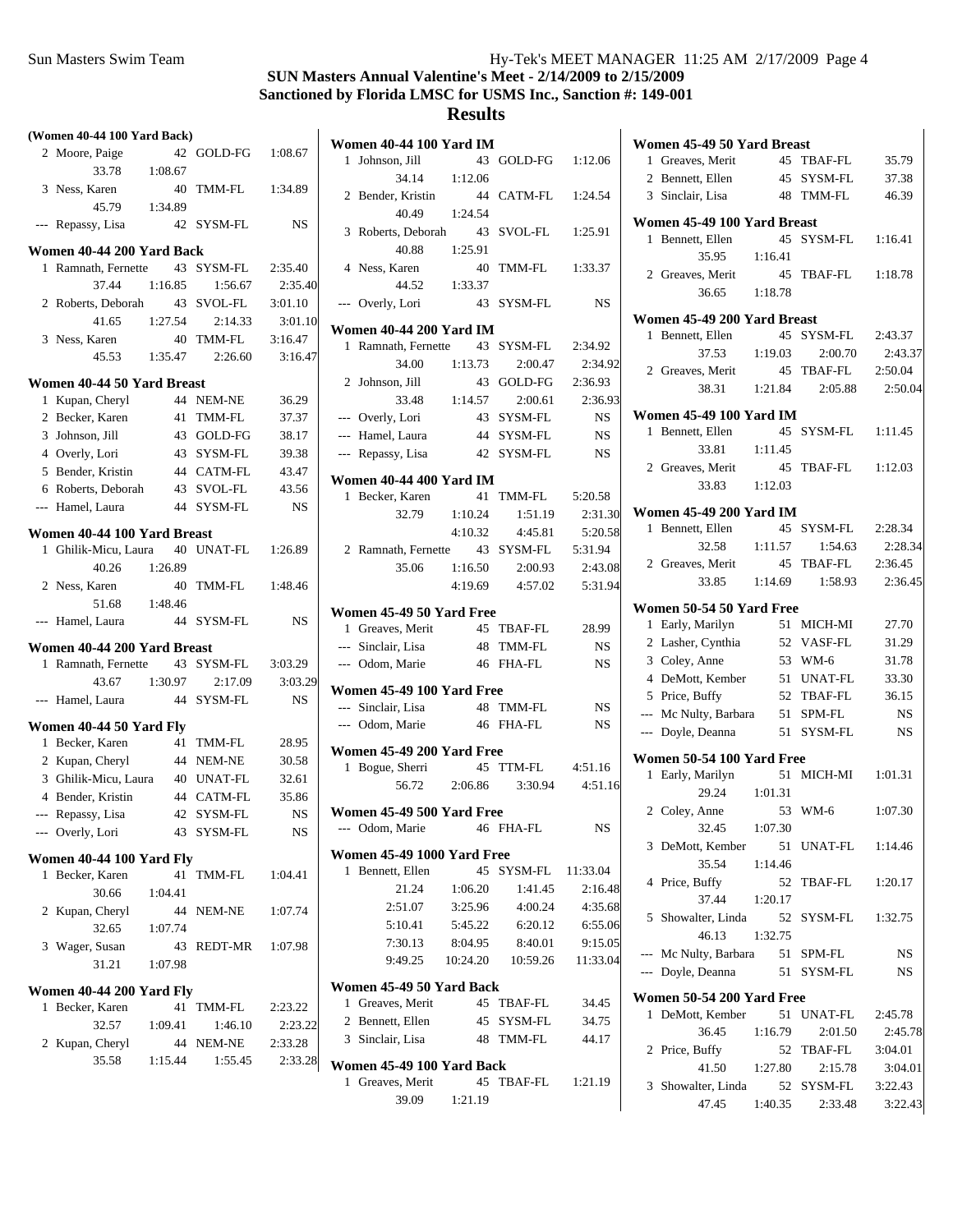|       | (Women 50-54 200 Yard Free)            |          |                   |                 | --- M                    |
|-------|----------------------------------------|----------|-------------------|-----------------|--------------------------|
|       | 4 Moucha, Sue                          |          | 51 FMM-FL 4:32.16 |                 | Womer                    |
|       | $1:04.18$ $2:15.31$                    |          | 3:24.70           | 4:32.16         | La<br>1                  |
|       | --- Mc Nulty, Barbara 51 SPM-FL        |          |                   | <b>NS</b>       |                          |
|       | Women 50-54 500 Yard Free              |          |                   |                 | $2$ Sto                  |
| 1     | Early, Marilyn                         | 51       | MICH-MI 6:09.36   |                 |                          |
|       | 33.83                                  | 1:11.14  | 1:49.09           | 2:27.07         | $3 \, M$                 |
|       | 3:04.90                                | 3:42.42  | 4:20.17           | 4:57.49         |                          |
|       | 5:34.57                                | 6:09.36  |                   |                 | $4$ Pr                   |
|       | 2 Steinmann, Sharon                    |          | 50 SPM-FL         | 6:19.59         |                          |
|       | 34.35                                  | 1:11.00  | 1:48.83           | 2:27.08         | 5 M                      |
|       | 3:05.73                                | 3:44.48  | 4:23.45           | 5:02.52         |                          |
|       | 5:41.55                                | 6:19.59  |                   |                 | --- Do                   |
|       | 3 Price, Buffy                         | 52       | TBAF-FL           | 8:13.23         | Womer                    |
|       | 42.78                                  | 1:30.36  | 2:20.69           | 3:11.24         | $\mathbf{1}$<br>Ea       |
|       | 4:02.89                                | 4:54.02  |                   | 5:45.18 6:35.46 |                          |
|       | 7:25.79                                | 8:13.23  |                   |                 | $2$ Pr                   |
|       | 4 Showalter, Linda 52 SYSM-FL 8:57.77  |          |                   |                 |                          |
|       | 49.32                                  | 1:44.05  | 2:39.86           | 3:35.43         | $3 \, M$                 |
|       | 4:30.75                                | 5:25.25  | 6:19.50           | 7:12.94         |                          |
|       | 8:03.49                                | 8:57.77  |                   |                 |                          |
|       | 5 Moucha, Sue                          | 51       | FMM-FL 12:23.57   |                 | Womer                    |
|       | 1:06.55                                | 2:19.40  | 3:34.44           | 4:49.50         | 1<br>C <sub>C</sub>      |
|       | 6:05.13                                | 7:20.98  | 8:37.08           | 9:53.60         | 2<br>Pr                  |
|       | 11:08.37 12:23.57                      |          |                   |                 | 3 M                      |
|       | <b>Women 50-54 1000 Yard Free</b>      |          |                   |                 | --- M                    |
|       | 1 Coley, Anne                          |          | 53 WM-6 13:12.95  |                 | $-$ Do                   |
|       | 36.48                                  |          | 1:56.17           | 2:35.82         | Womer                    |
|       | 3:16.02                                | 3:55.87  | 4:36.06           | 5:15.66         | 1 Cc                     |
|       | 5:55.61                                | 6:35.64  | 7:15.76           | 7:56.23         |                          |
|       | 8:36.40                                | 9:16.91  | 9:57.16           | 10:37.36        | 2 La                     |
|       | 11:16.48                               | 11:56.67 | 12:35.82          | 13:12.95        |                          |
|       | 2 Steinmann, Sharon 50 SPM-FL 13:13.09 |          |                   |                 | $3 \, M$                 |
|       | 35.08                                  | 1:12.51  | 1:50.93           | 2:30.01         |                          |
|       | 3:09.13                                | 3:48.58  | 4:28.33           | 5:08.31         | $4$ Pr.                  |
|       | 5:48.14                                | 6:28.32  | 7:08.28           | 7:48.40         |                          |
|       | 8:28.94                                | 9:09.40  | 9:49.99           | 10:30.58        | 5 M                      |
|       | 11:11.44   11:52.12                    |          | 12:33.03          | 13:13.09        |                          |
|       | 3 Showalter, Linda                     |          | 52 SYSM-FL        | 18:14.33        |                          |
|       | 49.09                                  | 1:43.03  | 2:40.54           | 3:36.98         | Womer<br>$1 \text{ }$ Co |
|       | 4:32.86                                | 5:28.82  | 6:24.65           | 7:20.11         |                          |
|       | 8:15.31                                | 9:10.27  | 10:05.13          | 11:00.14        | 2 La                     |
|       | 11:55.52                               | 12:50.09 | 13:45.28          | 14:40.70        |                          |
|       | 15:36.15                               | 16:30.55 | 17:24.48          | 18:14.33        | $3 \, M$                 |
|       | 4 Moucha, Sue                          | 51       | FMM-FL            | 24:57.26        |                          |
|       | 1:07.75                                | 2:18.24  | 3:31.45           | 4:45.19         |                          |
|       | 5:59.99                                | 7:13.39  | 8:29.18           | 9:44.57         | Wome                     |
|       | 10:58.56                               | 12:13.68 | 13:28.62          | 14:44.71        | --- M                    |
|       | 16:00.12                               | 17:17.37 | 18:34.16          | 19:51.42        | Womer                    |
|       | 21:09.03                               | 22:25.32 | 23:41.75          | 24:57.26        | --- M                    |
|       |                                        |          |                   |                 |                          |
|       | Women 50-54 50 Yard Back               |          |                   |                 | Womer                    |
|       | 1 Early, Marilyn                       | 51       | MICH-MI           | 33.72           | $1 \,$ Cc                |
|       | 2 Price, Buffy                         | 52       | TBAF-FL           | 45.10           |                          |
| $---$ | Doyle, Deanna                          | 51       | SYSM-FL           | NS              |                          |

|   | --- Mc Nulty, Barbara                             |         | 51 | SPM-FL         | NS        |
|---|---------------------------------------------------|---------|----|----------------|-----------|
|   | Women 50-54 100 Yard Back                         |         |    |                |           |
| 1 | Lasher, Cynthia<br>37.85                          | 1:18.14 | 52 | VASF-FL        | 1:18.14   |
|   | 2 Steinmann, Sharon<br>39.22                      | 1:20.51 | 50 | SPM-FL         | 1:20.51   |
| 3 | McIntyre, Janice<br>40.54                         | 1:24.46 | 52 | TMM-FL         | 1:24.46   |
| 4 | Price, Buffy                                      |         | 52 | <b>TBAF-FL</b> | 1:39.12   |
| 5 | 47.57<br>Moucha, Sue                              | 1:39.12 | 51 | <b>FMM-FL</b>  | 2:21.17   |
|   | 1:08.35<br>Doyle, Deanna                          | 2:21.17 | 51 | SYSM-FL        | NS        |
|   | Women 50-54 200 Yard Back                         |         |    |                |           |
| 1 | Early, Marilyn                                    |         | 51 | MICH-MI        | 2:40.17   |
|   | 37.51                                             | 1:18.82 |    | 2:00.35        | 2:40.17   |
| 2 | Price, Buffy                                      |         | 52 | TBAF-FL        | 3:38.59   |
|   | 48.61                                             | 1:44.49 |    | 2:40.71        | 3:38.59   |
|   | 3 Moucha, Sue                                     |         | 51 | FMM-FL         | 4:44.53   |
|   | 1:09.17                                           | 2:19.45 |    | 3:31.20        | 4:44.53   |
|   | Women 50-54 50 Yard Breast                        |         |    |                |           |
|   | 1 Coley, Anne                                     |         |    | 53 WM-6        | 37.97     |
|   | 2 Price, Buffy                                    |         |    | 52 TBAF-FL     | 48.41     |
|   | 3 Moucha, Sue                                     |         |    | 51 FMM-FL      | 1:07.18   |
|   | --- Mc Nulty, Barbara                             |         |    | 51 SPM-FL      | <b>NS</b> |
|   | --- Doyle, Deanna                                 |         |    | 51 SYSM-FL     | <b>NS</b> |
|   | Women 50-54 100 Yard Breast                       |         |    |                |           |
|   | 1 Coley, Anne                                     |         | 53 | $WM-6$         | 1:22.50   |
|   | 39.03                                             | 1:22.50 |    |                |           |
| 2 | Lasher, Cynthia<br>43.85                          | 1:31.37 | 52 | VASF-FL        | 1:31.37   |
| 3 | McIntyre, Janice<br>45.30                         | 1:35.49 | 52 | TMM-FL         | 1:35.49   |
| 4 | Price, Buffy<br>52.05                             | 1:49.19 | 52 | TBAF-FL        | 1:49.19   |
| 5 | Moucha, Sue<br>1:10.09                            | 2:30.80 | 51 | FMM-FL         | 2:30.80   |
|   | Women 50-54 200 Yard Breast                       |         |    |                |           |
|   | 1 Coley, Anne                                     |         |    | 53 WM-6        | 2:54.42   |
|   | 39.60                                             | 1:24.04 |    | 2:08.71        | 2:54.42   |
|   | 2 Lasher, Cynthia                                 |         |    | 52 VASF-FL     | 3:19.26   |
|   | 45.09                                             | 1:35.20 |    | 2:27.40        | 3:19.26   |
|   | 3 Moucha, Sue                                     |         |    | 51 FMM-FL      | 5:10.49   |
|   | 1:11.69                                           | 2:31.40 |    | 3:51.38        | 5:10.49   |
|   | Women 50-54 100 Yard Fly<br>--- Mc Nulty, Barbara |         |    | 51 SPM-FL      | NS.       |
|   | <b>Women 50-54 200 Yard Fly</b>                   |         |    |                |           |
|   | --- Mc Nulty, Barbara 51 SPM-FL                   |         |    |                | NS        |
|   | <b>Women 50-54 100 Yard IM</b>                    |         |    |                |           |
|   | 1 Coley, Anne<br>38.77                            | 1:20.04 |    | 53 WM-6        | 1:20.04   |
|   |                                                   |         |    |                |           |

| Price, Buffy<br>2                                             | 52      | <b>TBAF-FL</b> | 1:36.70 |
|---------------------------------------------------------------|---------|----------------|---------|
| 45.71                                                         | 1:36.70 |                |         |
| Moucha, Sue<br>3                                              | 51      | FMM-FL         | 2:19.96 |
| 1:08.93                                                       | 2:19.96 |                |         |
| Doyle, Deanna                                                 | 51      | SYSM-FL        | NS      |
| <b>Women 50-54 200 Yard IM</b>                                |         |                |         |
| Steinmann, Sharon<br>1                                        | 50      | SPM-FL         | 2:46.33 |
| 36.92                                                         | 1:19.46 | 2:08.83        | 2:46.33 |
| 2<br>Coley, Anne                                              | 53      | $WM-6$         | 2:48.22 |
| 37.96                                                         | 1:22.52 | 2:08.77        | 2:48.22 |
| Lasher, Cynthia<br>3                                          | 52      | VASF-FL        | 2:55.74 |
| 37.57                                                         | 1:22.51 | 2:15.43        | 2:55.74 |
| DeMott, Kember<br>4                                           | 51      | UNAT-FL        | 3:14.22 |
| 45.60                                                         | 1:33.16 | 2:32.90        | 3:14.22 |
| 5 Moucha, Sue                                                 | 51      | FMM-FL         | 4:52.87 |
| 1:13.00                                                       | 2:24.83 | 3:42.41        | 4:52.87 |
| McIntyre, Janice                                              | 52      | <b>TMM-FL</b>  | DQ      |
| 42.19                                                         | 1:29.31 | 2:23.75        | DQ      |
| <b>Women 50-54 400 Yard IM</b>                                |         |                |         |
| Coley, Anne<br>1                                              | 53      | WM-6           | 5:49.98 |
| 38.69                                                         | 1:23.47 | 2:12.52        | 2:58.87 |
|                                                               | 4:31.44 | 5:12.24        | 5:49.98 |
| 2 DeMott, Kember                                              | 51      | UNAT-FL        | 6:46.83 |
| 46.64                                                         | 1:42.01 | 2:34.31        | 3:25.33 |
| 4:23.63                                                       | 5:23.05 | 6:06.90        | 6:46.83 |
| Women 55-59 50 Yard Free                                      |         |                |         |
| Sargeant, Pat<br>1                                            | 55      | GOLD-FG        | 27.20   |
| 2 Fitzgerald, Kathleen                                        | 55      | MOO-FL         | 30.10   |
| 3 Greb, Connie                                                | 57      | VASF-FL        | 32.61   |
| 4 Tittle, Kathleen                                            | 57      | VASF-FL        | 36.31   |
| 5 Randall, Rosalyn                                            | 59      | <b>SUNF-FL</b> | 46.51   |
| <b>Women 55-59 100 Yard Free</b>                              |         |                |         |
| Fitzgerald, Kathleen<br>1                                     | 55      | MOO-FL         | 1:06.99 |
| 32.16                                                         | 1:06.99 |                |         |
| Randall, Rosalyn<br>2                                         | 59      | SUNF-FL        | 1:43.61 |
| 49.75                                                         | 1:43.61 |                |         |
| Dirksmeyer, Carole 56<br>---                                  |         | <b>FMM-FL</b>  | NS      |
|                                                               |         |                |         |
| Women 55-59 200 Yard Free<br>--- Dirksmeyer, Carole 56 FMM-FL |         |                | NS      |
|                                                               |         |                |         |
| Women 55-59 500 Yard Free                                     |         |                |         |
| 1 Tittle, Kathleen                                            |         | 57 VASF-FL     | 8:28.09 |
| 42.80                                                         | 1:32.57 | 2:23.34        | 3:16.98 |
| 4:10.24                                                       | 5:02.17 | 5:55.34        | 6:47.87 |
| 7:39.41                                                       | 8:28.09 |                |         |
| 2 Randall, Rosalyn                                            |         | 59 SUNF-FL     | 9:42.32 |
| 53.75                                                         | 1:52.73 | 2:52.67        | 3:52.35 |
| 4:51.47                                                       | 5:50.42 | 6:50.08        | 7:47.94 |
| 8:46.57                                                       | 9:42.32 |                |         |
| Women 55-59 50 Yard Back                                      |         |                |         |
| Hughes, Maureen<br>1                                          |         | 55 GOLD-FG     | 33.74   |
| 2 Sargeant, Pat                                               |         | 55 GOLD-FG     | 33.84   |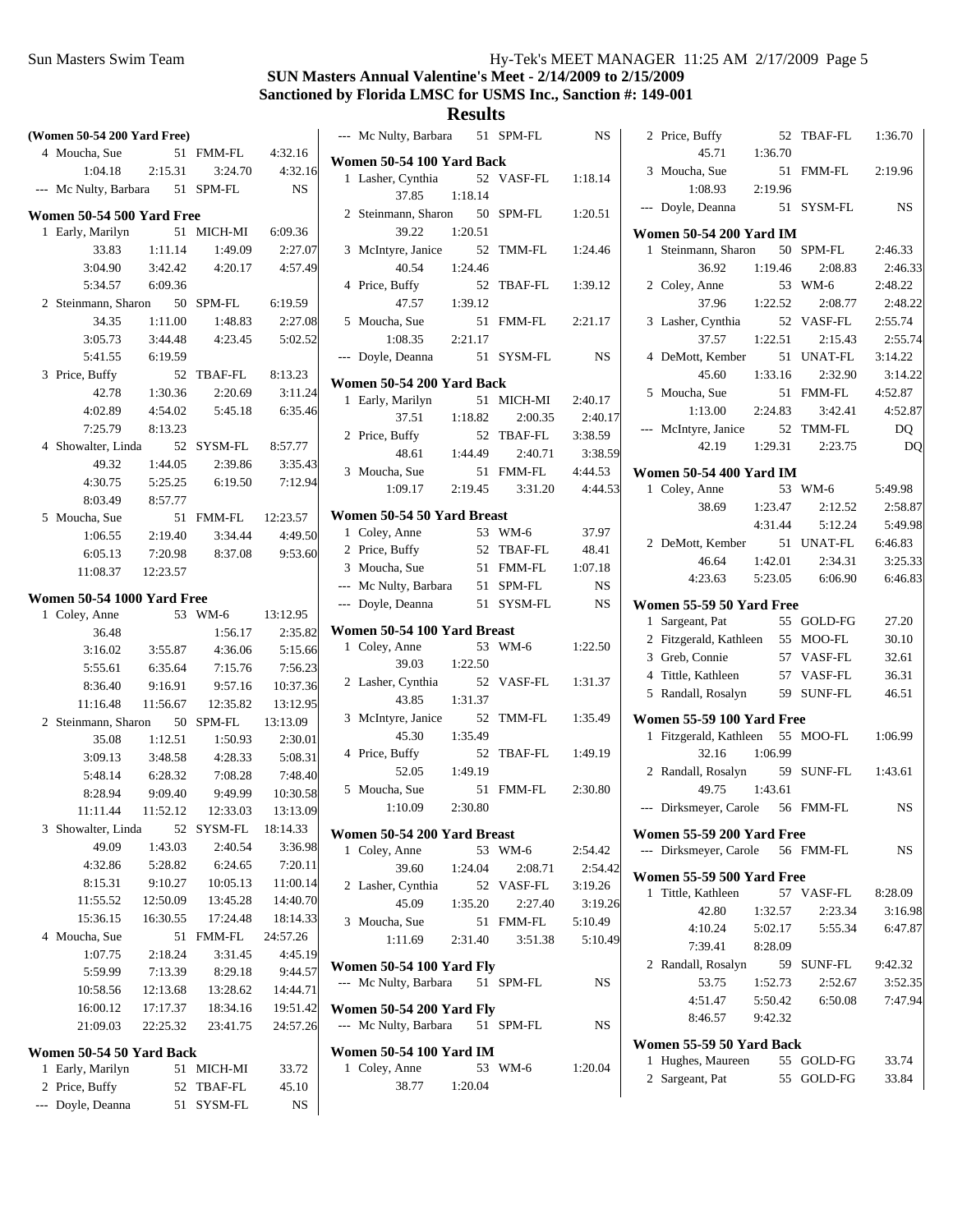## **SUN Masters Annual Valentine's Meet - 2/14/2009 to 2/15/2009 Sanctioned by Florida LMSC for USMS Inc., Sanction #: 149-001**

### **Results**

|   | Women 55-59 100 Yard Back                            |         |    |                    |           |
|---|------------------------------------------------------|---------|----|--------------------|-----------|
|   | 1 Sargeant, Pat<br>35.63                             | 1:12.56 |    | 55 GOLD-FG 1:12.56 |           |
|   | 2 Hughes, Maureen 55 GOLD-FG<br>36.61                | 1:14.53 |    |                    | 1:14.53   |
|   | 3 Randall, Rosalyn 59 SUNF-FL<br>$1:01.45$ $2:01.77$ |         |    |                    | 2:01.77   |
|   | Women 55-59 200 Yard Back                            |         |    |                    |           |
|   | 1 Sargeant, Pat                                      |         |    | 55 GOLD-FG         | 2:32.20   |
|   | 37.60                                                | 1:16.22 |    | 1:54.65            | 2:32.20   |
|   | 2 Hughes, Maureen 55 GOLD-FG                         |         |    |                    | 2:44.37   |
|   | 40.14                                                | 1:22.97 |    | 2:04.69            | 2:44.37   |
|   | Women 55-59 100 Yard Breast                          |         |    |                    |           |
|   | 1 Randall, Rosalyn                                   |         |    | 59 SUNF-FL 2:14.39 |           |
|   | 1:04.53 2:14.39                                      |         |    |                    |           |
|   | --- Walker, Deb                                      |         |    | 57 SARF-FL         | NS        |
|   | --- Dirksmeyer, Carole 56 FMM-FL                     |         |    |                    | <b>NS</b> |
|   | Women 55-59 200 Yard Breast                          |         |    |                    |           |
|   | --- Walker, Deb                                      |         |    | 57 SARF-FL         | NS        |
|   | --- Dirksmeyer, Carole 56 FMM-FL                     |         |    |                    | NS        |
|   | Women 55-59 50 Yard Fly                              |         |    |                    |           |
|   | 1 Sargeant, Pat                                      |         |    | 55 GOLD-FG         | 30.56     |
|   | 2 Greb, Connie                                       |         |    | 57 VASF-FL         | 39.31     |
|   | 3 Tittle, Kathleen                                   |         |    | 57 VASF-FL         | 47.15     |
|   | <b>Women 55-59 100 Yard Fly</b>                      |         |    |                    |           |
|   | 1 Tittle, Kathleen 57 VASF-FL 1:53.33                |         |    |                    |           |
|   | 50.64                                                | 1:53.33 |    |                    |           |
|   | Women 55-59 100 Yard IM                              |         |    |                    |           |
|   | 1 Sargeant, Pat                                      |         |    | 55 GOLD-FG         | 1:11.98   |
|   | 32.70                                                | 1:11.98 |    |                    |           |
|   | 2 Hughes, Maureen 55 GOLD-FG 1:14.40                 |         |    |                    |           |
|   | 34.93                                                | 1:14.40 |    |                    |           |
|   | --- Dirksmeyer, Carole 56 FMM-FL                     |         |    |                    | <b>NS</b> |
|   | Women 55-59 200 Yard IM                              |         |    |                    |           |
|   | 1 Sargeant, Pat                                      |         |    | 55 GOLD-FG 2:35.56 |           |
|   | 31.53 1:09.90                                        |         |    | 2:01.28            | 2:35.56   |
|   | <b>Women 55-59 400 Yard IM</b>                       |         |    |                    |           |
|   | 1 Sargeant, Pat                                      |         |    | 55 GOLD-FG         | 5:27.58   |
|   | 33.40                                                | 1:13.21 |    | 1:53.96            | 2:34.76   |
|   |                                                      | 4:17.95 |    | 4:53.73            | 5:27.58   |
|   | Women 60-64 50 Yard Free                             |         |    |                    |           |
|   | 1 Mitchell, Jeannie                                  |         |    | 62 LYTA-FL         | 33.35     |
|   | 2 Patterson, Patricia                                |         |    | 62 CATM-FL         | 37.53     |
|   | 3 Suttie, Rae                                        |         |    | 64 VASF-FL         | 40.01     |
|   | Women 60-64 100 Yard Free                            |         |    |                    |           |
| 1 | Wilson, Meegan                                       |         | 60 | 300F-FL            | 1:18.20   |
|   | 38.20                                                | 1:18.20 |    |                    |           |
|   | 2 Suttie, Rae                                        |         |    | 64 VASF-FL         | 1:38.44   |
|   | 47.60 1:38.44                                        |         |    |                    |           |
|   |                                                      |         |    |                    |           |

|   | 3 Buda O'Toole, Maria 63 SUNF-FL 3:01.08<br>$1:25.07$ $3:01.08$      |         |                                    |         |
|---|----------------------------------------------------------------------|---------|------------------------------------|---------|
|   | Women 60-64 200 Yard Free                                            |         |                                    |         |
|   |                                                                      |         |                                    |         |
|   | 1 Wilson, Meegan 60 300F-FL 2:49.69<br>40.27 1:23.31 2:07.60 2:49.69 |         |                                    |         |
|   | Women 60-64 500 Yard Free                                            |         |                                    |         |
|   | 1 Mitchell, Jeannie 62 LYTA-FL 7:36.61                               |         |                                    |         |
|   |                                                                      |         | 40.99 1:25.29 2:10.68 2:56.89      |         |
|   |                                                                      |         | 3:43.71  4:31.06  5:17.84  6:04.39 |         |
|   | 6:51.22 7:36.61                                                      |         |                                    |         |
|   | Women 60-64 50 Yard Back                                             |         |                                    |         |
|   | 1 Mitchell, Jeannie 62 LYTA-FL 37.68                                 |         |                                    |         |
|   | 2 Patterson, Patricia 62 CATM-FL 45.03                               |         |                                    |         |
|   |                                                                      |         |                                    |         |
|   | Women 60-64 100 Yard Back                                            |         |                                    |         |
|   | 1 Mitchell, Jeannie 62 LYTA-FL 1:20.99                               |         |                                    |         |
|   | 38.82 1:20.99                                                        |         |                                    |         |
|   | Women 60-64 200 Yard Back                                            |         |                                    |         |
|   | 1 Mitchell, Jeannie 62 LYTA-FL 2:58.18                               |         |                                    |         |
|   |                                                                      |         | 41.88 1:26.30 2:12.19              | 2:58.18 |
|   | Women 60-64 50 Yard Breast                                           |         |                                    |         |
|   | 1 Wilson, Meegan 60 300F-FL 41.33                                    |         |                                    |         |
|   | 2 Suttie, Rae                                                        |         | 64 VASF-FL 1:03.49                 |         |
|   | Women 60-64 100 Yard Breast                                          |         |                                    |         |
|   | 1 Wilson, Meegan 60 300F-FL 1:33.10                                  |         |                                    |         |
|   | 44.79 1:33.10                                                        |         |                                    |         |
|   |                                                                      |         |                                    |         |
|   | Women 60-64 200 Yard Breast<br>--- Wilson, Meegan 60 300F-FL DQ      |         |                                    |         |
|   | 44.18 1:32.57                                                        |         |                                    |         |
|   |                                                                      |         |                                    |         |
|   |                                                                      |         |                                    |         |
|   | Women 60-64 50 Yard Fly                                              |         |                                    |         |
|   | 1 Patterson, Patricia 62 CATM-FL 42.18                               |         |                                    |         |
|   | 2 Suttie, Rae                                                        |         | 64 VASF-FL 50.69                   |         |
|   | Women 60-64 100 Yard Fly                                             |         |                                    |         |
|   | 1 Suttie, Rae                                                        |         | 64 VASF-FL 2:05.40                 |         |
|   | 59.56 2:05.40                                                        |         |                                    |         |
|   |                                                                      |         |                                    |         |
|   | Women 60-64 200 Yard Fly<br>1 Suttie, Rae                            |         |                                    |         |
|   | $1:00.82$ $4:38.38$                                                  |         | 64 VASF-FL   4:38.38               |         |
|   |                                                                      |         |                                    |         |
|   | <b>Women 60-64 100 Yard IM</b>                                       |         |                                    |         |
| 1 | Wilson, Meegan                                                       | 60      | 300F-FL 1:26.49                    |         |
|   | 42.49                                                                | 1:26.49 |                                    |         |
|   | 2 Mitchell, Jeannie 62 LYTA-FL                                       |         |                                    | 1:26.97 |
|   | 41.71 1:26.97                                                        |         |                                    |         |
| 3 | Suttie, Rae<br>56.01                                                 | 1:59.88 | 64 VASF-FL                         | 1:59.88 |

#### **Women 65-69 50 Yard Free** 1 35.43 Meyers, Susan 67 ISF-IN

| 2 O'Leary, Kathleen | 65 VASF-FL | 46.05 |
|---------------------|------------|-------|
| 3 Hutchinson, Joyce | 67 VASF-FL | 46.89 |
| 4 Steer, Sandy      | 69 SPM-FL  | 48.43 |

| 5 Allen, Jean                                  | 68                | <b>FMM-FL</b>                   | 49.84             |
|------------------------------------------------|-------------------|---------------------------------|-------------------|
| 6 Hutinger, Margie 69                          |                   | FMM-FL                          | 54.99             |
| 7 Fuller, JoAnn                                |                   | 66 CATM-FL                      | 1:19.28           |
| --- Lafuente, Colette                          |                   | 67 SYSM-FL                      | NS                |
| Women 65-69 100 Yard Free                      |                   |                                 |                   |
| 1 Skarsaune, Sandy                             |                   | 65 IAMA-IA                      | 1:27.97           |
| 41.97                                          | 1:27.97           |                                 |                   |
| 2 Steer, Sandy                                 | 69                | SPM-FL                          | 1:48.28           |
|                                                | 52.49 1:48.28     |                                 |                   |
| 3 Hutinger, Margie 69 FMM-FL                   |                   |                                 | 2:02.66           |
| 56.52                                          | 2:02.66           |                                 |                   |
| Women 65-69 200 Yard Free                      |                   |                                 |                   |
| Steer, Sandy<br>1                              |                   | 69 SPM-FL                       | 3:42.47           |
|                                                | $51.30 \t1:47.80$ | 2:45.70                         | 3:42.47           |
| 2 Hutchinson, Joyce 67                         |                   | VASF-FL                         | 3:44.54           |
| 50.03                                          | 1:48.08           | 2:47.24                         | 3:44.54           |
| 3 Lafuente, Colette 67                         |                   | SYSM-FL                         | 4:00.18           |
| 55.39                                          | 1:57.09           | 2:59.63                         | 4:00.18           |
| 4 Hutinger, Margie 69 FMM-FL 4:31.26           |                   |                                 |                   |
|                                                |                   | 1:03.15 2:15.15 3:24.97 4:31.26 |                   |
|                                                |                   |                                 |                   |
| Women 65-69 500 Yard Free<br>Steer, Sandy<br>1 |                   | 69 SPM-FL                       | 9:43.03           |
| 53.42                                          | 1:50.45           | 2:49.64                         | 3:49.30           |
| 4:48.78                                        | 5:47.35           | 6:46.00                         | 7:45.50           |
| 8:44.63 9:43.03                                |                   |                                 |                   |
| 2 Hutchinson, Joyce 67 VASF-FL 9:52.83         |                   |                                 |                   |
| 48.43                                          | 1:47.84           | 2:49.42                         | 3:48.99           |
| 4:49.95 5:49.81                                |                   | 6:51.33                         | 7:52.72           |
| 8:54.86                                        | 9:52.83           |                                 |                   |
| 3 O'Leary, Kathleen 65                         |                   | VASF-FL 10:05.37                |                   |
| 55.09                                          | 1:55.65           | 2:58.00                         | 4:01.08           |
| 5:04.26                                        | 6:06.47           | 7:07.42                         | 8:08.51           |
| 9:07.48                                        | 10:05.37          |                                 |                   |
| 4 Hutinger, Margie                             |                   | 69 FMM-FL 12:31.25              |                   |
| 1:07.07                                        | 2:21.68           | 3:36.09                         | 4:53.18           |
| 6:10.83                                        | 7:27.51           |                                 | 8:45.91  10:01.35 |
| 11:16.87  12:31.25                             |                   |                                 |                   |
|                                                |                   |                                 |                   |
| <b>Women 65-69 1000 Yard Free</b>              |                   |                                 |                   |
| Lafuente, Colette<br>1<br>59.28                | 67<br>2:06.05     | SYSM-FL                         | 22:27.07          |
|                                                | 6:34.12           | 3:13.72                         | 4:20.38           |
| 5:27.42                                        |                   | 7:42.11                         | 8:49.64           |
| 9:57.82                                        | 11:05.61          | 12:13.56                        | 13:22.71          |
| 14:31.80                                       | 15:40.98          | 16:49.51                        | 17:58.16          |
| 19:06.98                                       | 20:15.31          | 21:22.46                        | 22:27.07          |
| Women 65-69 50 Yard Back                       |                   |                                 |                   |
| Gilligan, Chris<br>1                           |                   | 65 SYSM-FL                      | 41.12             |
| 2 Skarsaune, Sandy                             |                   | 65 IAMA-IA                      | 47.28             |
| 3 Allen, Jean                                  | 68                | FMM-FL                          | 54.99             |
| 4 Hutinger, Margie                             | 69                | FMM-FL                          | 1:04.63           |
| Steer, Sandy<br>5                              | 69                | SPM-FL                          | 1:06.55           |
| Women 65-69 100 Yard Back                      |                   |                                 |                   |
| Meyers, Susan<br>1                             | 67                | ISF-IN                          | 1:33.75           |
| 45.90                                          | 1:33.75           |                                 |                   |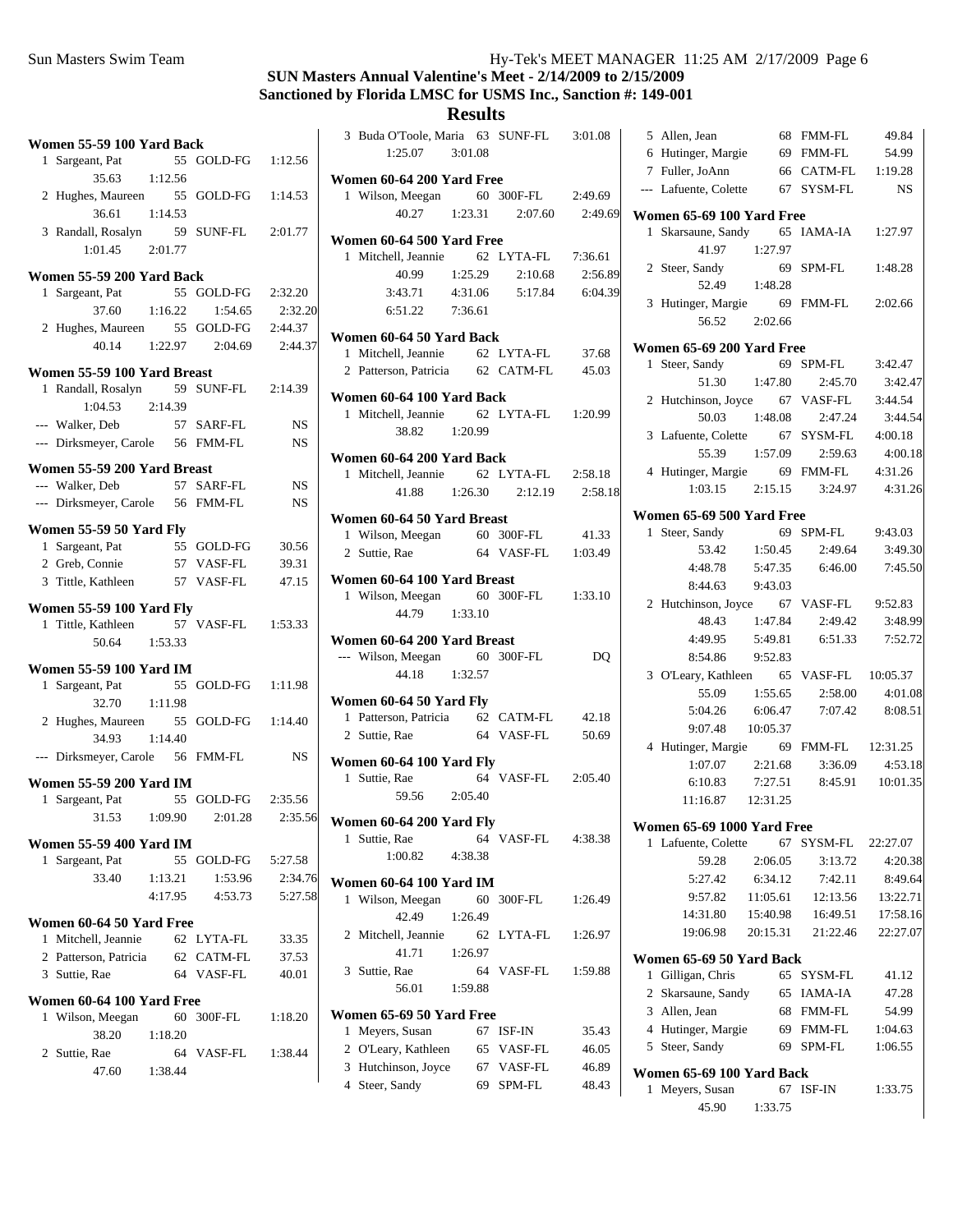|                       | (Women 65-69 100 Yard Back)                     |                |                 |           |
|-----------------------|-------------------------------------------------|----------------|-----------------|-----------|
|                       | 2 O'Leary, Kathleen 65 VASF-FL 1:54.78<br>57.26 | 1:54.78        |                 |           |
|                       | --- Allen, Jean<br>59.50                        | D <sub>O</sub> | 68 FMM-FL       | DQ        |
|                       |                                                 |                |                 |           |
|                       | Women 65-69 200 Yard Back                       |                |                 |           |
|                       | 1 Gilligan, Chris 65 SYSM-FL                    |                |                 | 3:13.59   |
|                       | 47.13                                           | 1:36.55        | 2:25.92         | 3:13.59   |
|                       | 2 Hutinger, Margie 69 FMM-FL                    |                |                 | 5:10.68   |
|                       | 1:15.39 2:33.78 3:53.41                         |                |                 | 5:10.68   |
|                       | Women 65-69 50 Yard Breast                      |                |                 |           |
| 1                     | Skarsaune, Sandy 65 IAMA-IA                     |                |                 | 47.73     |
|                       | 2 Allen, Jean                                   |                | 68 FMM-FL       | 51.69     |
|                       | 3 Hutchinson, Joyce                             |                | 67 VASF-FL      | 54.16     |
|                       | 4 Steer, Sandy                                  |                | 69 SPM-FL       | 57.77     |
|                       | Women 65-69 100 Yard Breast                     |                |                 |           |
|                       | 1 Skarsaune, Sandy 65                           |                | IAMA-IA 1:41.10 |           |
|                       | 48.76                                           | 1:41.10        |                 |           |
|                       | 2 Meyers, Susan                                 |                | 67 ISF-IN       | 1:41.17   |
|                       | 49.28 1:41.17                                   |                |                 |           |
|                       | 3 Allen, Jean                                   | 68             | FMM-FL          | 1:59.84   |
|                       | 55.96 1:59.84                                   |                |                 |           |
|                       | 4 Hutchinson, Joyce 67                          |                | VASF-FL         | 2:03.09   |
|                       | 57.42                                           | 2:03.09        |                 |           |
|                       | 5 Steer, Sandy                                  | 69             | SPM-FL          | 2:07.04   |
|                       | 1:00.87                                         | 2:07.04        |                 |           |
|                       | --- Lafuente, Colette                           |                | 67 SYSM-FL      | <b>NS</b> |
|                       | Women 65-69 200 Yard Breast                     |                |                 |           |
| 1                     | Skarsaune, Sandy                                | 65             | IAMA-IA         | 3:32.47   |
|                       | 49.37 1:43.41                                   |                | 2:38.27         | 3:32.47   |
|                       | 2 Allen, Jean                                   | 68             | FMM-FL          | 4:04.21   |
|                       | 54.77 1:56.54                                   |                | 3:00.44         | 4:04.21   |
| 3                     | Hutchinson, Joyce 67                            |                | VASF-FL         | 4:14.60   |
|                       | 57.44                                           | 2:02.60        | 3:09.89         | 4:14.60   |
|                       | 4 Steer, Sandy                                  | 69             | SPM-FL          | 4:22.54   |
|                       | $1:02.37$ $2:09.62$                             |                | 3:17.46         | 4:22.54   |
|                       | --- Lafuente, Colette                           |                | 67 SYSM-FL      | <b>NS</b> |
|                       | Women 65-69 50 Yard Fly                         |                |                 |           |
| 1                     | Meyers, Susan                                   |                | 67 ISF-IN       | 39.83     |
| $\mathbf{2}^{\prime}$ | Hutchinson, Joyce                               |                | 67 VASF-FL      | 1:01.34   |
|                       | --- Lafuente, Colette                           | 67             | SYSM-FL         | NS        |
|                       | <b>Women 65-69 100 Yard IM</b>                  |                |                 |           |
| 1                     | Allen, Jean                                     | 68             | <b>FMM-FL</b>   | 1:53.92   |
|                       | 54.03                                           | 1:53.92        |                 |           |
| 2                     | Hutchinson, Joyce                               | 67             | VASF-FL         | 2:00.91   |
|                       | 59.98                                           | 2:00.91        |                 |           |
|                       | 3 Steer, Sandy                                  | 69             | SPM-FL          | 2:04.60   |
|                       | 1:05.09                                         | 2:04.60        |                 |           |
| $---$                 | Skarsaune, Sandy                                | 65             | <b>IAMA-IA</b>  | DQ        |
|                       | 50.34                                           | DQ             |                 |           |

|   | <b>Women 65-69 200 Yard IM</b>         |          |                                                         |                 |
|---|----------------------------------------|----------|---------------------------------------------------------|-----------------|
|   | 1 Meyers, Susan                        |          | 67 ISF-IN 3:15.26                                       |                 |
|   |                                        |          | 43.16 1:34.47 2:30.70 3:15.26                           |                 |
|   | 2 Skarsaune, Sandy 65 IAMA-IA 3:36.04  |          |                                                         |                 |
|   |                                        |          | 54.08 1:50.67 2:46.17 3:36.04                           |                 |
|   |                                        |          |                                                         |                 |
|   | Women 70-74 50 Yard Free               |          |                                                         |                 |
|   | 1 Tullman, Patricia                    |          | 71 FMM-FL 37.72                                         |                 |
|   | 2 Henderson, Martha 72 SPCF-FL 44.54   |          |                                                         |                 |
|   | --- Vijil, Rosie                       |          | 74 FMM-FL                                               | NS <sub>N</sub> |
|   | Women 70-74 100 Yard Free              |          |                                                         |                 |
|   | 1 Tullman, Patricia 71 FMM-FL 1:24.14  |          |                                                         |                 |
|   | 40.99 1:24.14                          |          |                                                         |                 |
|   | 2 Henderson, Martha 72 SPCF-FL 1:35.52 |          |                                                         |                 |
|   | 47.40 1:35.52                          |          |                                                         |                 |
|   | --- Vijil, Rosie                       |          | 74 FMM-FL                                               | <b>NS</b>       |
|   | Women 70-74 200 Yard Free              |          |                                                         |                 |
|   | 1 Bond, Patricia 71 FMM-FL 2:58.67     |          |                                                         |                 |
|   |                                        |          | 42.01 1:27.45 2:13.72 2:58.67                           |                 |
|   | 2 Tullman, Patricia 71 FMM-FL 3:11.17  |          |                                                         |                 |
|   |                                        |          | 42.57 1:31.19 2:21.40 3:11.17                           |                 |
|   | 3 Henderson, Martha 72 SPCF-FL 3:30.49 |          |                                                         |                 |
|   |                                        |          |                                                         | 3:30.49         |
|   | 4 Vijil, Rosie                         |          | 50.20 1:45.08 2:38.99 3:30.49<br>osie 74 FMM-FL 5:05.10 |                 |
|   |                                        |          | $1:10.52$ $2:29.14$ $3:48.58$                           | 5:05.10         |
|   |                                        |          |                                                         |                 |
|   | <b>Women 70-74 500 Yard Free</b>       |          |                                                         |                 |
|   | 1 Tullman, Patricia 71 FMM-FL 8:40.86  |          |                                                         |                 |
|   |                                        |          | 45.68 1:36.43 2:28.29 3:21.32                           |                 |
|   |                                        |          | 4:16.23 5:09.55 6:03.69 6:58.06                         |                 |
|   | 7:50.56 8:40.86                        |          |                                                         |                 |
|   | <b>Women 70-74 1000 Yard Free</b>      |          |                                                         |                 |
|   | 1 Bond, Patricia                       |          | 71 FMM-FL 15:59.84                                      |                 |
|   |                                        |          | 43.82 1:31.47 2:19.78 3:08.48                           |                 |
|   |                                        |          | $3:56.50$ $4:45.23$ $5:34.15$ $6:22.71$                 |                 |
|   |                                        |          | 7:11.22 8:00.21 8:49.00 9:37.40                         |                 |
|   | 10:25.93  11:13.97  12:02.21  12:50.30 |          |                                                         |                 |
|   | 13:38.59  14:26.56  15:14.28  15:59.84 |          |                                                         |                 |
|   | 2 Tullman, Patricia 71 FMM-FL 17:46.87 |          |                                                         |                 |
|   | 46.15                                  | 1:39.03  | 2:33.55                                                 | 3:27.75         |
|   | 4:23.66                                | 5:18.05  | 6:12.68                                                 | 7:08.34         |
|   | 8:01.45                                | 8:54.47  | 9:46.77                                                 | 10:39.35        |
|   | 11:32.53                               | 12:26.81 | 13:20.14                                                | 14:14.70        |
|   | 15:09.01                               | 16:01.31 | 16:54.95                                                | 17:46.87        |
|   | Women 70-74 50 Yard Back               |          |                                                         |                 |
| 1 | Bond, Patricia                         | 71       | FMM-FL                                                  | 45.42           |
|   | 2 Tullman, Patricia                    |          | 71 FMM-FL                                               | 47.99           |
|   | 3 Henderson, Martha                    |          | 72 SPCF-FL                                              | 52.75           |
|   | 4 Prokopi, Doris                       |          | 73 FMM-FL                                               | 54.87           |
|   |                                        |          |                                                         |                 |
| 1 | Women 70-74 100 Yard Back              | 72       |                                                         |                 |
|   | Henderson, Martha<br>55.54             | 1:54.17  | SPCF-FL                                                 | 1:54.17         |
| 2 | Prokopi, Doris                         | 73       | FMM-FL                                                  | 2:01.31         |
|   | 55.26                                  | 2:01.31  |                                                         |                 |
|   |                                        |          |                                                         |                 |

| Women 70-74 200 Yard Back         |                     |                 |           |  |  |
|-----------------------------------|---------------------|-----------------|-----------|--|--|
| Bond, Patricia<br>1               | 71                  | FMM-FL          | 3:17.23   |  |  |
| 47.78                             | 1:37.37             | 2:28.51         | 3:17.23   |  |  |
| 2 Prokopi, Doris                  | 73                  | <b>FMM-FL</b>   | 4:23.72   |  |  |
| 59.58                             |                     | 2:06.84 3:16.68 | 4:23.72   |  |  |
| Women 70-74 50 Yard Breast        |                     |                 |           |  |  |
| 1 Prokopi, Doris                  | 73                  | <b>FMM-FL</b>   | 54.26     |  |  |
| 2 Vijil, Rosie                    |                     | 74 FMM-FL       | 1:08.75   |  |  |
|                                   |                     |                 |           |  |  |
| Women 70-74 100 Yard Breast       |                     | 73 FMM-FL       |           |  |  |
| 1 Prokopi, Doris                  | 2:06.13             |                 | 2:06.13   |  |  |
| 57.70                             |                     | 74 FMM-FL       | <b>NS</b> |  |  |
| --- Vijil, Rosie                  |                     |                 |           |  |  |
| Women 70-74 200 Yard Breast       |                     |                 |           |  |  |
| --- Prokopi, Doris                |                     | 73 FMM-FL       | <b>NS</b> |  |  |
| --- Vijil, Rosie                  |                     | 74 FMM-FL       | <b>NS</b> |  |  |
| Women 70-74 50 Yard Fly           |                     |                 |           |  |  |
| 1 Tullman, Patricia               |                     | 71 FMM-FL       | 46.73     |  |  |
| 2 Henderson, Martha               |                     | 72 SPCF-FL      | 50.18     |  |  |
| 3 Prokopi, Doris                  |                     | 73 FMM-FL       | 1:02.67   |  |  |
| <b>Women 70-74 100 Yard Fly</b>   |                     |                 |           |  |  |
| 1 Tullman, Patricia               | 71                  | FMM-FL 1:52.06  |           |  |  |
| 51.68                             | 1:52.06             |                 |           |  |  |
|                                   |                     |                 |           |  |  |
| Women 70-74 200 Yard Fly          |                     |                 |           |  |  |
| 1 Tullman, Patricia 71 FMM-FL     |                     |                 | 4:24.60   |  |  |
|                                   |                     |                 |           |  |  |
| 56.09                             | 2:01.53             | 3:14.22         | 4:24.60   |  |  |
| <b>Women 70-74 100 Yard IM</b>    |                     |                 |           |  |  |
| Bond, Patricia<br>1.              | 71                  | FMM-FL          | 1:38.22   |  |  |
| 47.30 1:38.22                     |                     |                 |           |  |  |
| 2 Tullman, Patricia 71            |                     | FMM-FL          | 1:44.25   |  |  |
| 46.91 1:44.25                     |                     |                 |           |  |  |
| Henderson, Martha 72<br>3         |                     | SPCF-FL         | 1:55.04   |  |  |
| 52.52                             | 1:55.04             |                 |           |  |  |
| Prokopi, Doris<br>4               | 73                  | FMM-FL          | 2:02.44   |  |  |
| 58.53                             | 2:02.44             |                 |           |  |  |
| 5 Vijil, Rosie                    | 74                  | FMM-FL          | 2:50.86   |  |  |
| 1:37.24                           | 2:50.86             |                 |           |  |  |
| <b>Women 70-74 200 Yard IM</b>    |                     |                 |           |  |  |
| Henderson, Martha 72 SPCF-FL<br>1 |                     |                 | 4:16.76   |  |  |
| 58.10                             | 1:58.50             | 3:21.93         | 4:16.76   |  |  |
| 2 Prokopi, Doris                  |                     | 73 FMM-FL       | 4:36.03   |  |  |
| 1:07.75                           |                     | 2:21.17 3:34.42 | 4:36.03   |  |  |
| <b>Women 75-79 500 Yard Free</b>  |                     |                 |           |  |  |
| 1 Durstein, Nancy                 |                     | 79 SUNF-FL      | 9:49.09   |  |  |
| 52.24                             | 1:51.06             | 2:51.87         | 3:52.65   |  |  |
| 4:52.76                           | 5:52.88             | 6:52.65         | 7:52.37   |  |  |
| 8:51.98                           | 9:49.09             |                 |           |  |  |
| 2 Hoskinson, Ruth                 |                     | 79 FMM-FL       | 11:00.72  |  |  |
| 1:02.18                           | 2:10.36             | 3:18.76         | 4:25.74   |  |  |
| 5:32.98<br>9:57.33                | 6:40.06<br>11:00.72 | 7:45.18         | 8:51.38   |  |  |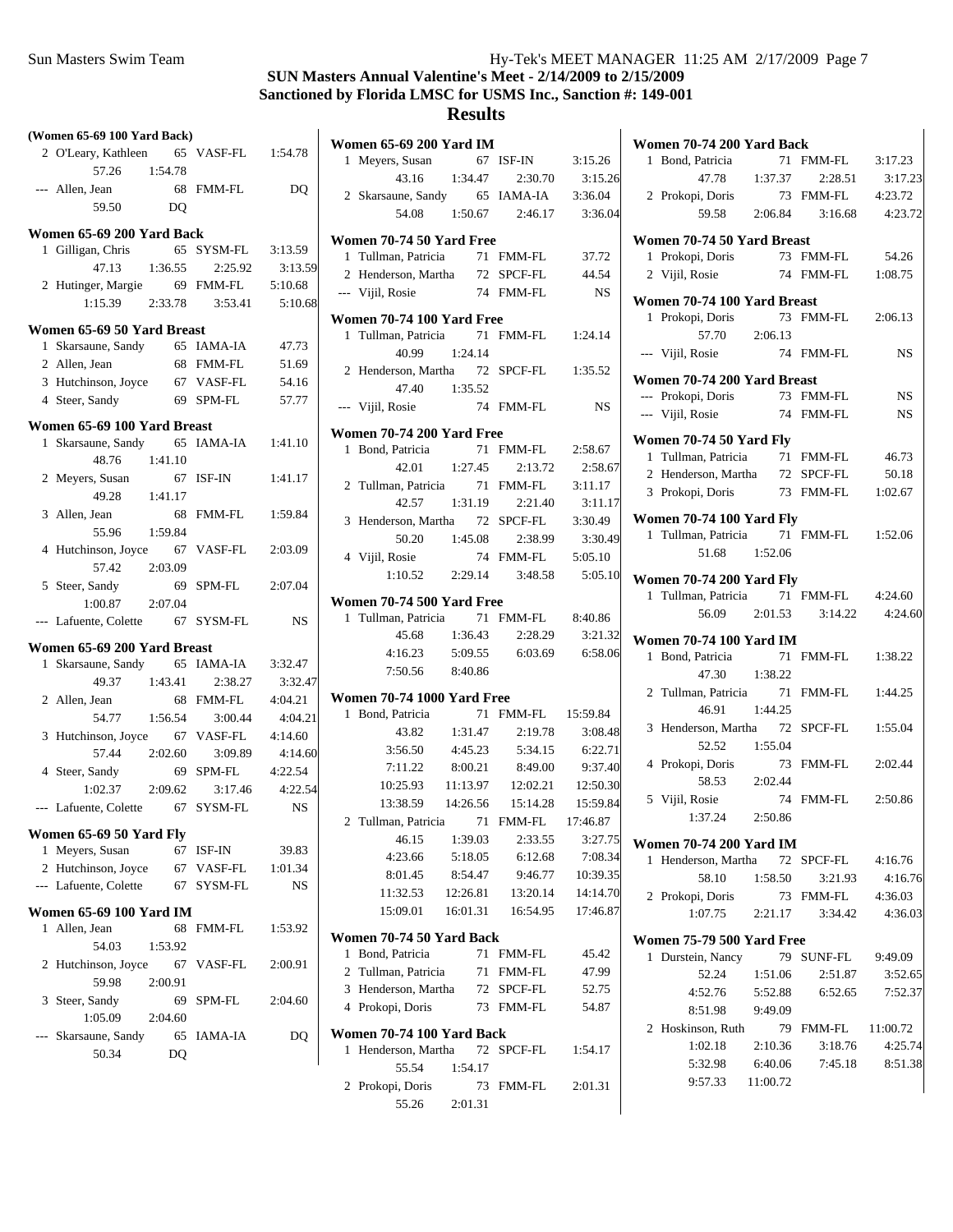| <b>Women 75-79 1000 Yard Free</b>              |            |           | Women 80-84 200 Yard Free                     |         |            |         | Women 85-89 500 Yard Free                                     |           |
|------------------------------------------------|------------|-----------|-----------------------------------------------|---------|------------|---------|---------------------------------------------------------------|-----------|
| 1 Durstein, Nancy                              | 79 SUNF-FL | 20:08.55  | 1 Troy, Jean                                  |         | 81 FMM-FL  | 3:17.00 | 1 Reynolds, June<br>87 FMM-FL                                 | 13:53.68  |
| 54.93<br>1:54.57                               | 2:57.32    | 3:58.72   | 44.45                                         | 1:34.02 | 2:26.51    | 3:17.00 | 4:07.42<br>1:12.31<br>2:35.06                                 | 5:37.64   |
| 4:59.86<br>6:01.06                             | 7:03.64    | 8:04.02   | 2 Lorenzi, Betty                              |         | 81 SUNF-FL | 3:21.35 | 7:03.35<br>8:37.04<br>10:01.50                                |           |
| 9:04.82<br>10:06.01                            | 11:07.98   | 12:08.95  | 47.81                                         | 1:38.56 | 2:31.54    | 3:21.35 | 12:47.52<br>13:53.68                                          |           |
| 13:09.99<br>14:10.97                           | 15:13.09   | 16:12.54  |                                               |         |            |         |                                                               |           |
| 17:14.21<br>18:13.85                           | 19:13.17   | 20:08.55  | Women 80-84 500 Yard Free<br>1 Lorenzi, Betty |         | 81 SUNF-FL | 8:44.67 | Women 85-89 50 Yard Back<br>87 GSM-NJ<br>--- Melick, Florence | <b>NS</b> |
|                                                |            |           | 48.42                                         | 1:41.04 | 2:34.94    | 3:28.43 |                                                               |           |
| Women 75-79 100 Yard Back<br>1 Durstein, Nancy | 79 SUNF-FL |           |                                               | 5:14.40 | 6:07.53    | 7:00.40 | Women 85-89 100 Yard Back                                     |           |
| 2:04.02                                        |            | 2:04.02   | 4:21.42                                       |         |            |         | 87 GSM-NJ<br>1 Melick, Florence                               | 4:09.99   |
| 1:01.50                                        |            |           | 7:53.60                                       | 8:44.67 |            |         | 1:58.06<br>4:09.99                                            |           |
| 2 Hoskinson, Ruth                              | 79 FMM-FL  | 2:19.00   | Women 80-84 50 Yard Back                      |         |            |         | Women 85-89 50 Yard Breast                                    |           |
| 2:19.00<br>1:08.07                             |            |           | 1 Lorenzi, Betty                              |         | 81 SUNF-FL | 46.06   | 1 Reynolds, June<br>87 FMM-FL                                 | 1:12.18   |
| Women 75-79 200 Yard Back                      |            |           |                                               |         |            |         |                                                               |           |
| 1 Durstein, Nancy                              | 79 SUNF-FL | 4:19.31   | Women 80-84 100 Yard Back                     |         |            |         | Women 85-89 50 Yard Fly                                       |           |
| 1:01.19<br>2:07.45                             | 3:16.30    | 4:19.31   | 1 Lorenzi, Betty                              |         | 81 SUNF-FL | 1:38.27 | 87 FMM-FL<br>--- Reynolds, June                               | NS.       |
|                                                |            |           | 48.05                                         | 1:38.27 |            |         | <b>Women 85-89 100 Yard IM</b>                                |           |
| Women 75-79 100 Yard Breast                    |            |           | 2 Painter, Patricia                           |         | 82 FMM-FL  | 3:02.06 | 87 FMM-FL<br>1 Reynolds, June                                 | 2:30.98   |
| --- Campbell, Joan                             | 78 SUNF-FL | <b>NS</b> | 1:28.58                                       | 3:02.06 |            |         | 2:30.98<br>1:16.17                                            |           |
| Women 75-79 200 Yard Breast                    |            |           | Women 80-84 200 Yard Back                     |         |            |         |                                                               |           |
| --- Campbell, Joan                             | 78 SUNF-FL | <b>NS</b> | 1 Lorenzi, Betty                              |         | 81 SUNF-FL | 3:29.51 | <b>Women 85-89 200 Yard IM</b>                                |           |
|                                                |            |           | 47.90                                         | 1:40.55 | 2:35.97    | 3:29.51 | 87 FMM-FL<br>--- Reynolds, June                               | <b>NS</b> |
| <b>Women 75-79 50 Yard Fly</b>                 |            |           |                                               |         |            |         |                                                               |           |
| 1 Durstein, Nancy                              | 79 SUNF-FL | 59.43     | Women 80-84 100 Yard Breast                   |         |            |         | <b>Men 18-24 50 Yard Free</b><br>1 Watson, Ben<br>20 UNAT-FL  | 25.16     |
| 2 Hoskinson, Ruth                              | 79 FMM-FL  | 1:04.53   | 1 Troy, Jean                                  |         | 81 FMM-FL  | 2:09.09 | 21 UNAT-FL<br>--- Johnson, Ryan                               | <b>DQ</b> |
| <b>Women 75-79 100 Yard Flv</b>                |            |           | 1:01.78                                       | 2:09.09 |            |         |                                                               |           |
| 1 Durstein, Nancy                              | 79 SUNF-FL | 2:25.44   | Women 80-84 200 Yard Breast                   |         |            |         | <b>Men 18-24 100 Yard Free</b>                                |           |
| 1:08.59<br>2:25.44                             |            |           | 1 Troy, Jean                                  |         | 81 FMM-FL  | 4:26.17 | 1 Watson, Ben<br>20 UNAT-FL                                   | 55.21     |
| 2 Hoskinson, Ruth                              | 79 FMM-FL  | 2:42.08   | 1:02.07                                       | 2:09.79 | 3:19.91    | 4:26.17 | 26.61<br>55.21                                                |           |
| 1:15.55<br>2:42.08                             |            |           |                                               |         |            |         | 2 Johnson, Ryan<br>21 UNAT-FL                                 | 1:08.13   |
|                                                |            |           | Women 80-84 50 Yard Fly                       |         |            |         | 1:08.13<br>30.94                                              |           |
| <b>Women 75-79 200 Yard Fly</b>                |            |           | 1 Troy, Jean                                  |         | 81 FMM-FL  | 53.14   |                                                               |           |
| 1 Durstein, Nancy                              | 79 SUNF-FL | 5:14.31   | <b>Women 80-84 100 Yard IM</b>                |         |            |         | Men 18-24 50 Yard Back                                        |           |
| 2:33.59<br>1:08.33                             | 4:00.30    | 5:14.31   | 1 Troy, Jean                                  |         | 81 FMM-FL  | 1:51.39 | 1 Watson, Ben<br>20 UNAT-FL                                   | 29.14     |
| --- Campbell, Joan                             | 78 SUNF-FL | <b>NS</b> | 53.83                                         | 1:51.39 |            |         | Men 18-24 50 Yard Breast                                      |           |
| <b>Women 75-79 100 Yard IM</b>                 |            |           |                                               |         |            |         | 20 UNAT-FL<br>1 Watson, Ben                                   | 32.57     |
| 1 Durstein, Nancy                              | 79 SUNF-FL | 1:58.85   | <b>Women 80-84 400 Yard IM</b>                |         |            |         | 2 Johnson, Ryan<br>21 UNAT-FL                                 | 39.20     |
| 58.87<br>1:58.85                               |            |           | 1 Troy, Jean                                  |         | 81 FMM-FL  | 8:31.88 |                                                               |           |
|                                                |            |           | 1:00.41                                       | 2:07.46 | 3:17.10    | 4:25.11 | Men 18-24 100 Yard Breast                                     | 1:26.13   |
| <b>Women 75-79 200 Yard IM</b>                 |            |           | 5:33.43                                       | 6:42.78 | 7:38.97    | 8:31.88 | 21 UNAT-FL<br>1 Johnson, Ryan                                 |           |
| 1 Durstein, Nancy                              | 79 SUNF-FL | 4:29.94   | Women 85-89 50 Yard Free                      |         |            |         | 40.30<br>1:26.13                                              |           |
| 1:10.70<br>2:20.76                             | 3:39.18    | 4:29.94   | 1 Melick, Florence                            |         | 87 GSM-NJ  | 1:36.77 | <b>Men 18-24 50 Yard Fly</b>                                  |           |
| --- Campbell, Joan                             | 78 SUNF-FL | NS        |                                               |         |            |         | 1 Watson, Ben<br>20 UNAT-FL                                   | 27.47     |
| --- Hoskinson, Ruth                            | 79 FMM-FL  | NS.       | Women 85-89 100 Yard Free                     |         |            |         |                                                               |           |
| <b>Women 75-79 400 Yard IM</b>                 |            |           | 1 Reynolds, June                              |         | 87 FMM-FL  | 2:07.38 | <b>Men 18-24 100 Yard IM</b>                                  |           |
| 1 Durstein, Nancy                              | 79 SUNF-FL | 9:21.10   | 59.32                                         | 2:07.38 |            |         | 1 Watson, Ben<br>20 UNAT-FL                                   | 1:03.30   |
|                                                |            |           | 2 Melick, Florence                            |         | 87 GSM-NJ  | 3:30.97 | 28.68<br>1:03.30                                              |           |
| 1:12.22<br>2:33.80                             | 3:42.35    | 4:50.36   | 1:32.72                                       | 3:30.97 |            |         | <b>Men 25-29 50 Yard Free</b>                                 |           |
| 6:09.90                                        | 8:26.70    | 9:21.10   | Women 85-89 200 Yard Free                     |         |            |         | 1 Perez, Eduardo<br>28 TMM-FL                                 | 23.06     |
| Women 80-84 50 Yard Free                       |            |           | 1 Reynolds, June                              |         | 87 FMM-FL  | 4:48.79 | 2 Jackson, John<br>27 MOO-FL                                  | 23.64     |
| 1 Troy, Jean                                   | 81 FMM-FL  | 40.25     | 1:04.91                                       |         | 3:44.76    | 4:48.79 | 3 Schrantz, John<br>28 MOO-FL                                 | 24.39     |
| 2 Painter, Patricia                            | 82 FMM-FL  | 1:04.94   |                                               |         |            |         | 4 Watson, Noah<br>26 UNAT-FL                                  | 24.56     |
|                                                |            |           |                                               |         |            |         | 5 Schneider, Colin<br>27 MOO-FL                               | 24.84     |
| Women 80-84 100 Yard Free                      |            |           |                                               |         |            |         | 6 Conroy, Michael<br>29 TMM-FL                                | 24.96     |
| --- Painter, Patricia                          | 82 FMM-FL  | NS        |                                               |         |            |         |                                                               |           |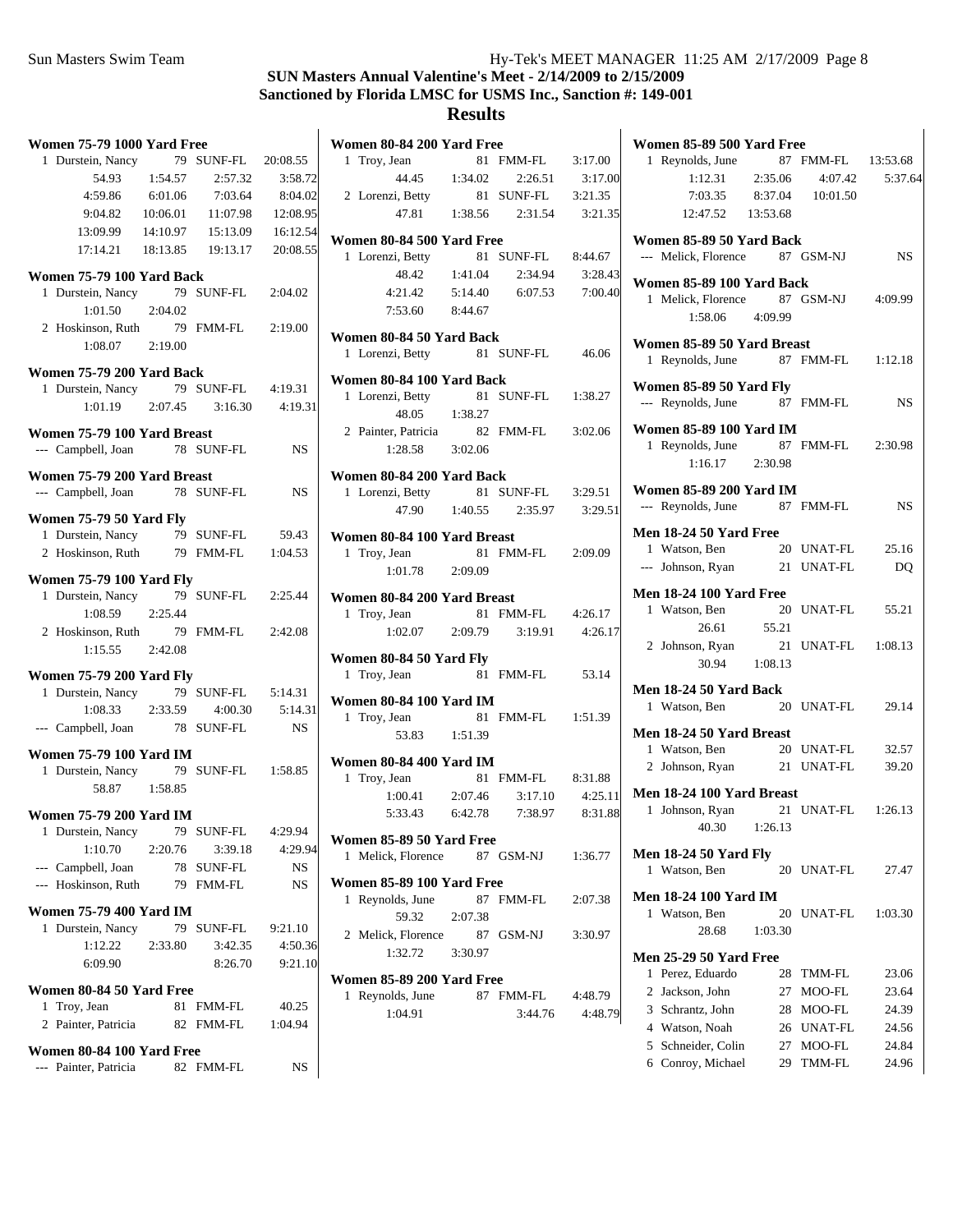#### **SUN Masters Annual Valentine's Meet - 2/14/2009 to 2/15/2009 Sanctioned by Florida LMSC for USMS Inc., Sanction #: 149-001 Results**

### **Men 25-29 100 Yard Free** 1 50.29 Perez, Eduardo 28 TMM-FL 24.23 50.29 2 51.66 Jackson, John 27 MOO-FL 24.93 51.66 3 52.48 Schrantz, John 28 MOO-FL 25.19 52.48 4 54.72 Conroy, Michael 29 TMM-FL 26.58 54.72 **Men 25-29 200 Yard Free** 1 McCormack, Sean 28 MOO-FL 1:48.47 25.09 52.66 1:48.47 1:20.54

| 23.UY            | 24.00 | 1:20.34   | 1.40.47 |
|------------------|-------|-----------|---------|
| 2 Schrantz, John |       | 28 MOO-FL | 1:56.00 |
| 26.15            | 54.99 | 1:25.76   | 1:56.00 |
| 3 Perez, Eduardo |       | 28 TMM-FL | 1:56.71 |
| 25.48            | 53.41 | 1:23.61   | 1:56.71 |
|                  |       |           |         |

|       |                                                               |                                                     | 4:56.70                                    |
|-------|---------------------------------------------------------------|-----------------------------------------------------|--------------------------------------------|
| 26.40 | 55.54                                                         |                                                     | 1:55.95                                    |
|       | 2:56.50                                                       |                                                     | 3:57.96                                    |
|       | 4:56.70                                                       |                                                     |                                            |
|       | 29                                                            | TMM-FL                                              | 5:29.08                                    |
| 29.91 | 1:02.44                                                       |                                                     | 2:08.53                                    |
|       | 3:16.70                                                       | 3:50.31                                             | 4:24.02                                    |
|       | 5:29.08                                                       |                                                     |                                            |
|       | 2:26.24<br>4:28.14<br>2 Conroy, Michael<br>2:42.31<br>4:57.23 | <b>Men 25-29 500 Yard Free</b><br>1 McCormack, Sean | 28 MOO-FL<br>1:25.59<br>3:27.25<br>1:35.29 |

#### **Men 25-29 50 Yard Back**

| 1 McCormack, Sean  | 28 MOO-FL  | 26.37 |
|--------------------|------------|-------|
| 2 Hart, Matt       | 25 TMM-FL  | 27.53 |
| 3 Watson, Noah     | 26 UNAT-FL | 29.99 |
| 4 Schneider, Colin | 27 MOO-FL  | 33.25 |

#### **Men 25-29 100 Yard Back**

| 27.32<br>55.70<br>1:00.18<br>25 TMM-FL<br>2 Hart, Matt<br>29.37<br>1:00.18<br>1:06.37<br>26 UNAT-FL<br>3 Watson, Noah<br>32.66<br>1:06.37 |  |
|-------------------------------------------------------------------------------------------------------------------------------------------|--|
|                                                                                                                                           |  |
|                                                                                                                                           |  |
|                                                                                                                                           |  |
|                                                                                                                                           |  |
|                                                                                                                                           |  |
| <b>Men 25-29 200 Yard Back</b>                                                                                                            |  |
| 1 McCormack, Sean 28 MOO-FL<br>2:00.17                                                                                                    |  |

|                          | 28.17              | 58.63   | 1:29.75   | 2:00.17 |  |  |  |  |  |
|--------------------------|--------------------|---------|-----------|---------|--|--|--|--|--|
|                          | 2 Hart, Matt       |         | 25 TMM-FL | 2:14.86 |  |  |  |  |  |
|                          | 32.32              | 1:06.98 | 1:41.12   | 2:14.86 |  |  |  |  |  |
| Men 25-29 50 Yard Breast |                    |         |           |         |  |  |  |  |  |
|                          | 1 Schneider, Colin |         | 27 MOO-FL | 32.15   |  |  |  |  |  |

| 2 Jackson, John              |         | $27$ MOO-FL | 32.30   |
|------------------------------|---------|-------------|---------|
| 3 Watson, Noah               |         | 26 UNAT-FL  | 32.48   |
| Men 25-29 100 Yard Breast    |         |             |         |
| 1 Schneider, Colin 27 MOO-FL |         |             | 1:12.06 |
| 34.00                        | 1:12.06 |             |         |
| --- Watson, Noah             |         | 26 UNAT-FL  | NS      |

| Men 25-29 200 Yard Breast                           |         |                     |         |
|-----------------------------------------------------|---------|---------------------|---------|
| 1 Schneider, Colin                                  |         | 27 MOO-FL 2:34.13   |         |
| 35.26 1:14.77                                       |         | 1:53.77             | 2:34.13 |
| <b>Men 25-29 50 Yard Fly</b>                        |         |                     |         |
| 1 Hart, Matt                                        |         | 25 TMM-FL           | 25.49   |
| 2 Jackson, John                                     |         | 27 MOO-FL           | 26.25   |
| 3 Watson, Noah                                      |         | 26 UNAT-FL          | 26.69   |
| <b>Men 25-29 100 Yard Fly</b>                       |         |                     |         |
| 1 Hart, Matt                                        | 25      | TMM-FL              | 57.46   |
| 26.86                                               | 57.46   |                     |         |
| 2 Schrantz, John                                    | 28      | MOO-FL              | 58.21   |
| 27.39                                               | 58.21   |                     |         |
| <b>Men 25-29 200 Yard Fly</b>                       |         |                     |         |
| 1 Schrantz, John 28 MOO-FL<br>28.35 1:00.50 1:33.88 |         |                     | 2:09.38 |
|                                                     |         | 1:33.88             | 2:09.38 |
| <b>Men 25-29 100 Yard IM</b>                        |         |                     |         |
| 1 Hart, Matt                                        | 25      | TMM-FL              | 59.62   |
| 27.05 59.62                                         |         |                     |         |
| 2 Jackson, John                                     | 27      | MOO-FL              | 1:01.19 |
| 28.02                                               | 1:01.19 |                     |         |
| 3 Schneider, Colin                                  | 27      | MOO-FL              | 1:02.43 |
| 28.57                                               | 1:02.43 |                     |         |
| 4 Watson, Noah                                      | 26      | UNAT-FL 1:03.07     |         |
| 28.35                                               | 1:03.07 |                     |         |
| <b>Men 25-29 200 Yard IM</b>                        |         |                     |         |
| 1 McCormack, Sean 28                                |         | MOO-FL              | 2:07.97 |
| 27.15                                               | 59.34   | 1:38.56             | 2:07.97 |
| 2 Hart, Matt                                        | 25      | TMM-FL              | 2:12.17 |
| 27.46                                               | 1:01.17 | 1:41.03             | 2:12.17 |
| 3 Schrantz, John                                    | 28      | MOO-FL              | 2:13.60 |
| 28.04                                               |         | $1:04.61$ $1:45.44$ | 2:13.60 |
| <b>Men 30-34 50 Yard Free</b>                       |         |                     |         |
| 1 Sacerio, Carlos 34 NCMS-NC                        |         |                     | 23.94   |
| 2 Bell, Kirby                                       | 34      | MOO-FL              | 25.22   |
| <b>Men 30-34 100 Yard Free</b>                      |         |                     |         |
| 1 Sacerio, Carlos                                   | 34      | NCMS-NC             | 51.60   |
| 24.60                                               | 51.60   |                     |         |
| 2 Bell, Kirby                                       | 34      | MOO-FL              | 57.41   |
| 25.97                                               | 57.41   |                     |         |
|                                                     |         |                     |         |

| <b>Men 30-34 200 Yard Free</b> |       |                    |         |  |  |  |  |  |  |
|--------------------------------|-------|--------------------|---------|--|--|--|--|--|--|
| 1 Sacerio, Carlos              |       | 34 NCMS-NC 1:56.92 |         |  |  |  |  |  |  |
| 26.36                          | 56.01 | 1:26.55            | 1:56.92 |  |  |  |  |  |  |

| Men 30-34 100 Yard Breast |             |         |
|---------------------------|-------------|---------|
| 1 Bell, Kirby             | $34$ MOO-FL | 1:12.67 |
| 34.92                     | 1:12.67     |         |

# **Men 30-34**

| 1 Bell, Kirby         |         | 34 MOO-FL 1:12.6/ |       |
|-----------------------|---------|-------------------|-------|
| 34.92                 | 1:12.67 |                   |       |
| len 30-34 50 Yard Flv |         |                   |       |
| 1 Sacerio, Carlos     |         | 34 NCMS-NC        | 25.12 |
|                       |         |                   |       |

|                | <b>Men 30-34 100 Yard Fly</b><br><b>en 30-34 10.</b><br>1 Sacerio, Carlos 37<br>$\frac{37}{41}$ 58.72 |                    |                                        |           |
|----------------|-------------------------------------------------------------------------------------------------------|--------------------|----------------------------------------|-----------|
|                |                                                                                                       |                    | 34 NCMS-NC 58.72                       |           |
| 3              |                                                                                                       |                    |                                        |           |
|                | <b>Men 35-39 50 Yard Free</b>                                                                         |                    |                                        |           |
|                | 1 Smith, James                                                                                        |                    | 39 FMM-FL                              | 22.35     |
|                | 2 Herman, Eric                                                                                        | 37 SPM-FL          |                                        | 23.34     |
|                | 3 Pagan-Alvarez, Jorge 35 UNAT-FL 27.25                                                               |                    |                                        |           |
|                | --- Kolbas, David                                                                                     |                    | 38 TMM-FL                              | <b>NS</b> |
|                | <b>Men 35-39 100 Yard Free</b>                                                                        |                    |                                        |           |
|                | 1 Smith, James                                                                                        |                    | 39 FMM-FL                              | 50.13     |
|                | 23.52                                                                                                 | 50.13              |                                        |           |
|                | 2 Herman, Eric                                                                                        |                    | 37 SPM-FL                              | 50.55     |
|                | 24.59                                                                                                 | 50.55              |                                        |           |
|                | 3 Kolbas, David                                                                                       |                    | 38 TMM-FL 1:01.88                      |           |
|                |                                                                                                       | 29.57 1:01.88      |                                        |           |
| 8              |                                                                                                       |                    |                                        |           |
|                | <b>Men 35-39 200 Yard Free</b>                                                                        |                    |                                        |           |
|                | 1 Herman, Eric                                                                                        |                    | 37 SPM-FL                              | 1:54.72   |
|                | 25.20                                                                                                 |                    | 53.34 1:23.36                          | 1:54.72   |
|                | 2 Pagan-Alvarez, Jorge 35 UNAT-FL 2:12.49                                                             |                    |                                        |           |
|                | 28.53                                                                                                 |                    | $1:00.78$ $1:36.42$                    | 2:12.49   |
|                | <b>Men 35-39 500 Yard Free</b>                                                                        |                    |                                        |           |
|                | 1 Smith, James                                                                                        |                    | 39 FMM-FL 5:36.27                      |           |
|                | 27.51                                                                                                 | 59.11              | 1:31.92                                | 2:05.94   |
|                | 2:40.22                                                                                               | 3:14.91            | 3:49.91                                | 4:25.21   |
|                | 5:01.04                                                                                               | 5:36.27            |                                        |           |
|                | 2 Hindson, Adam                                                                                       |                    | 38 SWIM-FL 5:53.56                     |           |
| 7              | 32.22                                                                                                 | 1:06.89            | 1:42.86                                | 2:18.96   |
|                | 2:55.18                                                                                               | 3:31.59            | 4:07.32                                | 4:43.26   |
| 7              |                                                                                                       | 5:18.46    5:53.56 |                                        |           |
|                | <b>Men 35-39 1000 Yard Free</b>                                                                       |                    |                                        |           |
| Э              | 1 Smith, James                                                                                        |                    | 39 FMM-FL 12:03.43                     |           |
|                | 30.84                                                                                                 | 1:05.80            | 1:41.90                                | 2:18.15   |
|                | 2:54.31                                                                                               | 3:30.58            | 4:07.31                                | 4:43.77   |
|                | 5:19.86                                                                                               | 5:55.96            | 6:31.95                                | 7:08.00   |
|                | 7:44.38                                                                                               | 8:21.17            | 8:58.75                                | 9:36.70   |
|                |                                                                                                       |                    | 10:14.55  10:52.13  11:28.35  12:03.43 |           |
|                |                                                                                                       |                    |                                        |           |
|                | <b>Men 35-39 50 Yard Back</b>                                                                         |                    |                                        |           |
| 1              | Smith, James                                                                                          |                    | 39 FMM-FL                              | 26.63     |
|                | 2 Herman, Eric                                                                                        |                    | 37 SPM-FL                              | 34.27     |
|                | <b>Men 35-39 100 Yard Back</b>                                                                        |                    |                                        |           |
|                | 1 Smith, James                                                                                        | 39                 | FMM-FL                                 | 1:00.14   |
| $\overline{c}$ | 29.50                                                                                                 | 1:00.14            |                                        |           |
|                | 2 Herman, Eric                                                                                        |                    | 37 SPM-FL                              | 1:10.53   |
|                | 35.35                                                                                                 | 1:10.53            |                                        |           |
|                | <b>Men 35-39 200 Yard Back</b>                                                                        |                    |                                        |           |
|                | 1 Smith, James                                                                                        |                    | 39 FMM-FL                              | 2:12.28   |
|                | 30.39                                                                                                 | 1:04.05            | 1:38.21                                | 2:12.28   |
|                |                                                                                                       |                    |                                        |           |
|                | Men 35-39 50 Yard Breast                                                                              |                    |                                        |           |
|                | 1 Smith, James                                                                                        |                    | 39 FMM-FL                              | 31.37     |
|                | 2 Hindson, Adam                                                                                       |                    | 38 SWIM-FL                             | 31.77     |
|                | --- Kolbas, David                                                                                     |                    | 38 TMM-FL                              | NS        |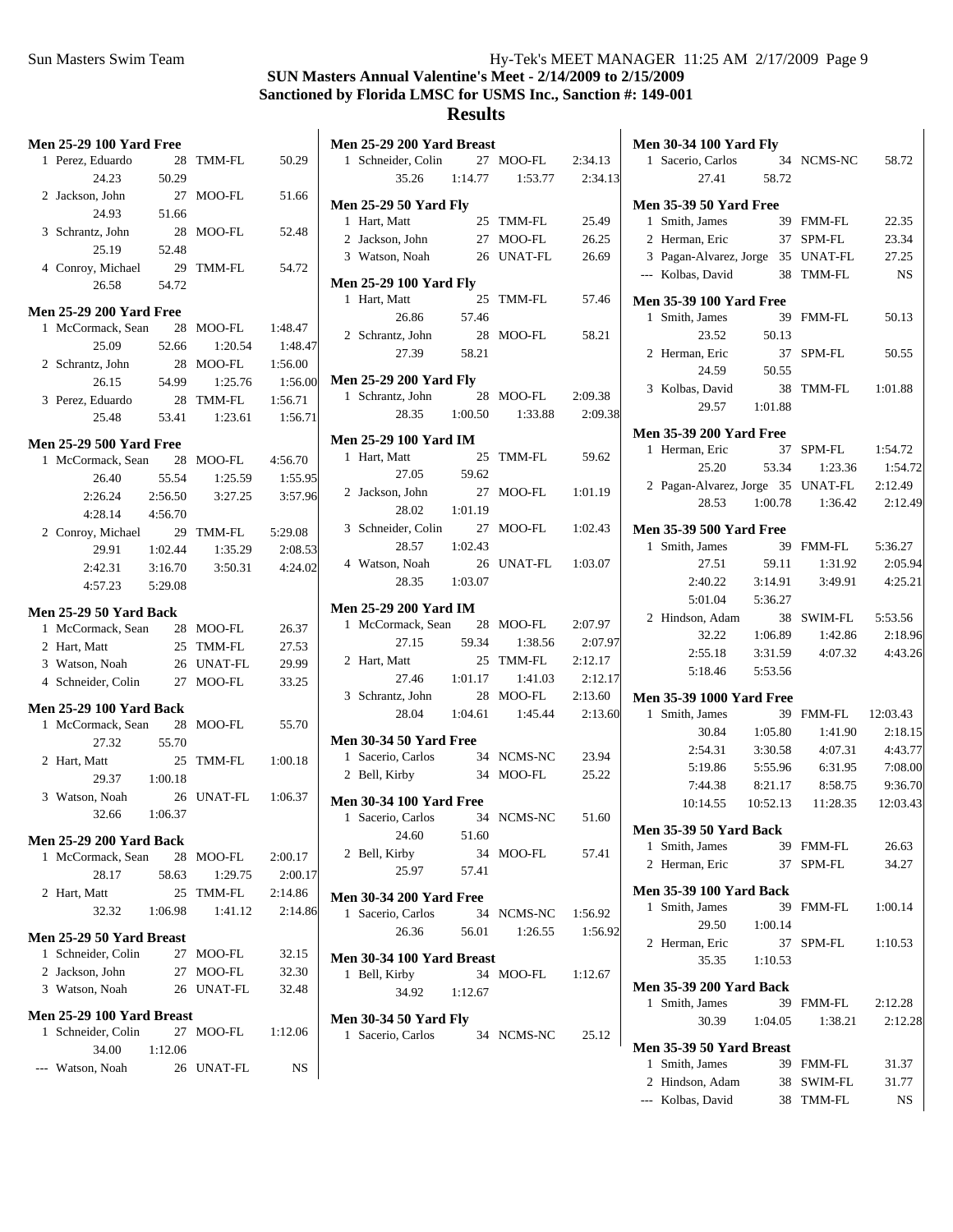|                                   |         |            |           | 3 Leonard, Tom                  |          | 43 UNAT-FL | 6:20.62   | 3 Thieman, Donald             |           | 44 HLJF-FL | 2:38.27     |
|-----------------------------------|---------|------------|-----------|---------------------------------|----------|------------|-----------|-------------------------------|-----------|------------|-------------|
| Men 35-39 100 Yard Breast         |         | 38 SWIM-FL | 1:08.86   | 33.83                           | 1:10.54  | 1:48.27    | 2:26.12   | 35.93                         | 1:15.20   | 1:55.74    | 2:38.27     |
| 1 Hindson, Adam                   |         |            |           | 3:04.72                         | 3:43.69  | 4:22.87    | 5:02.40   |                               |           |            |             |
| 33.05                             | 1:08.86 |            |           | 5:42.02                         | 6:20.62  |            |           | <b>Men 40-44 50 Yard Fly</b>  |           |            |             |
| 2 Kolbas, David                   |         | 38 TMM-FL  | 1:18.40   |                                 |          |            |           | 1 Wendorf, Eric               |           | 44 UNAT-FL | 25.12       |
| 36.63                             | 1:18.40 |            |           | <b>Men 40-44 1000 Yard Free</b> |          |            |           | 2 Butcher, Paul               |           | 40 SYSM-FL | 26.74       |
| Men 35-39 200 Yard Breast         |         |            |           | 1 Hillman, Allen                |          | 41 SYSM-FL | 11:55.37  | 3 Leonard, Tom                |           | 43 UNAT-FL | 38.87       |
| 1 Kolbas, David                   |         | 38 TMM-FL  | 2:54.22   | 31.98                           | 1:06.46  | 1:41.43    | 2:16.31   | <b>Men 40-44 100 Yard Fly</b> |           |            |             |
| 37.32                             | 1:22.07 | 2:07.92    | 2:54.22   | 2:51.42                         | 3:26.76  | 4:02.25    | 4:39.32   | 1 Wendorf, Eric               |           | 44 UNAT-FL | 56.04       |
|                                   |         |            |           | 5:16.19                         | 5:52.51  | 6:28.99    | 7:05.72   | 27.23                         | 56.04     |            |             |
| <b>Men 35-39 50 Yard Fly</b>      |         |            |           | 7:42.67                         | 8:18.96  | 8:55.76    | 9:32.43   | 2 Laugen, Steven              |           | 43 MOO-FL  | 1:05.34     |
| 1 Smith, James                    |         | 39 FMM-FL  | 26.01     | 10:09.29                        | 10:46.16 | 11:21.70   | 11:55.37  | 30.05                         | 1:05.34   |            |             |
| 2 Pagan-Alvarez, Jorge 35 UNAT-FL |         |            | 30.14     | 2 Leonard, Tom                  |          | 43 UNAT-FL | 13:22.11  | --- Butcher, Paul             |           | 40 SYSM-FL | DQ          |
| <b>Men 35-39 100 Yard IM</b>      |         |            |           | 34.55                           | 1:11.45  | 1:50.37    | 2:29.87   |                               | <b>DQ</b> |            |             |
| 1 Smith, James                    |         | 39 FMM-FL  | 59.52     | 3:09.28                         | 3:48.61  | 4:29.15    | 5:10.32   | 27.68                         |           |            |             |
| 26.13                             | 59.52   |            |           | 5:50.65                         | 6:31.78  | 7:12.96    | 7:54.00   | <b>Men 40-44 200 Yard Fly</b> |           |            |             |
| 2 Hindson, Adam                   |         | 38 SWIM-FL | 1:03.40   | 8:35.20                         | 9:15.90  | 9:57.68    | 10:38.80  | 1 Wendorf, Eric               |           | 44 UNAT-FL | 2:14.47     |
| 29.72                             | 1:03.40 |            |           | 11:19.99                        | 12:01.34 | 12:42.32   | 13:22.11  | 31.30                         | 1:05.50   | 1:40.68    | 2:14.47     |
|                                   |         |            |           |                                 |          |            |           | 2 Hillman, Allen              |           | 41 SYSM-FL | 2:33.55     |
| 3 Herman, Eric                    |         | 37 SPM-FL  | 1:07.00   | Men 40-44 50 Yard Back          |          |            |           | 32.91                         | 1:11.23   | 1:51.91    | 2:33.55     |
| 31.55                             | 1:07.00 |            |           | 1 Christie, James               |          | 41 FMM-FL  | 28.07     | --- LeClair, David            |           | 41 GOLD-FG | DQ          |
| --- Kolbas, David                 |         | 38 TMM-FL  | NS        | 2 Organ, Keith                  |          | 41 ORLF-FL | 30.14     | 34.12                         | 1:13.16   | 1:53.53    | DQ          |
| <b>Men 35-39 200 Yard IM</b>      |         |            |           | 3 Laugen, Steven                |          | 43 MOO-FL  | 30.44     | --- Bay, Scott                |           | 40 SVOL-FL | $_{\rm NS}$ |
| 1 Hindson, Adam                   |         | 38 SWIM-FL | 2:21.50   | 4 Thieman, Donald               |          | 44 HLJF-FL | 33.12     |                               |           |            |             |
| 31.49                             | 1:08.52 | 1:47.04    | 2:21.50   | --- Leonard, Tom                |          | 43 UNAT-FL | <b>NS</b> | <b>Men 40-44 100 Yard IM</b>  |           |            |             |
|                                   |         |            |           |                                 |          |            |           | 1 Wendorf, Eric               |           | 44 UNAT-FL | 59.52       |
| <b>Men 40-44 50 Yard Free</b>     |         |            |           | <b>Men 40-44 100 Yard Back</b>  |          |            |           | 27.96                         | 59.52     |            |             |
| 1 Laugen, Steven                  |         | 43 MOO-FL  | 24.06     | 1 Christie, James               |          | 41 FMM-FL  | 1:02.42   | 2 LeClair, David              |           | 41 GOLD-FG | 1:01.87     |
| 2 Butcher, Paul                   |         | 40 SYSM-FL | 24.90     | 30.78                           | 1:02.42  |            |           | 29.33                         | 1:01.87   |            |             |
| 3 Thieman, Donald                 |         | 44 HLJF-FL | 27.01     | --- Leonard, Tom                |          | 43 UNAT-FL | DQ        | 3 Pepe, Marshall              |           | 44 SYSM-FL | 1:02.55     |
| --- Leonard, Tom                  |         | 43 UNAT-FL | <b>NS</b> | 42.70                           | DQ       |            |           | 30.13                         | 1:02.55   |            |             |
| --- Christie, James               |         | 41 FMM-FL  | <b>NS</b> | <b>Men 40-44 200 Yard Back</b>  |          |            |           | 4 Organ, Keith                |           | 41 ORLF-FL | 1:03.48     |
| <b>Men 40-44 100 Yard Free</b>    |         |            |           | 1 Christie, James               |          | 41 FMM-FL  | 2:19.68   | 29.67                         | 1:03.48   |            |             |
| 1 Christie, James                 |         | 41 FMM-FL  | 53.74     | 33.00                           | 1:08.30  | 1:45.11    | 2:19.68   | 5 Laugen, Steven              |           | 43 MOO-FL  | 1:04.15     |
|                                   | 53.74   |            |           | 2 LeClair, David                |          | 41 GOLD-FG | 2:23.26   | 29.67                         | 1:04.15   |            |             |
| 25.32                             |         |            |           | 35.15                           | 1:12.32  | 1:48.04    | 2:23.26   | 6 Thieman, Donald             |           | 44 HLJF-FL | 1:06.77     |
| 2 Laugen, Steven                  |         | 43 MOO-FL  | 54.22     | 3 Thieman, Donald               |          | 44 HLJF-FL | 2:33.56   | 31.70                         | 1:06.77   |            |             |
| 25.59                             | 54.22   |            |           | 36.11                           | 1:13.80  | 2:33.56    |           | --- Bay, Scott                |           | 40 SVOL-FL | <b>NS</b>   |
| 3 Thieman, Donald                 |         | 44 HLJF-FL | 57.88     |                                 |          | 40 SVOL-FL | <b>NS</b> |                               |           | 43 UNAT-FL | <b>NS</b>   |
| 27.78                             | 57.88   |            |           | --- Bay, Scott                  |          |            |           | --- Leonard, Tom              |           |            |             |
| 4 Leonard, Tom                    |         | 43 UNAT-FL | 1:04.78   | Men 40-44 50 Yard Breast        |          |            |           | <b>Men 40-44 200 Yard IM</b>  |           |            |             |
| 31.11                             | 1:04.78 |            |           | 1 Pepe, Marshall                |          | 44 SYSM-FL | 30.41     | 1 Wendorf, Eric               |           | 44 UNAT-FL | 2:14.41     |
| <b>Men 40-44 200 Yard Free</b>    |         |            |           | 2 Hillman, Allen                |          | 41 SYSM-FL | 32.08     | 28.70                         | 1:04.42   | 1:43.64    | 2:14.41     |
| 1 Organ, Keith                    |         | 41 ORLF-FL | 2:02.17   | 3 Thieman, Donald               |          | 44 HLJF-FL | 32.84     | 2 Hillman, Allen              |           | 41 SYSM-FL | 2:25.59     |
| 28.11                             | 58.85   | 1:30.96    | 2:02.17   | --- Leonard, Tom                |          | 43 UNAT-FL | NS        | 31.61                         | 1:10.26   | 1:50.82    | 2:25.59     |
| --- Leonard, Tom                  |         | 43 UNAT-FL | <b>NS</b> |                                 |          |            |           | 3 Thieman, Donald             |           | 44 HLJF-FL | 2:28.77     |
|                                   |         |            |           | Men 40-44 100 Yard Breast       |          |            |           | 31.43                         | 1:11.94   | 1:54.44    | 2:28.77     |
| <b>Men 40-44 500 Yard Free</b>    |         |            |           | 1 Hillman, Allen                |          | 41 SYSM-FL | 1:10.15   |                               |           |            |             |
| 1 LeClair, David                  |         | 41 GOLD-FG | 5:18.09   | 33.15                           | 1:10.15  |            |           | <b>Men 40-44 400 Yard IM</b>  |           |            |             |
| 30.03                             | 1:02.21 | 1:35.08    | 2:07.84   | 2 Thieman, Donald               |          | 44 HLJF-FL | 1:12.45   | 1 Wendorf, Eric               |           | 44 UNAT-FL | 4:48.20     |
| 2:40.30                           | 3:12.06 | 3:44.25    | 4:15.84   | 34.41                           | 1:12.45  |            |           | 29.64                         | 1:02.78   | 1:42.53    | 2:21.74     |
| 4:47.39                           | 5:18.09 |            |           | Men 40-44 200 Yard Breast       |          |            |           | 3:03.18                       | 3:43.50   | 4:16.17    | 4:48.20     |
| 2 Hillman, Allen                  |         | 41 SYSM-FL | 5:43.97   | 1 Hillman, Allen                |          | 41 SYSM-FL | 2:32.56   | 2 LeClair, David              |           | 41 GOLD-FG | 4:54.64     |
| 30.91                             | 1:04.20 | 1:37.90    | 2:12.74   | 33.69                           | 1:11.93  | 1:52.25    | 2:32.56   | 31.21                         | 1:06.91   | 1:47.85    | 2:27.47     |
| 2:47.24                           | 3:22.30 | 3:57.43    | 4:33.40   | 2 LeClair, David                |          | 41 GOLD-FG | 2:35.72   | 3:09.12                       | 3:51.00   | 4:23.20    | 4:54.64     |
| 5:09.48                           | 5:43.97 |            |           | 36.53                           |          |            |           | 3 Hillman, Allen              |           | 41 SYSM-FL | 5:08.53     |
|                                   |         |            |           |                                 | 1:16.38  | 1:56.55    | 2:35.72   | 32.91                         | 1:10.87   | 1:52.78    | 2:34.38     |
|                                   |         |            |           |                                 |          |            |           | 3:15.23                       | 3:56.99   | 4:34.10    | 5:08.53     |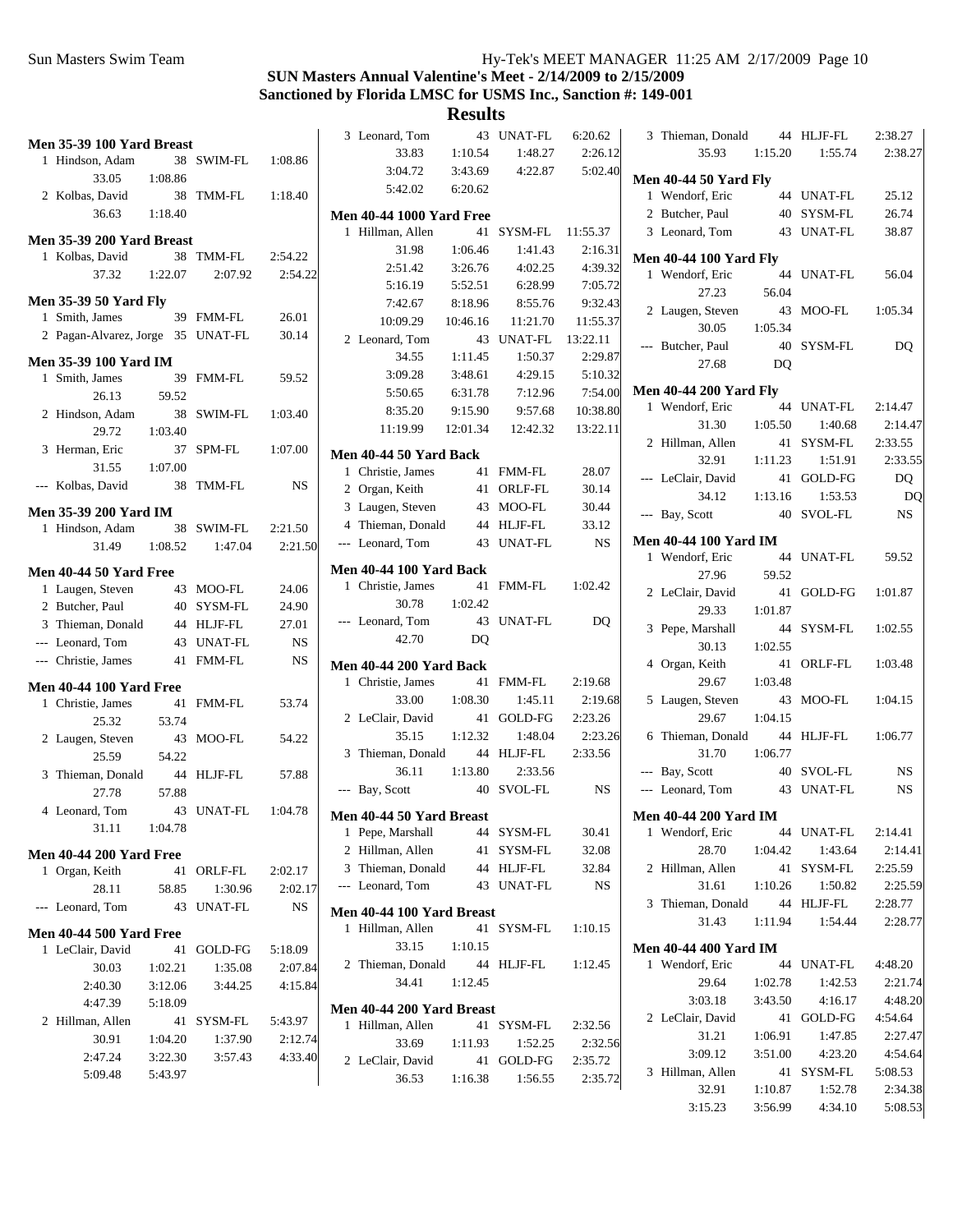| (Men 40-44 400 Yard IM)                                        |                    |                      |                    | 5 Pliss, Wayne                                |          | 48 WFLM-FL | 7:01.82   |                                 |                    |                      |                     |
|----------------------------------------------------------------|--------------------|----------------------|--------------------|-----------------------------------------------|----------|------------|-----------|---------------------------------|--------------------|----------------------|---------------------|
| 4 Thieman, Donald                                              |                    | 44 HLJF-FL           | 5:24.20            | 40.10                                         |          |            |           | <b>Men 45-49 200 Yard Fly</b>   |                    |                      |                     |
| 32.39                                                          | 1:10.67            | 1:54.84              | 2:37.19            | 3:30.88                                       |          | 4:56.95    | 7:01.82   | 1 Collins, Ron                  | 1:07.69            | 46 SPM-FL<br>1:44.74 | 2:18.42             |
| 3:22.96                                                        | 4:08.87            | 4:46.79              | 5:24.20            | <b>Men 45-49 1000 Yard Free</b>               |          |            |           | 30.95                           |                    |                      | 2:18.42             |
| <b>Men 45-49 50 Yard Free</b>                                  |                    |                      |                    | 1 Calvert, Mark                               |          | 49 TMM-FL  | 10:47.38  | <b>Men 45-49 100 Yard IM</b>    |                    |                      |                     |
| 1 Wotton, Joe                                                  |                    | 49 GOLD-FG           | 23.53              | 29.90                                         | 1:02.17  | 1:35.00    | 2:07.73   | 1 Dodds, Joel                   |                    | 46 GOLD-FG           | 59.71               |
| 2 Calvert, Mark                                                |                    | 49 TMM-FL            | 24.13              | 2:40.38                                       | 3:12.81  | 3:45.36    | 4:17.99   | 27.37                           | 59.71              |                      |                     |
| 3 Keen, John                                                   |                    | 45 ORLF-FL           | 26.31              | 4:50.25                                       | 5:22.78  | 5:55.09    | 6:27.70   | 2 Wotton, Joe                   |                    | 49 GOLD-FG           | 1:01.89             |
| 4 Bowman, Roger                                                |                    | 49 SYSM-FL           | 27.11              | 7:00.02                                       | 7:32.76  | 8:05.20    | 8:38.02   | 27.82                           | 1:01.89            |                      |                     |
| 5 Cornish, John                                                |                    | 48 SUNF-FL           | 27.53              | 9:10.76                                       | 9:43.51  | 10:16.05   | 10:47.38  | <b>Men 45-49 200 Yard IM</b>    |                    |                      |                     |
| 6 Peters, Gene                                                 |                    | 46 UNAT-FL           | 29.95              | 2 Collins, Ron                                |          | 46 SPM-FL  | 11:23.29  | 1 Dodds, Joel                   |                    | 46 GOLD-FG           | 2:14.91             |
| 7 Pliss, Wayne                                                 |                    | 48 WFLM-FL           | 32.64              | 30.60                                         | 1:04.80  | 1:39.62    | 2:14.43   | 28.33                           | 1:03.37            | 1:42.56              | 2:14.91             |
|                                                                |                    |                      |                    | 2:49.08                                       | 3:23.84  | 3:58.25    | 4:32.73   | 2 Collins, Ron                  |                    | 46 SPM-FL            | 2:17.48             |
| <b>Men 45-49 100 Yard Free</b><br>1 Calvert, Mark<br>49 TMM-FL |                    |                      | 5:07.15            | 5:41.78                                       | 6:16.51  | 6:51.24    | 28.23     | 1:05.44                         | 1:47.23            | 2:17.48              |                     |
|                                                                |                    |                      | 51.70              | 7:18.95                                       | 7:57.85  | 8:31.46    | 9:05.55   | <b>Men 45-49 400 Yard IM</b>    |                    |                      |                     |
| 24.69                                                          | 51.70              | 49 GOLD-FG           | 52.99              | 9:40.17                                       | 10:14.74 | 10:49.67   | 11:23.29  | 1 Collins, Ron                  |                    | 46 SPM-FL            | 4:50.08             |
| 2 Wotton, Joe<br>25.58                                         | 52.99              |                      |                    | 3 Keen, John                                  |          | 45 ORLF-FL | 12:23.16  | 28.51                           | 1:00.41            | 1:40.92              | 2:18.94             |
| 3 Collins, Ron                                                 |                    | 46 SPM-FL            | 54.42              | 32.51                                         | 1:08.73  | 1:45.82    | 2:22.82   | 3:01.98                         | 3:44.93            | 4:18.24              | 4:50.08             |
| 26.07                                                          | 54.42              |                      |                    | 3:00.34                                       | 3:38.20  | 4:15.83    | 4:53.72   |                                 |                    |                      |                     |
| 4 Keen, John                                                   |                    | 45 ORLF-FL           | 58.05              | 5:32.05                                       | 6:09.79  | 6:47.56    | 7:25.29   | <b>Men 50-54 50 Yard Free</b>   |                    |                      |                     |
| 28.03                                                          | 58.05              |                      |                    | 8:03.11                                       | 8:40.69  | 9:18.27    | 9:55.49   | 1 Brenner, Bill                 |                    | 50 SYSM-FL           | 25.23               |
| 5 Bowman, Roger                                                |                    | 49 SYSM-FL           | 59.99              | 10:32.81                                      | 11:10.10 | 11:47.60   | 12:23.16  | 2 Bliss, Thomas                 |                    | 54 UNAF-FL           | 25.97               |
| 29.17                                                          | 59.99              |                      |                    | Men 45-49 50 Yard Back                        |          |            |           | 3 Scoville, Paul                |                    | 50 SPM-FL            | 29.03               |
| 6 Peters, Gene                                                 |                    | 46 UNAT-FL           | 1:07.74            | 1 Dodds, Joel                                 |          | 46 GOLD-FG | 27.43     | 4 Cajka, Paul                   |                    | 51 SYSM-FL           | 44.66               |
| 31.27                                                          | 1:07.74            |                      |                    | 2 Wotton, Joe                                 |          | 49 GOLD-FG | 29.82     | <b>Men 50-54 100 Yard Free</b>  |                    |                      |                     |
| 7 Pliss, Wayne                                                 |                    | 48 WFLM-FL           | 1:11.39            | 3 Calvert, Mark                               |          | 49 TMM-FL  | 30.37     | 1 Scoville, Paul                |                    | 50 SPM-FL            | 1:06.13             |
|                                                                |                    |                      |                    |                                               |          |            |           | 30.35                           | 1:06.13            |                      |                     |
| <b>Men 45-49 200 Yard Free</b>                                 |                    |                      |                    | <b>Men 45-49 100 Yard Back</b>                |          |            |           | --- Cajka, Paul                 |                    | 51 SYSM-FL           | DQ                  |
| 1 Calvert, Mark                                                |                    | 49 TMM-FL            | 1:55.39            | 1 Dodds, Joel                                 |          | 46 GOLD-FG | 57.70     | <b>Men 50-54 200 Yard Free</b>  |                    |                      |                     |
| 26.73                                                          | 55.42              | 1:25.32              | 1:55.39            | 27.93                                         | 57.70    |            |           | 1 Drennen, Mark                 |                    | 52 SYSM-FL           | 1:56.80             |
| 2 Collins, Ron<br>28.24                                        | 58.24              | 46 SPM-FL<br>1:28.69 | 1:59.09            | 2 Calvert, Mark                               |          | 49 TMM-FL  | 1:10.45   | 28.22                           | 57.63              | 1:27.70              | 1:56.80             |
|                                                                |                    | 49 GOLD-FG           | 1:59.09            | 34.40                                         | 1:10.45  |            |           | 2 Brenner, Bill                 |                    | 50 SYSM-FL           | 2:02.20             |
| 3 Wotton, Joe<br>27.68                                         | 58.02              | 1:29.61              | 2:01.90<br>2:01.90 | <b>Men 45-49 200 Yard Back</b>                |          |            |           | 28.38                           | 58.98              | 1:30.43              | 2:02.20             |
| 4 Keen, John                                                   |                    | 45 ORLF-FL           | 2:11.08            | 1 Dodds, Joel                                 |          | 46 GOLD-FG | 2:08.82   | 3 Cajka, Paul                   |                    | 51 SYSM-FL           | 3:40.30             |
| 29.49                                                          | 1:02.93            | 1:37.84              | 2:11.08            | 32.17                                         | 1:05.68  | 1:37.05    | 2:08.82   | 49.40                           | 1:45.35            | 2:44.34              | 3:40.30             |
|                                                                |                    |                      |                    | 2 Calvert, Mark                               |          | 49 TMM-FL  | 2:15.97   | <b>Men 50-54 500 Yard Free</b>  |                    |                      |                     |
| <b>Men 45-49 500 Yard Free</b>                                 |                    |                      |                    | 33.31                                         | 1:07.03  | 1:41.41    | 2:15.97   | 1 Brenner, Bill                 |                    | 50 SYSM-FL           | 5:29.66             |
| 1 Calvert, Mark                                                |                    | 49 TMM-FL            | 5:12.69            | 3 Collins, Ron                                |          | 46 SPM-FL  | 2:25.47   | 31.13                           | 1:03.37            | 1:37.02              | 2:10.84             |
| 28.84                                                          | 1:00.38            | 1:32.41              | 2:04.47            | 34.37                                         | 1:12.00  | 1:49.53    | 2:25.47   | 2:44.68                         | 3:18.29            | 3:51.97              | 4:25.00             |
| 2:36.22                                                        | 3:08.18            | 3:39.88              | 4:11.77            | Men 45-49 200 Yard Breast                     |          |            |           | 4:58.10                         | 5:29.66            |                      |                     |
| 4:42.43                                                        | 5:12.69            |                      |                    | 1 Collins, Ron                                |          | 46 SPM-FL  | 2:35.33   | 2 Cajka, Paul                   |                    | 51 SYSM-FL           | 9:45.16             |
| 2 Collins, Ron                                                 |                    | 46 SPM-FL            | 5:30.84            | 35.14                                         | 1:14.70  | 1:55.42    | 2:35.33   | 51.30                           | 1:54.34            | 2:53.22              | 3:50.95             |
| 30.20                                                          | 1:03.93            | 1:38.43              | 2:12.63            |                                               |          |            |           | 4:51.80                         | 5:51.50            | 6:52.66              | 7:51.77             |
| 2:46.14                                                        | 3:19.34            | 3:52.51              | 4:25.71            | <b>Men 45-49 50 Yard Fly</b><br>1 Wotton, Joe |          | 49 GOLD-FG | 26.40     | 8:47.78                         | 9:45.16            |                      |                     |
| 4:58.17                                                        | 5:30.84            |                      |                    | 2 Dodds, Joel                                 |          | 46 GOLD-FG | 26.43     |                                 |                    |                      |                     |
| 3 Keen, John                                                   |                    | 45 ORLF-FL           | 5:52.01            | 3 Keen, John                                  |          | 45 ORLF-FL | 29.23     | <b>Men 50-54 1000 Yard Free</b> |                    |                      |                     |
| 30.45                                                          | 1:05.00            | 1:40.22              | 2:15.42            | 4 Bowman, Roger                               |          | 49 SYSM-FL | 31.12     | 1 Drennen, Mark                 |                    | 52 SYSM-FL           | 10:30.01            |
| 2:51.26                                                        | 3:27.50            | 4:04.01              | 4:40.45            | 5 Pliss, Wayne                                |          | 48 WFLM-FL | 45.76     | 29.46                           | 1:00.80            | 1:32.15              | 2:03.90             |
| 5:16.84                                                        | 5:52.01            |                      |                    |                                               |          |            |           | 2:35.62                         | 3:07.22            | 3:38.93              | 4:10.79             |
| 4 Cornish, John                                                |                    | 48 SUNF-FL           | 6:37.43            | <b>Men 45-49 100 Yard Fly</b>                 |          |            |           | 4:42.55                         | 5:14.47            | 5:45.95              | 6:17.57             |
| 34.18                                                          | 1:12.30            | 1:52.72              | 2:34.90            | 1 Collins, Ron                                |          | 46 SPM-FL  | 57.52     | 6:49.33<br>8:55.96              | 7:20.89<br>9:27.91 | 7:52.82<br>9:59.49   | 8:24.27<br>10:30.01 |
| 3:15.80<br>5:59.44                                             | 3:56.79<br>6:37.43 | 4:37.99              | 5:19.35            | 27.06                                         | 57.52    |            |           |                                 |                    |                      |                     |
|                                                                |                    |                      |                    | --- Wotton, Joe                               |          | 49 GOLD-FG | <b>NS</b> |                                 |                    |                      |                     |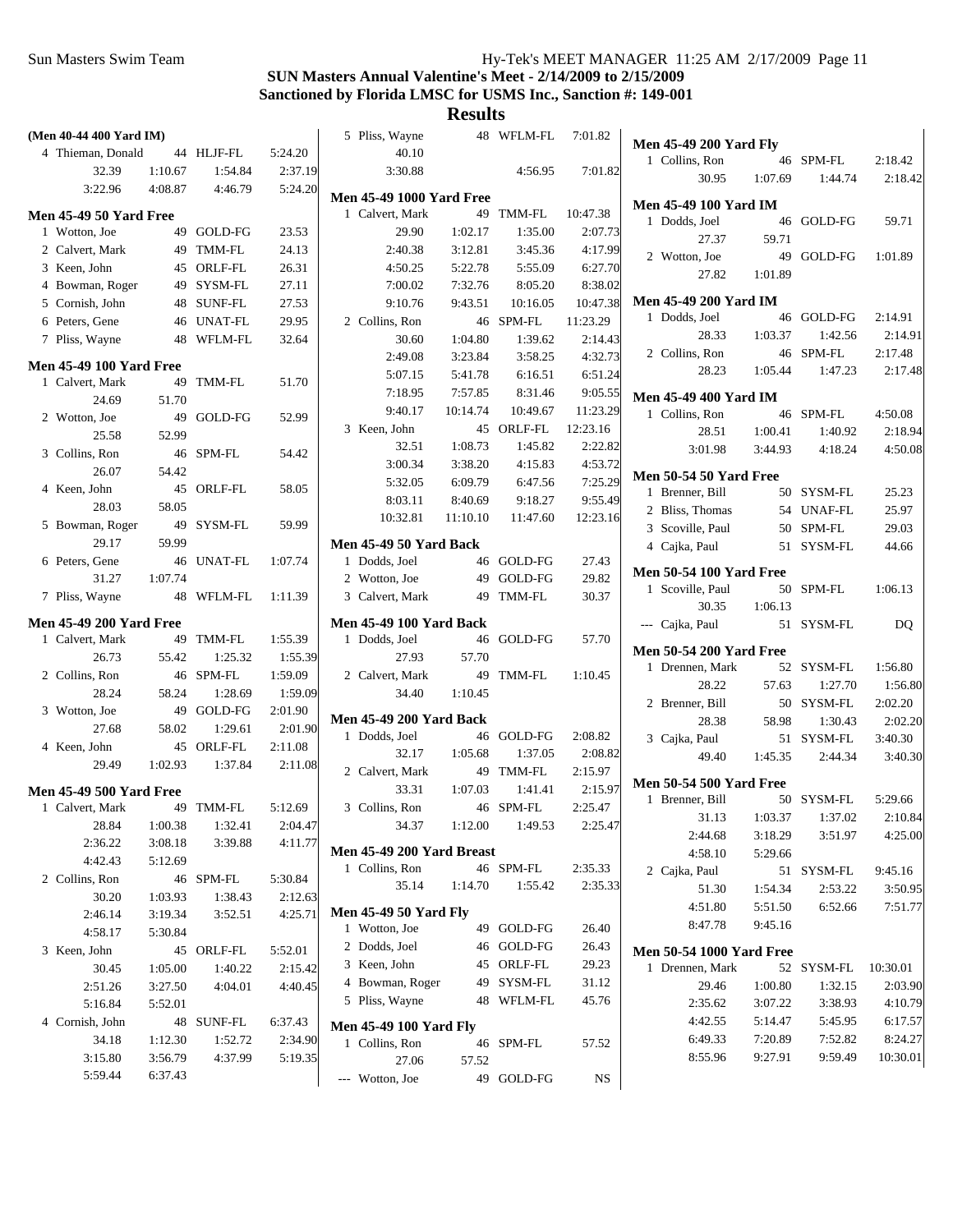| (Men 50-54 1000 Yard Free)     |          |            |          | <b>Men 50-54 50 Yard Fly</b>   |         |            |             | 3 Cowing, John                  |          | 59 MICH-MI | 6:33.34  |
|--------------------------------|----------|------------|----------|--------------------------------|---------|------------|-------------|---------------------------------|----------|------------|----------|
| 2 Brenner, Bill                |          | 50 SYSM-FL | 11:26.79 | 1 Bliss, Thomas                |         | 54 UNAF-FL | 28.82       | 35.68                           | 1:15.69  | 1:56.34    | 2:36.56  |
| 32.75                          | 1:06.72  | 1:40.78    | 2:15.74  |                                |         |            |             | 3:16.50                         | 3:56.45  | 4:36.29    | 5:16.48  |
| 2:50.25                        | 3:25.08  | 3:59.91    | 4:34.08  | <b>Men 50-54 200 Yard Fly</b>  |         |            |             | 5:55.87                         | 6:33.34  |            |          |
| 5:08.40                        | 5:42.77  | 6:17.08    | 6:51.17  | 1 Bliss, Thomas                |         | 54 UNAF-FL | 2:24.82     | 4 Stephens, John                |          | 58 TMM-FL  | 7:59.37  |
| 7:25.91                        | 8:00.49  | 8:35.76    | 9:10.27  | 33.57                          | 1:10.61 | 1:47.49    | 2:24.82     | 40.44                           | 1:25.08  | 2:11.53    | 2:59.39  |
| 9:45.23                        | 10:20.13 | 10:54.90   | 11:26.79 | <b>Men 50-54 100 Yard IM</b>   |         |            |             | 3:50.01                         | 4:40.86  | 5:31.01    | 6:21.41  |
| 3 Scoville, Paul               |          | 50 SPM-FL  | 14:00.33 | 1 Scoville, Paul               |         | 50 SPM-FL  | 1:15.90     | 7:11.51                         | 7:59.37  |            |          |
| 35.20                          | 1:14.76  | 1:56.60    | 2:38.36  | 37.51                          | 1:15.90 |            |             |                                 |          |            |          |
| 3:19.89                        | 4:02.85  | 4:45.50    | 5:28.10  |                                |         |            |             | <b>Men 55-59 1000 Yard Free</b> |          | 58 SYSM-FL |          |
| 6:10.71                        | 6:53.56  | 7:35.97    | 8:19.20  | <b>Men 50-54 200 Yard IM</b>   |         |            |             | 1 Walker, Rick                  |          |            | 11:16.34 |
| 9:01.98                        | 9:45.36  | 10:29.14   | 11:11.99 | 1 Bliss, Thomas                |         | 54 UNAF-FL | 2:22.68     | 31.87                           | 1:06.10  | 1:40.91    | 2:15.49  |
| 11:55.06                       |          | 13:21.28   | 14:00.33 | 29.30                          | 1:05.59 | 1:48.95    | 2:22.68     | 2:50.12                         | 3:24.60  | 3:58.92    | 4:33.08  |
| 4 Cajka, Paul                  |          | 51 SYSM-FL | 19:35.34 | 2 Kress, Larry                 |         | 54 WFLM-FL | 2:33.04     | 5:07.20                         | 5:41.04  | 6:15.27    | 6:49.24  |
| 52.90                          | 1:49.96  | 2:49.04    | 3:49.91  | 32.17                          | 1:15.60 | 1:58.56    | 2:33.04     | 7:23.16                         | 7:56.88  | 8:30.73    | 9:04.57  |
| 4:49.38                        | 5:50.08  | 6:49.06    | 7:51.65  | --- Drennen, Mark              |         | 52 SYSM-FL | $_{\rm NS}$ | 9:38.40                         | 10:11.94 | 10:45.02   | 11:16.34 |
| 8:54.07                        | 9:50.98  | 10:49.09   | 11:49.01 | <b>Men 50-54 400 Yard IM</b>   |         |            |             | 2 Cowing, John                  |          | 59 MICH-MI | 13:37.46 |
| 12:48.71                       | 13:44.73 | 14:42.91   | 15:40.43 | 1 Bliss, Thomas                |         | 54 UNAF-FL | 5:05.35     | 36.91                           | 1:17.31  | 1:58.59    | 2:39.93  |
| 16:39.19                       | 17:38.16 | 18:36.41   | 19:35.34 | 32.49                          | 1:09.19 | 1:47.74    | 2:25.59     | 3:21.61                         | 4:03.27  | 4:44.53    | 5:26.24  |
|                                |          |            |          | 3:09.60                        | 3:54.04 | 4:29.41    | 5:05.35     | 6:08.34                         | 6:50.07  | 7:31.49    | 8:12.88  |
| <b>Men 50-54 50 Yard Back</b>  |          |            |          |                                |         |            |             | 8:54.29                         | 9:35.18  | 10:16.13   | 10:56.91 |
| 1 Bliss, Thomas                |          | 54 UNAF-FL | 32.82    | <b>Men 55-59 50 Yard Free</b>  |         |            |             | 11:37.68                        | 12:18.54 | 12:58.84   | 13:37.46 |
| 2 Cajka, Paul                  |          | 51 SYSM-FL | 1:19.40  | 1 Claflin, Casey               |         | 55 TMM-FL  | 24.29       | 3 Bristow, Allen                |          | 57 MIST-FL | 14:37.03 |
| <b>Men 50-54 100 Yard Back</b> |          |            |          | 2 Schmidt, George              |         | 58 GOLD-FG | 24.81       | 35.73                           | 1:16.11  | 1:58.82    | 2:43.21  |
| 1 Bliss, Thomas                |          | 54 UNAF-FL | 1:07.69  | 3 McCormack, Kevin             |         | 56 SYSM-FL | 25.14       | 3:27.68                         | 4:12.94  | 4:57.55    | 5:41.97  |
| 33.48                          | 1:07.69  |            |          | 4 Corrigan, George             |         | 56 TMM-FL  | 25.96       | 6:26.51                         | 7:11.57  | 7:56.01    | 8:40.62  |
|                                |          |            |          | 5 Patterson, Cliff             |         | 56 CATM-FL | 26.71       | 9:26.26                         | 10:10.98 | 10:55.74   | 11:40.26 |
| <b>Men 50-54 200 Yard Back</b> |          |            |          | 6 Watson, Timm                 |         | 57 UNAT-FL | 33.56       | 12:25.46                        | 13:10.44 | 13:54.17   | 14:37.03 |
| 1 Bliss, Thomas                |          | 54 UNAF-FL | 2:21.52  | --- Carroll, Timothy           |         | 57 TMM-FL  | <b>NS</b>   | 4 Stephens, John                |          | 58 TMM-FL  | 16:43.99 |
| 33.63                          | 1:09.40  | 1:45.56    | 2:21.52  |                                |         |            |             | 43.61                           | 1:30.84  | 2:19.28    | 3:08.39  |
| 2 Cajka, Paul                  |          | 51 SYSM-FL | 5:52.22  | <b>Men 55-59 100 Yard Free</b> |         | 56 TMM-FL  | 57.03       | 3:59.40                         | 4:49.76  | 5:40.61    | 6:31.82  |
|                                | 2:52.34  | 4:19.83    | 5:52.22  | 1 Corrigan, George             |         |            |             | 7:23.06                         | 8:13.59  | 9:05.13    | 9:57.33  |
| Men 50-54 50 Yard Breast       |          |            |          | 27.44                          | 57.03   |            |             | 10:48.98                        | 11:39.92 |            | 13:22.33 |
| 1 Scoville, Paul               |          | 50 SPM-FL  | 35.20    | 2 Walker, Rick                 |         | 58 SYSM-FL | 57.52       | 14:12.74                        | 15:04.52 | 15:55.63   | 16:43.99 |
| 2 Bliss, Thomas                |          | 54 UNAF-FL | 36.37    | 28.62                          | 57.52   |            |             |                                 |          |            |          |
| 3 Cajka, Paul                  |          | 51 SYSM-FL | 53.87    | 3 Patterson, Cliff             |         | 56 CATM-FL | 58.44       | <b>Men 55-59 50 Yard Back</b>   |          |            |          |
|                                |          |            |          | 28.31                          | 58.44   |            |             | 1 Claflin, Casey                |          | 55 TMM-FL  | 27.34    |
| Men 50-54 100 Yard Breast      |          |            |          | --- Watson, Timm               |         | 57 UNAT-FL | NS          | 2 Schmidt, George               |          | 58 GOLD-FG | 29.60    |
| 1 Brenner, Bill                |          | 50 SYSM-FL | 1:08.27  | <b>Men 55-59 200 Yard Free</b> |         |            |             | 3 Patterson, Cliff              |          | 56 CATM-FL | 32.09    |
| 33.12                          | 1:08.27  |            |          | 1 Walker, Rick                 |         | 58 SYSM-FL | 2:03.05     | 4 Watson, Timm                  |          | 57 UNAT-FL | 50.77    |
| 2 Kress, Larry                 |          | 54 WFLM-FL | 1:12.90  | 29.54                          | 1:01.40 | 1:32.90    | 2:03.05     | <b>Men 55-59 100 Yard Back</b>  |          |            |          |
| 34.31                          | 1:12.90  |            |          | 2 Corrigan, George             |         | 56 TMM-FL  | 2:05.58     | 1 Claflin, Casey                |          | 55 TMM-FL  | 1:00.48  |
| 3 Scoville, Paul               |          | 50 SPM-FL  | 1:18.03  | 29.21                          | 1:00.52 | 1:32.73    | 2:05.58     | 29.35                           | 1:00.48  |            |          |
| 36.46                          | 1:18.03  |            |          |                                |         |            |             |                                 |          |            |          |
| 4 Bliss, Thomas                |          | 54 UNAF-FL | 1:19.68  | <b>Men 55-59 500 Yard Free</b> |         |            |             | <b>Men 55-59 200 Yard Back</b>  |          |            |          |
| 37.64                          | 1:19.68  |            |          | 1 Walker, Rick                 |         | 58 SYSM-FL | 5:27.84     | 1 Claflin, Casey                |          | 55 TMM-FL  | 2:16.79  |
| 5 Cajka, Paul                  |          | 51 SYSM-FL | 2:02.04  | 30.26                          | 1:03.40 | 1:37.38    | 2:11.18     | 32.07                           | 1:07.09  | 1:42.31    | 2:16.79  |
| 56.15                          | 2:02.04  |            |          | 2:45.33                        | 3:18.64 | 3:51.94    | 4:24.59     | 2 Cowing, John                  |          | 59 MICH-MI | 2:50.19  |
|                                |          |            |          | 4:57.01                        | 5:27.84 |            |             | 40.33                           | 1:24.26  | 2:08.59    | 2:50.19  |
| Men 50-54 200 Yard Breast      |          |            |          | 2 Corrigan, George             |         | 56 TMM-FL  | 5:50.25     | Men 55-59 50 Yard Breast        |          |            |          |
| 1 Kress, Larry                 |          | 54 WFLM-FL | 2:40.70  | 32.31                          | 1:07.19 | 1:42.46    | 2:17.92     | 1 Ruelf, Michael                |          | 55 TMM-FL  | 32.07    |
| 35.77                          | 1:15.86  | 1:57.90    | 2:40.70  | 2:53.68                        | 3:29.80 | 4:05.69    | 4:41.67     | 2 Watson, Timm                  |          | 57 UNAT-FL | 43.56    |
| 2 Scoville, Paul               |          | 50 SPM-FL  | 2:52.17  | 5:16.80                        | 5:50.25 |            |             | --- Claflin, Casey              |          | 55 TMM-FL  | DQ       |
| 38.78                          | 1:21.12  | 2:06.55    | 2:52.17  |                                |         |            |             | --- Carroll, Timothy            |          | 57 TMM-FL  | NS       |
| 3 Cajka, Paul                  |          | 51 SYSM-FL | 4:11.27  |                                |         |            |             |                                 |          |            |          |
| 59.65                          | 2:04.50  | 3:08.94    | 4:11.27  |                                |         |            |             |                                 |          |            |          |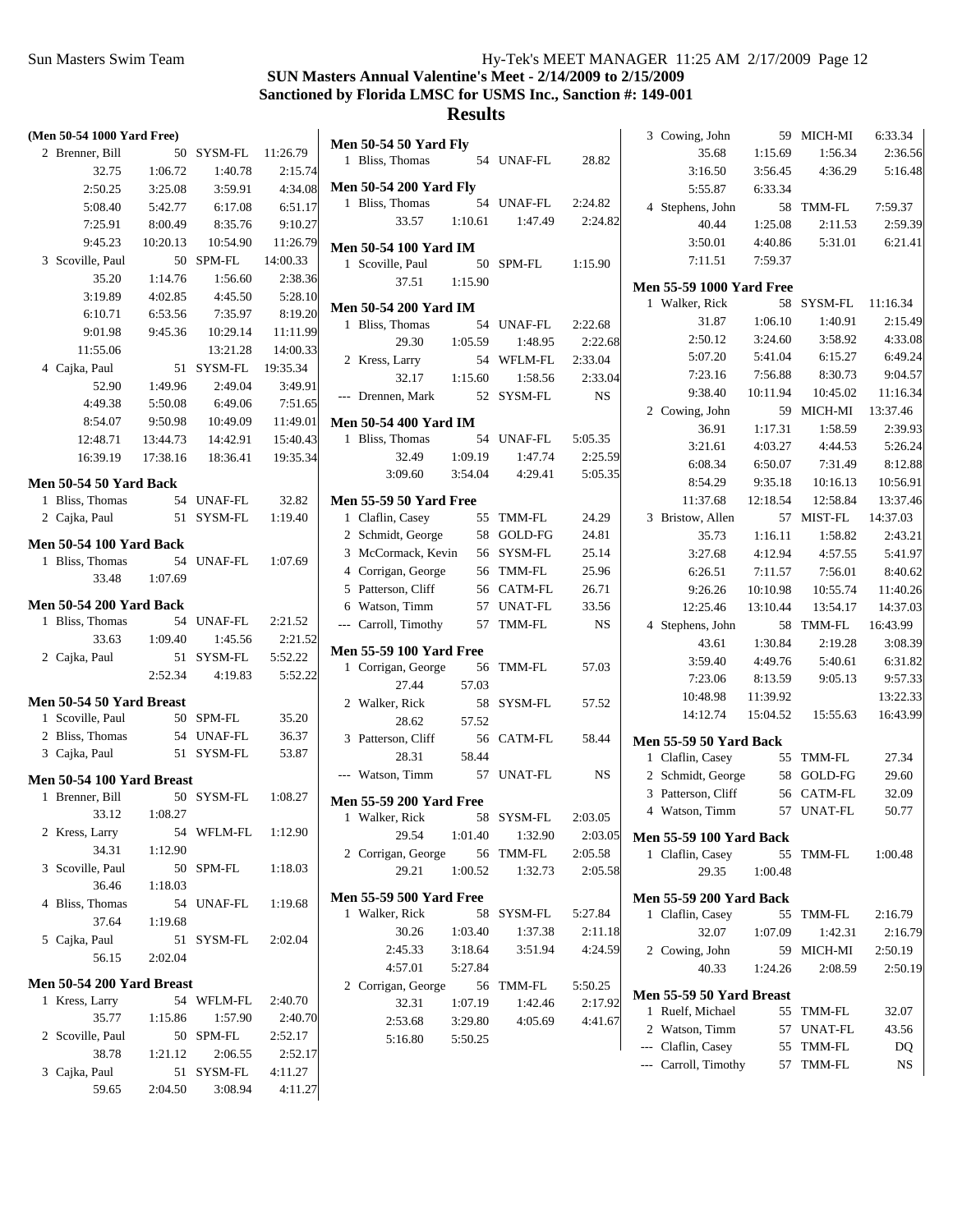|   | Men 55-59 100 Yard Breast      |         |                          |           |  |
|---|--------------------------------|---------|--------------------------|-----------|--|
|   | 1 Ruelf, Michael               | 55      | TMM-FL 1:10.26           |           |  |
|   | 32.75                          | 1:10.26 |                          |           |  |
|   | 2 Watson, Timm                 |         | 57 UNAT-FL               | 1:37.94   |  |
|   | 46.70                          | 1:37.94 |                          |           |  |
|   | --- Carroll, Timothy 57 TMM-FL |         |                          | <b>NS</b> |  |
|   | Men 55-59 200 Yard Breast      |         |                          |           |  |
|   | 1 Ruelf, Michael               |         | 55 TMM-FL 2:38.44        |           |  |
|   | 34.79                          | 1:14.33 | 1:55.42                  | 2:38.44   |  |
|   | --- Carroll, Timothy 57 TMM-FL |         |                          | <b>NS</b> |  |
|   | <b>Men 55-59 50 Yard Fly</b>   |         |                          |           |  |
|   | 1 McCormack, Kevin 56          |         | SYSM-FL                  | 25.08     |  |
|   | 2 Schmidt, George              |         | 58 GOLD-FG               | 26.86     |  |
|   | 3 Patterson, Cliff             |         | 56 CATM-FL<br>57 UNAT-FL | 28.29     |  |
|   | 4 Watson, Timm                 |         |                          | 42.25     |  |
|   | --- Claflin, Casey             |         | $55$ TMM-FL              | DQ        |  |
|   | --- Carroll, Timothy 57 TMM-FL |         |                          | <b>NS</b> |  |
|   | <b>Men 55-59 100 Yard Fly</b>  |         |                          |           |  |
|   | 1 McCormack, Kevin 56 SYSM-FL  |         |                          | 55.33     |  |
|   | 25.76                          | 55.33   |                          |           |  |
|   | 2 Patterson, Cliff 56 CATM-FL  |         |                          | 1:04.45   |  |
|   | 29.57 1:04.45                  |         |                          |           |  |
|   | <b>Men 55-59 200 Yard Fly</b>  |         |                          |           |  |
|   | 1 Patterson, Cliff 56 CATM-FL  |         |                          | 2:43.20   |  |
|   | 38.38 1:20.11                  |         | 2:02.86                  | 2:43.20   |  |
|   | --- Carroll, Timothy 57        |         | TMM-FL                   | <b>NS</b> |  |
|   | Men 55-59 100 Yard IM          |         |                          |           |  |
|   | 1 Claflin, Casey               | 55      | TMM-FL                   | 1:01.52   |  |
|   | 28.26                          | 1:01.52 |                          |           |  |
|   | 2 Schmidt, George              | 58      | GOLD-FG                  | 1:01.68   |  |
|   | 28.59                          | 1:01.68 |                          |           |  |
|   | 3 Cowing, John                 | 59      | MICH-MI                  | 1:16.20   |  |
|   | 36.85                          | 1:16.20 |                          |           |  |
|   | 4 Watson, Timm                 | 57      | UNAT-FL                  | 1:36.46   |  |
|   | 48.74                          | 1:36.46 |                          |           |  |
|   | --- Carroll, Timothy 57 TMM-FL |         |                          | <b>NS</b> |  |
|   | <b>Men 55-59 200 Yard IM</b>   |         |                          |           |  |
| 1 | Schmidt, George                |         | 58 GOLD-FG               | 2:19.30   |  |
|   | 28.69                          | 1:04.83 | 1:46.13                  | 2:19.30   |  |
|   | 2 Cowing, John                 | 59      | MICH-MI                  | 2:49.23   |  |
|   | 39.78                          | 1:23.91 | 2:11.49                  | 2:49.23   |  |
|   | --- Claflin, Casey             | 55      | TMM-FL                   | NS        |  |
|   | <b>Men 55-59 400 Yard IM</b>   |         |                          |           |  |
| 1 | Schmidt, George 58             |         | GOLD-FG                  | 5:10.97   |  |
|   | 35.65                          | 1:14.77 | 1:55.06                  | 2:34.01   |  |
|   | 3:18.75                        | 4:03.45 | 4:38.27                  | 5:10.97   |  |
|   | 2 Cowing, John                 |         | 59 MICH-MI               | 6:08.79   |  |
|   | 44.55                          | 1:36.82 | 2:25.83                  | 3:12.66   |  |
|   | 4:03.37                        | 4:52.78 | 5:32.21                  | 6:08.79   |  |
|   | Men 60-64 50 Yard Free         |         |                          |           |  |
| 1 | Polgar, Paul                   | 60      | SUNF-FL                  | 26.92     |  |
|   |                                |         |                          |           |  |

| 2              | Parsons, Roger                  | 61      | GOLD-FG        | 27.56     |
|----------------|---------------------------------|---------|----------------|-----------|
| 3              | Richelson, Andrew               | 61      | NCMS-NC        | 28.50     |
|                | 4 Cornell, Thomas               | 61      | SYSM-FL        | 28.76     |
| 5              | Naffziger, Dave                 | 61      | TMM-FL         | 29.33     |
|                | --- Marzulli, John              | 60      | <b>SUNF-FL</b> | <b>NS</b> |
|                | --- Soderstrom, Jan             | 63      | SYSM-FL        | <b>NS</b> |
| ---            | Kelley, Bill                    | 61      | SYSM-FL        | NS        |
|                | <b>Men 60-64 100 Yard Free</b>  |         |                |           |
| 1              | Polgar, Paul                    | 60      | SUNF-FL        | 1:00.59   |
|                | 28.66                           | 1:00.59 |                |           |
|                | 2 Cornell, Thomas               | 61      | SYSM-FL        | 1:04.16   |
|                | 30.98                           | 1:04.16 |                |           |
| 3              | Naffziger, Dave                 | 61      | TMM-FL         | 1:05.09   |
|                | 30.99                           | 1:05.09 |                |           |
| $\overline{a}$ | Marzulli, John                  | 60      | SUNF-FL        | <b>NS</b> |
|                | --- Parsons, Roger              | 61      | GOLD-FG        | NS        |
|                | --- Soderstrom, Jan             | 63      | SYSM-FL        | <b>NS</b> |
|                | <b>Men 60-64 200 Yard Free</b>  |         |                |           |
| 1              | Kelley, Bill                    | 61      | SYSM-FL        | 2:19.85   |
|                | 31.15                           | 1:06.73 | 1:43.44        | 2:19.85   |
| 2              | Parsons, Roger                  | 61      | GOLD-FG        | 2:21.30   |
|                | 31.96                           | 1:07.45 | 1:44.19        | 2:21.30   |
| 3              | Naffziger, Dave                 | 61      | TMM-FL         | 2:25.91   |
|                | 34.92                           | 1:12.69 | 1:50.05        | 2:25.91   |
|                | 4 Cornell, Thomas               | 61      | SYSM-FL        | 2:32.11   |
|                | 35.00                           | 1:13.44 | 1:53.57        | 2:32.11   |
|                | --- Marzulli, Pat               | 60      | SPM-FL         | <b>NS</b> |
|                | --- Marzulli, John              | 60      | SUNF-FL        | <b>NS</b> |
|                | --- Soderstrom, Jan             | 63      | SYSM-FL        | <b>NS</b> |
| $\overline{a}$ | Polgar, Paul                    | 60      | <b>SUNF-FL</b> | <b>NS</b> |
|                | <b>Men 60-64 500 Yard Free</b>  |         |                |           |
| $\mathbf{1}$   | Magin, Randy                    | 60      | SWIM-FL        | 6:27.71   |
|                | 35.21                           | 1:12.34 | 1:51.76        | 2:32.27   |
|                | 3:11.32                         | 3:51.13 | 4:30.90        | 5:10.38   |
|                | 5:49.08                         | 6:27.71 |                |           |
| $\overline{2}$ | Naffziger, Dave                 | 61      | TMM-FL         | 6:49.53   |
|                | 37.15                           | 1:16.72 | 1:59.64        | 2:41.20   |
|                | 3:24.78                         | 4:06.17 | 4:47.17        | 5:28.61   |
|                | 6:09.49                         | 6:49.53 |                |           |
| 3              | March, Ed                       | 62      | O*H*-LE        | 8:03.03   |
|                | 42.03                           | 1:29.37 | 2:18.33        | 3:08.35   |
|                | 3:57.45                         | 4:46.74 | 5:36.84        | 6:26.74   |
|                | 7:16.69                         | 8:03.03 |                |           |
| $---$          | Marzulli, John                  | 60      | <b>SUNF-FL</b> | <b>NS</b> |
|                | <b>Men 60-64 1000 Yard Free</b> |         |                |           |
| $\overline{a}$ | Marzulli, John                  | 60      | <b>SUNF-FL</b> | NS        |
|                | <b>Men 60-64 50 Yard Back</b>   |         |                |           |
| 1              | Magin, Randy                    | 60      | <b>SWIM-FL</b> | 33.15     |
|                | 2 Parsons, Roger                | 61      | GOLD-FG        | 33.25     |
|                | 3 Polgar, Paul                  | 60      | SUNF-FL        | 34.00     |
|                | 4 Naffziger, Dave               | 61      | TMM-FL         | 37.83     |
|                | --- Soderstrom, Jan             | 63      | SYSM-FL        | NS        |

|              | Men 60-64 100 Yard Back       |         |            |           |
|--------------|-------------------------------|---------|------------|-----------|
| 1            | Parsons, Roger                | 61      | GOLD-FG    | 1:12.07   |
|              | 35.11                         | 1:12.07 |            |           |
|              | 2 Magin, Randy                | 60      | SWIM-FL    | 1:14.27   |
|              | 36.65                         | 1:14.27 |            |           |
| 3            | Naffziger, Dave               | 61      | TMM-FL     | 1:31.06   |
|              | 44.66                         | 1:31.06 |            |           |
| $---$        | Soderstrom, Jan               | 63      | SYSM-FL    | <b>NS</b> |
|              | Men 60-64 200 Yard Back       |         |            |           |
| 1            | Parsons, Roger                | 61      | GOLD-FG    | 2:39.00   |
|              | 37.79                         | 1:17.41 | 1:58.34    | 2:39.00   |
| 2            | Magin, Randy                  | 60      | SWIM-FL    | 2:43.80   |
|              | 36.78                         | 1:16.75 | 1:59.60    | 2:43.80   |
| 3            | Naffziger, Dave               | 61      | TMM-FL     | 3:13.40   |
|              | 45.62                         | 1:34.40 | 2:24.43    | 3:13.40   |
| $---$        | Soderstrom, Jan               | 63      | SYSM-FL    | <b>NS</b> |
|              | Men 60-64 50 Yard Breast      |         |            |           |
| 1            | Kelley, Bill                  | 61      | SYSM-FL    | 32.70     |
|              | 2 Sjoberg, Darryl             | 63      | SYSM-FL    | 37.10     |
|              | 3 Naffziger, Dave             | 61      | TMM-FL     | 37.61     |
|              | 4 March, Ed                   | 62      | $O*H*-LE$  | 45.83     |
|              | --- Marzulli, Pat             | 60      | SPM-FL     | <b>NS</b> |
|              | Men 60-64 100 Yard Breast     |         |            |           |
| 1            | Kelley, Bill                  | 61      | SYSM-FL    | 1:12.66   |
|              | 34.38                         | 1:12.66 |            |           |
| $\mathbf{2}$ | Sjoberg, Darryl               | 63      | SYSM-FL    | 1:23.16   |
|              | 39.76                         | 1:23.16 |            |           |
| 3            | Naffziger, Dave               | 61      | TMM-FL     | 1:31.00   |
|              | 41.54                         | 1:31.00 |            |           |
|              | --- March, Ed                 | 62      | $O*H*-LE$  | NS        |
|              | --- Marzulli, Pat             | 60      | SPM-FL     | <b>NS</b> |
|              | Men 60-64 200 Yard Breast     |         |            |           |
| 1            | Kelley, Bill                  | 61      | SYSM-FL    | 2:44.71   |
|              | 36.55                         | 1:18.52 | 2:01.57    | 2:44.71   |
| 2            | Sjoberg, Darryl               | 63      | SYSM-FL    | 3:05.90   |
|              | 39.63                         | 1:25.26 | 2:15.09    | 3:05.90   |
|              | --- Marzulli, Pat             | 60      | SPM-FL     | <b>NS</b> |
|              | <b>Men 60-64 50 Yard Fly</b>  |         |            |           |
| 1            | Magin, Randy                  |         | 60 SWIM-FL | 30.72     |
|              | 2 Richelson, Andrew           | 61      | NCMS-NC    | 31.41     |
|              | 3 Cornell, Thomas             | 61      | SYSM-FL    | 31.63     |
|              | 4 Polgar, Paul                | 60      | SUNF-FL    | 32.63     |
|              | --- Sjoberg, Darryl           | 63      | SYSM-FL    | DQ        |
|              | <b>Men 60-64 100 Yard Fly</b> |         |            |           |
| 1            | Richelson, Andrew             | 61      | NCMS-NC    | 1:17.03   |
|              | 34.56                         | 1:17.03 |            |           |
|              | 2 Cornell, Thomas             | 61      | SYSM-FL    | 1:19.98   |
|              | 34.13                         | 1:19.98 |            |           |
|              | <b>Men 60-64 200 Yard Fly</b> |         |            |           |
| 1            | Cornell, Thomas               | 61      | SYSM-FL    | 3:08.26   |
|              | 39.11 1:24.13                 |         | 2:15.45    | 3:08.26   |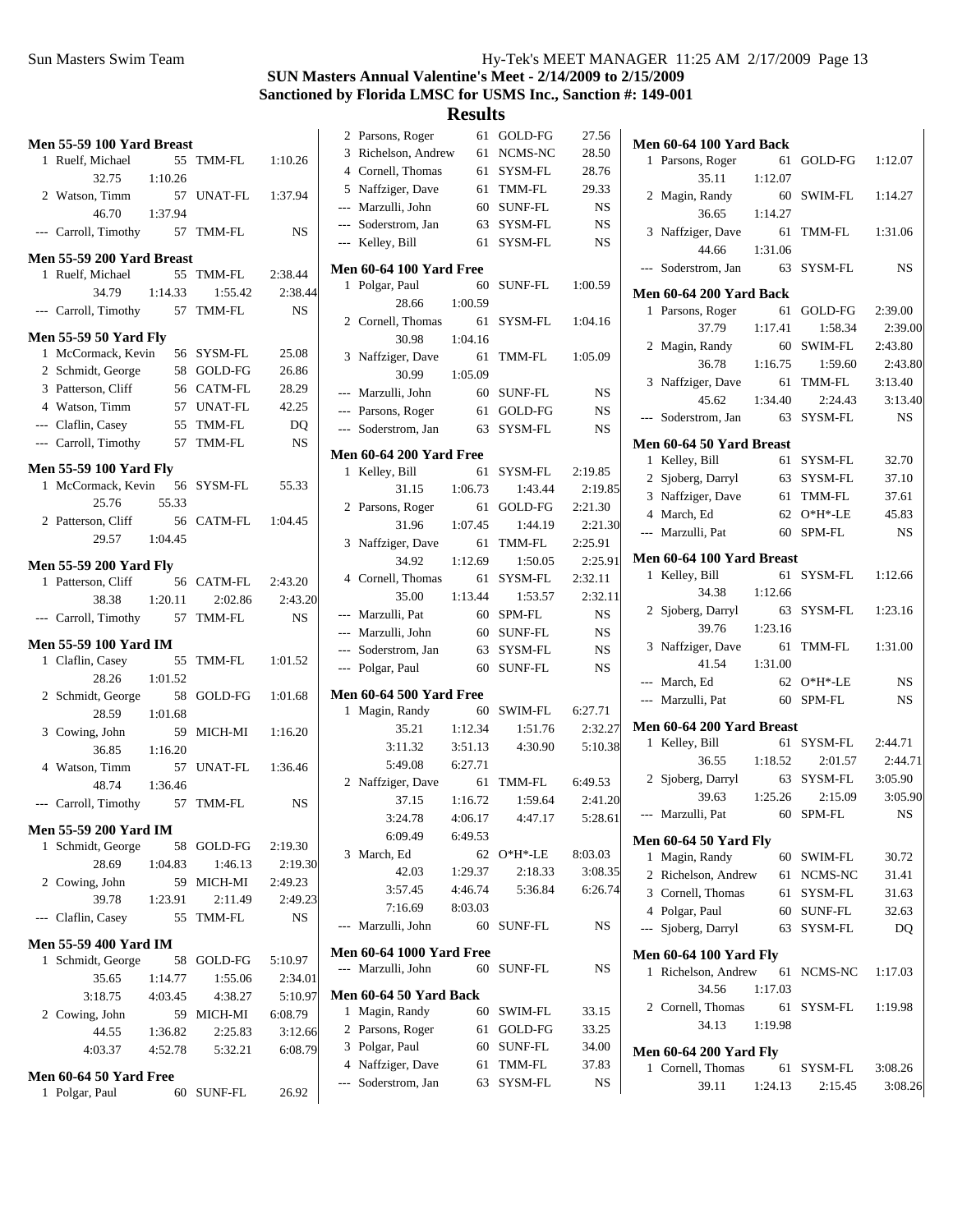|       | <b>Men 60-64 100 Yard IM</b>    |          |               |           | <b>Men 65-69 100 Yard Back</b>            |          |
|-------|---------------------------------|----------|---------------|-----------|-------------------------------------------|----------|
|       | 1 Magin, Randy                  |          | 60 SWIM-FL    | 1:10.82   | 1 Smith, Robert<br>65 OREG-OR             | 1:06.59  |
|       | 32.33                           | 1:10.82  |               |           | 31.79<br>1:06.59                          |          |
|       | 2 Kelley, Bill                  |          | 61 SYSM-FL    | 1:11.08   | 2 Roddin, Hugh<br>67 ANCM-PV              | 1:12.34  |
|       | 35.69                           | 1:11.08  |               |           | 36.34<br>1:12.34                          |          |
|       | 3 Polgar, Paul                  | 60       | SUNF-FL       | 1:17.92   | 3 Trimble, Gary<br>66 SYSM-FL             | 1:24.3   |
|       | 34.72                           | 1:17.92  |               |           | 41.10<br>1:24.31                          |          |
|       | 4 Sjoberg, Darryl               | 63       | SYSM-FL       | 1:26.54   | --- Rodenfels, Bill<br>300F-FL<br>66      | N.       |
|       | 40.19                           | 1:26.54  |               |           |                                           |          |
|       | 5 March, Ed                     |          | 62 O*H*-LE    | 1:50.39   | <b>Men 65-69 200 Yard Back</b>            |          |
|       | 56.95                           | 1:50.39  |               |           | 1 Smith, Robert<br>65 OREG-OR             | 2:30.12  |
|       |                                 |          |               |           | 34.11<br>1:12.67<br>1:52.89               | 2:30.    |
|       | <b>Men 65-69 50 Yard Free</b>   |          |               |           | 2 Roddin, Hugh<br>67 ANCM-PV              | 2:36.12  |
|       | 1 Lodwig, Keefe                 |          | 65 NE-29      | 24.81     | 38.61<br>1:17.74<br>1:57.63               | 2:36.    |
|       | 2 Smith, Robert                 |          | 65 OREG-OR    | 25.25     | 3 Trimble, Gary<br>66 SYSM-FL             | 3:03.82  |
|       | 3 Trimble, Gary                 |          | 66 SYSM-FL    | 29.73     | 41.78<br>1:26.84<br>2:16.29               | $3:03$ . |
| $---$ | Smith, Brent                    |          | 68 HUNT-SE    | NS        | Men 65-69 50 Yard Breast                  |          |
|       | --- Rodenfels, Bill             | 66       | 300F-FL       | NS        | 1 Trimble, Gary<br>66 SYSM-FL             | 34.58    |
|       | <b>Men 65-69 100 Yard Free</b>  |          |               |           | 2 Puchalski, Donald<br>69 SUNF-FL         | 36.73    |
|       | 1 Lodwig, Keefe                 |          | 65 NE-29      | 54.96     | 3 Smith, Brent<br>68 HUNT-SE              | 41.89    |
|       | 26.27                           | 54.96    |               |           | 4 Mraovich, Robert<br>67 VASF-FL          | 49.73    |
|       | --- Rodenfels, Bill             |          | 66 300F-FL    | NS.       |                                           |          |
|       |                                 |          |               |           | Men 65-69 100 Yard Breast                 |          |
|       | <b>Men 65-69 200 Yard Free</b>  |          |               |           | 1 Trimble, Gary<br>66 SYSM-FL             | 1:20.06  |
|       | 1 Lodwig, Keefe                 |          | 65 NE-29      | 2:03.70   | 38.18<br>1:20.06                          |          |
|       | 28.04                           | 59.27    | 1:31.26       | 2:03.70   | --- Puchalski, Donald<br>69 SUNF-FL       | N.       |
|       | 2 Trimble, Gary                 | 66       | SYSM-FL       | 2:34.21   | Men 65-69 50 Yard Fly                     |          |
|       | 35.49                           | 1:14.21  | 1:55.04       | 2:34.21   | 1 Lodwig, Keefe<br>65 NE-29               | 27.5     |
|       | 3 Mraovich, Robert              | 67       | VASF-FL       | 3:19.79   | 2 Trimble, Gary<br>66 SYSM-FL             | 34.1     |
|       | 44.25                           | 1:35.04  | 2:27.74       | 3:19.79   | 3 Puchalski, Donald<br>69 SUNF-FL         | 35.6     |
|       | --- Rodenfels, Bill             |          | 66 300F-FL    | <b>NS</b> | --- Smith, Brent<br>HUNT-SE<br>68         | N.       |
|       | <b>Men 65-69 500 Yard Free</b>  |          |               |           | --- Rodenfels, Bill<br>300F-FL<br>66      | N.       |
|       | 1 Lodwig, Keefe                 |          | 65 NE-29      | 5:56.17   |                                           |          |
|       | 30.09                           | 1:04.61  | 1:40.95       | 2:17.76   | <b>Men 65-69 100 Yard Fly</b><br>65 NE-29 |          |
|       | 2:54.22                         | 3:30.83  | 4:08.06       | 4:45.19   | 1 Lodwig, Keefe                           | 1:08.48  |
|       | 5:21.70                         | 5:56.17  |               |           | 29.65<br>1:08.48                          |          |
|       | 2 Trimble, Gary                 | 66       | SYSM-FL       | 7:48.82   | 67 ANCM-PV<br>2 Roddin, Hugh              | 1:10.34  |
|       | 36.67                           | 1:17.83  | 2:03.61       | 3:06.61   | 33.41<br>1:10.34                          |          |
|       | 3:52.74                         | 4:39.99  | 5:27.70       | 6:15.47   | <b>Men 65-69 200 Yard Fly</b>             |          |
|       | 7:03.13                         | 7:48.82  |               |           | 67 ANCM-PV<br>1 Roddin, Hugh              | 2:43.80  |
|       |                                 |          |               |           | 35.49<br>1:19.84<br>2:01.93               | 2:43.    |
|       | <b>Men 65-69 1000 Yard Free</b> |          | 65 NE-29      |           | <b>Men 65-69 100 Yard IM</b>              |          |
|       | 1 Lodwig, Keefe<br>30.70        |          | 1:40.85       | 12:33.15  | 1 Lodwig, Keefe<br>65 NE-29               | 1:06.48  |
|       |                                 | 1:05.05  |               | 2:17.33   | 30.37<br>1:06.48                          |          |
|       | 2:54.48                         | 3:32.09  | 4:10.30       | 4:47.97   | 2 Trimble, Gary<br>SYSM-FL<br>66          | 1:14.09  |
|       | 5:28.06                         | 6:08.02  | 6:46.93       | 7:26.30   | 35.49<br>1:14.09                          |          |
|       | 8:06.11                         | 8:45.19  | 9:23.60       | 10:02.39  | 3 Puchalski, Donald<br>SUNF-FL<br>69      | 1:17.86  |
|       | 10:41.65                        | 11:19.54 | 11:57.98      | 12:33.15  | 35.70<br>1:17.86                          |          |
|       | Men 65-69 50 Yard Back          |          |               |           | 4 Smith, Brent<br><b>HUNT-SE</b><br>68    | 1:30.94  |
|       | 1 Smith, Robert                 |          | 65 OREG-OR    | 29.81     | 45.49<br>1:30.94                          |          |
|       | 2 Trimble, Gary                 | 66       | SYSM-FL       | 35.28     | 5 Mraovich, Robert<br>67 VASF-FL          | 1:45.4   |
|       | 3 Mraovich, Robert              | 67       | VASF-FL       | 54.59     | 52.39<br>1:45.41                          |          |
|       | --- Rodenfels, Bill             | 66       | $300F$ - $FL$ | <b>NS</b> | --- Smith, Robert<br>65 OREG-OR           | N.       |
|       | --- Lodwig, Keefe               |          | 65 NE-29      | NS.       |                                           |          |
|       |                                 |          |               |           |                                           |          |

|             | 00 Yard Back   |            |           | <b>Men 65-69 200 Yard IM</b>                      |            |           |
|-------------|----------------|------------|-----------|---------------------------------------------------|------------|-----------|
| bert        |                | 65 OREG-OR | 1:06.59   | --- Smith, Robert                                 | 65 OREG-OR | <b>NS</b> |
| .79         | 1:06.59        |            |           | Men 65-69 400 Yard IM                             |            |           |
| Iugh        |                | 67 ANCM-PV | 1:12.34   | 1 Smith, Robert                                   | 65 OREG-OR | 5:43.27   |
| 5.34        | 1:12.34        |            |           | 36.87<br>1:20.16                                  | 2:04.99    | 2:48.22   |
| Gary        |                | 66 SYSM-FL | 1:24.31   | 3:35.94<br>4:24.66                                | 5:03.80    | 5:43.27   |
| $.10\,$     | 1:24.31        |            |           |                                                   |            |           |
| s, Bill     |                | 66 300F-FL | <b>NS</b> | <b>Men 70-74 50 Yard Free</b><br>1 Browne, James  | 70 FMM-FL  | 36.37     |
|             | 00 Yard Back   |            |           | --- McIntyre, David                               | 71 GOLD-FG | DQ        |
| bert        |                | 65 OREG-OR | 2:30.12   | --- Geer, Dren                                    | 74 SYSM-FL | NS.       |
| 11          | 1:12.67        | 1:52.89    | 2:30.12   |                                                   |            |           |
| Iugh        |                | 67 ANCM-PV | 2:36.12   | <b>Men 70-74 100 Yard Free</b>                    |            |           |
| 3.61        | 1:17.74        | 1:57.63    | 2:36.12   | 1 Geer, Dren                                      | 74 SYSM-FL | 1:08.79   |
| Gary        |                | 66 SYSM-FL | 3:03.82   | 33.04<br>1:08.79                                  |            |           |
| .78         | 1:26.84        | 2:16.29    | 3:03.82   | 2 Browne, James                                   | 70 FMM-FL  | 1:17.79   |
|             | 0 Yard Breast  |            |           | 37.71<br>1:17.79                                  |            |           |
| Gary        |                | 66 SYSM-FL | 34.58     | <b>Men 70-74 200 Yard Free</b>                    |            |           |
| . Donald    |                | 69 SUNF-FL | 36.73     | 1 Browne, James                                   | 70 FMM-FL  | 2:55.55   |
| ent         |                | 68 HUNT-SE | 41.89     | 40.94<br>1:25.55                                  | 2:10.94    | 2:55.55   |
| . Robert    |                | 67 VASF-FL | 49.73     | <b>Men 70-74 50 Yard Back</b>                     |            |           |
|             | 00 Yard Breast |            |           | 1 Smith, John                                     | 70 SYSM-FL | 31.55     |
| Gary        |                | 66 SYSM-FL | 1:20.06   | 2 McIntyre, David                                 | 71 GOLD-FG | 34.06     |
| 3.18        | 1:20.06        |            |           | 3 Wiedamann, Karl                                 | 70 GOLD-FG | 38.43     |
| , Donald    |                | 69 SUNF-FL | <b>NS</b> | 4 Browne, James                                   | 70 FMM-FL  | 43.33     |
|             |                |            |           |                                                   |            |           |
| 0 Yard Fly  |                |            |           | <b>Men 70-74 100 Yard Back</b><br>1 Browne, James | 70 FMM-FL  | 1:37.87   |
| Keefe       |                | 65 NE-29   | 27.51     | 48.87<br>1:37.87                                  |            |           |
| Gary        |                | 66 SYSM-FL | 34.11     |                                                   |            |           |
| , Donald    |                | 69 SUNF-FL | 35.61     | <b>Men 70-74 200 Yard Back</b>                    |            |           |
| ent         |                | 68 HUNT-SE | <b>NS</b> | 1 Browne, James                                   | 70 FMM-FL  | 3:34.93   |
| s, Bill     |                | 66 300F-FL | <b>NS</b> | 52.19<br>1:45.43                                  | 2:40.01    | 3:34.93   |
| 00 Yard Fly |                |            |           | Men 70-74 50 Yard Breast                          |            |           |
| Keefe       |                | 65 NE-29   | 1:08.48   | 1 Wiedamann, Karl                                 | 70 GOLD-FG | 34.25     |
| .65         | 1:08.48        |            |           | 2 Browne, James                                   | 70 FMM-FL  | 53.45     |
| Iugh        |                | 67 ANCM-PV | 1:10.34   | --- McIntyre, David                               | 71 GOLD-FG | DQ        |
| .41         | 1:10.34        |            |           | Men 70-74 100 Yard Breast                         |            |           |
| 00 Yard Fly |                |            |           | 1 Wiedamann, Karl                                 | 70 GOLD-FG | 1:15.52   |
| Iugh        |                | 67 ANCM-PV | 2:43.80   | 35.28<br>1:15.52                                  |            |           |
| .49         | 1:19.84        | 2:01.93    | 2:43.80   |                                                   |            |           |
| 00 Yard IM  |                |            |           | Men 70-74 200 Yard Breast                         |            |           |
| Keefe       |                | 65 NE-29   | 1:06.48   | 1 Wiedamann, Karl                                 | 70 GOLD-FG | 2:50.02   |
| .37         | 1:06.48        |            |           | 40.19<br>1:22.02                                  | 2:05.72    | 2:50.02   |
| Gary        |                | 66 SYSM-FL | 1:14.09   | <b>Men 70-74 50 Yard Fly</b>                      |            |           |
| :49         | 1:14.09        |            |           | 1 McIntyre, David                                 | 71 GOLD-FG | 31.29     |
| , Donald    |                | 69 SUNF-FL | 1:17.86   | 2 Geer, Dren                                      | 74 SYSM-FL | 39.24     |
| .70         | 1:17.86        |            |           | 3 Browne, James                                   | 70 FMM-FL  | 41.90     |
| ent         |                | 68 HUNT-SE | 1:30.94   | <b>Men 70-74 100 Yard Fly</b>                     |            |           |
| i.49        | 1:30.94        |            |           | 1 Browne, James                                   | 70 FMM-FL  | 1:44.82   |
| , Robert    | 67             | VASF-FL    | 1:45.41   | 48.94<br>1:44.82                                  |            |           |
| .39         | 1:45.41        |            |           |                                                   |            |           |
| bert        |                | 65 OREG-OR | NS.       |                                                   |            |           |
|             |                |            |           |                                                   |            |           |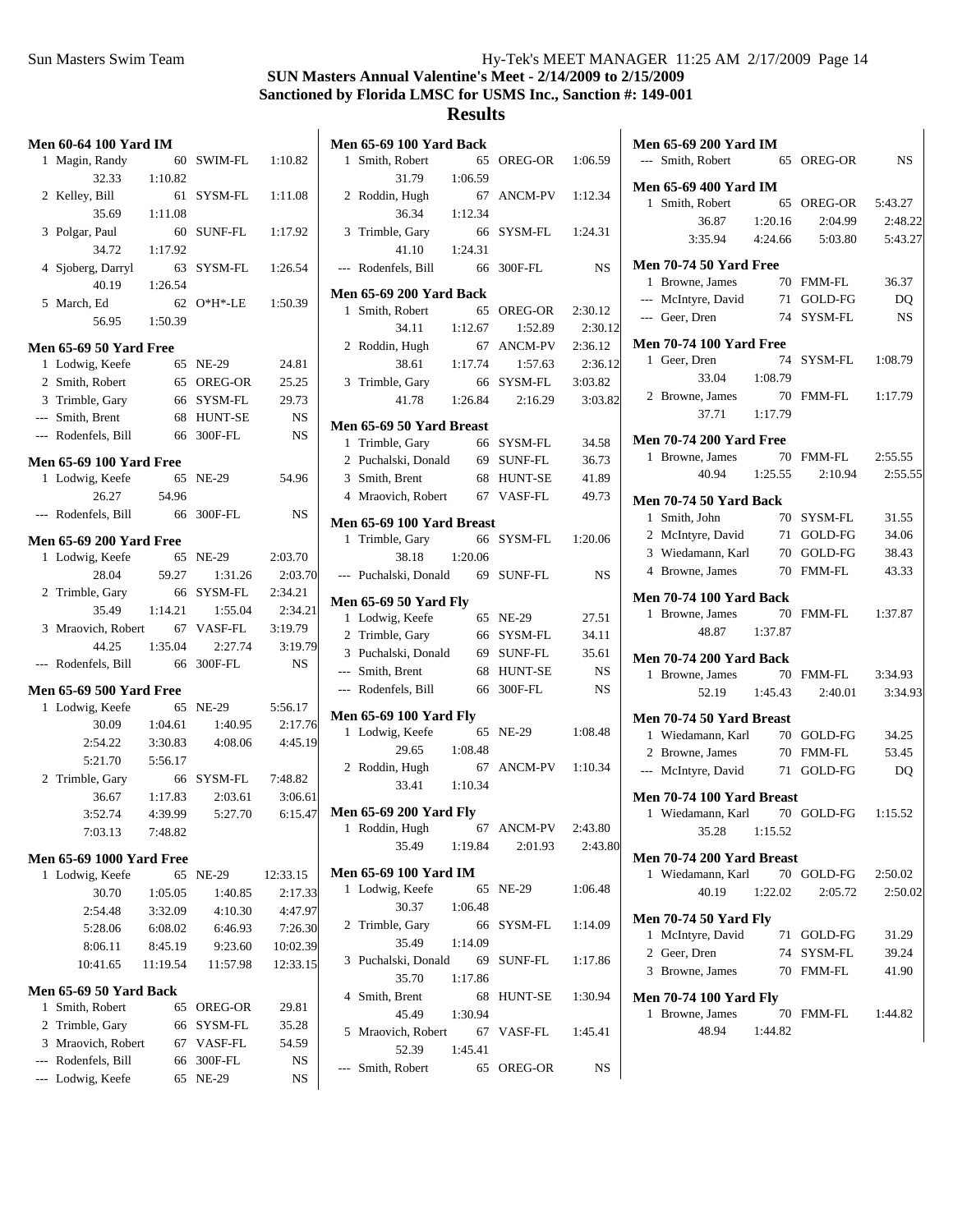# **SUN Masters Annual Valentine's Meet - 2/14/2009 to 2/15/2009 Sanctioned by Florida LMSC for USMS Inc., Sanction #: 149-001**

# **Results**

|   | <b>Men 70-74 100 Yard IM</b>                       |                 |                    |                 | 2                     |
|---|----------------------------------------------------|-----------------|--------------------|-----------------|-----------------------|
|   | 1 McIntyre, David 71 GOLD-FG 1:17.66               |                 |                    |                 |                       |
|   | 33.84                                              | 1:17.66         |                    |                 | 3                     |
|   |                                                    |                 |                    |                 |                       |
|   | 2 Browne, James 70 FMM-FL 1:37.69<br>44.88 1:37.69 |                 |                    |                 | $---$                 |
|   |                                                    |                 |                    |                 | Mer                   |
|   | <b>Men 75-79 50 Yard Free</b>                      |                 |                    |                 | 1                     |
|   | 1 Dobler, Wally                                    |                 | 75 GOLD-FG         | 31.34           | 2                     |
|   | 2 Johnsen, Ralph 77 FMM-FL 39.10                   |                 |                    |                 | ---                   |
|   | --- Beach, Bob                                     |                 | 78 SPM-FL          | <b>NS</b>       |                       |
|   | --- Schlegel, Charles 79 FMM-FL                    |                 |                    | <b>NS</b>       | Mer<br>$\overline{a}$ |
|   | <b>Men 75-79 100 Yard Free</b>                     |                 |                    |                 |                       |
|   | 1 Dobler, Wally                                    | 75              | GOLD-FG 1:10.93    |                 | ---                   |
|   | 33.34                                              | 1:10.93         |                    |                 | $---$                 |
|   | 2 Beach, Bob                                       | $78\,$          | SPM-FL             | 1:23.36         |                       |
|   |                                                    | 41.34 1:23.36   |                    |                 | Mer                   |
|   | 3 Johnsen, Ralph 77                                |                 | FMM-FL 1:25.03     |                 | 1                     |
|   | 39.41                                              | 1:25.03         |                    |                 |                       |
|   | <b>Men 75-79 200 Yard Free</b>                     |                 |                    |                 |                       |
|   | 1 Dobler, Wally                                    |                 | 75 GOLD-FG         | 2:48.40         | Mer                   |
|   |                                                    | 37.59   1:20.78 | 2:04.74            | 2:48.40         | 1                     |
|   | 2 Beach, Bob                                       | 78              | SPM-FL             | 2:57.78         | Mer                   |
|   |                                                    | 42.10 1:27.15   | 2:12.75            | 2:57.78         | 1                     |
|   | <b>Men 75-79 500 Yard Free</b>                     |                 |                    |                 |                       |
|   | 1 Jones, Burwell                                   |                 | 75 SYSM-FL 6:14.89 |                 | 2                     |
|   | 35.87                                              | 1:14.28         | 1:53.17            | 2:31.35         |                       |
|   | 3:10.24                                            | 3:48.57         | 4:25.89            | 5:03.01         | 3                     |
|   | 5:39.22                                            | 6:14.89         |                    |                 |                       |
|   | 2 Beach, Bob                                       | 78              | SPM-FL 7:46.79     |                 | 4                     |
|   | 43.06                                              | 1:28.06         | 2:14.44            | 3:01.56         |                       |
|   | 3:48.75                                            | 4:36.17         |                    | 5:23.91 6:11.88 |                       |
|   | 7:00.09                                            | 7:46.79         |                    |                 | Mer<br>1              |
|   | <b>Men 75-79 1000 Yard Free</b>                    |                 |                    |                 |                       |
|   | 1 Beach, Bob                                       |                 | 78 SPM-FL 15:54.91 |                 | 2                     |
|   |                                                    | 44.12 1:29.78   | 2:16.37            | 3:03.25         |                       |
|   | 3:50.84 4:38.95                                    |                 | 5:27.10            | 6:14.60         | $\sim$                |
|   | 7:02.55                                            | 7:50.80         | 8:39.34            | 9:27.06         |                       |
|   | 10:15.79                                           |                 | 11:04.61  11:54.02 | 12:42.43        | Mer                   |
|   | 13:31.45                                           | 14:19.87        | 15:07.90           | 15:54.91        | 1                     |
|   | <b>Men 75-79 50 Yard Back</b>                      |                 |                    |                 |                       |
|   | 1 Jones, Burwell                                   |                 | 75 SYSM-FL         | 33.26           |                       |
|   | 2 Miller, Harold                                   |                 | 79 FMM-FL          | 54.01           | Mer                   |
|   | --- Schlegel, Charles                              | 79              | FMM-FL             | NS              | 1<br>$\sqrt{2}$       |
|   | <b>Men 75-79 100 Yard Back</b>                     |                 |                    |                 | 3                     |
|   | 1 Weatherbee, Charles 76                           |                 | FMM-FL             | 1:36.45         | $\overline{4}$        |
|   | 47.86                                              | 1:36.45         |                    |                 |                       |
|   | --- Schlegel, Charles                              |                 | 79 FMM-FL          | NS              |                       |
|   | --- Miller, Harold                                 | 79              | FMM-FL             | <b>NS</b>       | Mer                   |
|   |                                                    |                 |                    |                 | 1                     |
|   | <b>Men 75-79 200 Yard Back</b>                     |                 |                    |                 |                       |
| 1 | Jones, Burwell                                     | 75              | SYSM-FL            | 2:35.19         | $\overline{c}$        |
|   | 36.93                                              | 1:15.84         | 1:56.26            | 2:35.19         |                       |

|                | 2 Weatherbee, Charles                                               |         | 76        | <b>FMM-FL</b> | 3:32.07   |
|----------------|---------------------------------------------------------------------|---------|-----------|---------------|-----------|
|                | 49.63                                                               | 1:44.65 |           | 3:32.07       |           |
| 3              | Miller, Harold                                                      |         | 79        | <b>FMM-FL</b> | 4:00.91   |
|                | 56.92                                                               | 1:56.51 |           | 2:57.69       | 4:00.91   |
|                | --- Schlegel, Charles                                               |         |           | 79 FMM-FL     | <b>NS</b> |
|                | Men 75-79 50 Yard Breast                                            |         |           |               |           |
|                | 1 Dobler, Wally                                                     |         | 75        | GOLD-FG       | 41.02     |
|                | 2 Johnsen, Ralph                                                    |         | 77        | <b>FMM-FL</b> | 47.30     |
|                | --- Schlegel, Charles                                               |         | 79        | <b>FMM-FL</b> | <b>NS</b> |
|                | Men 75-79 100 Yard Breast                                           |         |           |               |           |
|                | --- Johnsen, Ralph                                                  |         |           | 77 FMM-FL     | DQ        |
|                | 50.74                                                               |         | <b>DQ</b> |               |           |
|                | --- Schlegel, Charles                                               |         |           | 79 FMM-FL     | NS        |
|                | --- Miller, Harold                                                  |         |           | 79 FMM-FL     | NS        |
|                | <b>Men 75-79 200 Yard Breast</b><br>1 Weatherbee, Charles 76 FMM-FL |         |           |               |           |
|                |                                                                     |         |           |               | 3:48.93   |
|                | 52.26                                                               | 1:50.82 |           | 2:50.35       | 3:48.93   |
| $\cdots$       | Schlegel, Charles                                                   |         |           | 79 FMM-FL     | <b>NS</b> |
|                | <b>Men 75-79 50 Yard Fly</b>                                        |         |           |               |           |
|                | 1 Dobler, Wally                                                     |         | 75        | GOLD-FG       | 34.01     |
|                | <b>Men 75-79 100 Yard IM</b>                                        |         |           |               |           |
| 1              | Jones, Burwell                                                      |         | 75        | SYSM-FL       | 1:11.98   |
|                | 34.22                                                               | 1:11.98 |           |               |           |
|                | 2 Dobler, Wally                                                     |         | 75        | GOLD-FG       | 1:22.71   |
|                | 38.47                                                               | 1:22.71 |           |               |           |
| 3              | Weatherbee, Charles 76                                              |         |           | <b>FMM-FL</b> | 1:30.64   |
|                | 42.62                                                               | 1:30.64 |           |               |           |
|                | 4 Miller, Harold                                                    |         | 79        | <b>FMM-FL</b> | 1:56.47   |
|                | 53.35                                                               | 1:56.47 |           |               |           |
|                | <b>Men 75-79 200 Yard IM</b>                                        |         |           |               |           |
| 1              | Jones, Burwell                                                      |         | 75        | SYSM-FL       | 2:39.79   |
|                | 36.16                                                               | 1:16.35 |           | 2:05.04       | 2:39.79   |
|                | 2 Weatherbee, Charles 76                                            |         |           | FMM-FL        | 3:25.49   |
|                | 47.74                                                               | 1:43.87 |           | 2:45.07       | 3:25.49   |
|                | --- Dobler, Wally                                                   |         | 75        | GOLD-FG       | <b>NS</b> |
|                | <b>Men 75-79 400 Yard IM</b>                                        |         |           |               |           |
| $\mathbf{1}$   | Weatherbee, Charles                                                 |         | 76        | FMM-FL        | 7:23.37   |
|                | 50.41                                                               | 1:50.08 |           | 2:49.94       | 3:47.69   |
|                |                                                                     | 5:51.93 |           | 6:38.83       | 7:23.37   |
|                | <b>Men 80-84 50 Yard Free</b>                                       |         |           |               |           |
|                | 1 Randall, Charlie                                                  |         |           | 80 SYSM-FL    | 42.37     |
|                | 2 Sigersmith, Robert                                                |         |           | 84 SPCF-FL    | 44.24     |
|                | 3 Hutinger, Paul                                                    |         |           | 84 FMM-FL     | 45.20     |
|                | 4 Burbridge, Keith                                                  |         |           | 80 FMM-FL     | 1:01.21   |
|                | --- Ramirez-Miller, Alex                                            |         | 84        | SPM-FL        | DQ        |
|                | <b>Men 80-84 100 Yard Free</b>                                      |         |           |               |           |
| 1              | Randall, Charlie                                                    |         | 80        | SYSM-FL       | 1:34.58   |
|                | 44.66                                                               | 1:34.58 |           |               |           |
| $\overline{2}$ | Sigersmith, Robert 84                                               |         |           | SPCF-FL       | 1:46.20   |
|                | 49.96                                                               | 1:46.20 |           |               |           |
|                |                                                                     |         |           |               |           |

|                | 3 Ramirez-Miller, Alex 84 SPM-FL 1:49.57                                    |          |                                    |                 |
|----------------|-----------------------------------------------------------------------------|----------|------------------------------------|-----------------|
|                | 51.88<br>1:49.57                                                            |          |                                    |                 |
|                | 4 Burbridge, Keith 80 FMM-FL 2:49.71                                        |          |                                    |                 |
|                | $1:12.95$ $2:49.71$                                                         |          |                                    |                 |
|                | <b>Men 80-84 200 Yard Free</b>                                              |          |                                    |                 |
|                | 1 Cornell, John                                                             |          | 81 VASF-FL 3:40.52                 |                 |
|                | 49.33 1:46.71 2:44.51                                                       |          |                                    | 3:40.52         |
|                | 2 Sigersmith, Robert 84 SPCF-FL 3:49.26                                     |          |                                    |                 |
|                | 50.49                                                                       |          | 1:50.50  2:52.16                   | 3:49.26         |
|                | 3 Ramirez-Miller, Alex 84 SPM-FL 4:04.20                                    |          |                                    |                 |
|                | 5 1.1.1.1.1.1.1.1.1.1.1.20<br>4 Burbridge, Keith 80 FMM-FL 5:59.69          |          |                                    | 4:04.20         |
|                |                                                                             |          |                                    |                 |
|                | 1:09.37 2:45.78 4:23.56 5:59.69                                             |          |                                    |                 |
|                |                                                                             |          |                                    |                 |
|                | <b>Men 80-84 500 Yard Free</b><br>1 Ramirez-Miller, Alex 84 SPM-FL 10:31.94 |          |                                    |                 |
|                | 57.83 2:00.85 3:05.64 4:08.99                                               |          |                                    |                 |
|                | 5:14.94 6:18.31 7:22.52 8:27.65                                             |          |                                    |                 |
|                | 9:30.81  10:31.94                                                           |          |                                    |                 |
|                | 2 Sigersmith, Robert 84 SPCF-FL 11:42.89                                    |          |                                    |                 |
|                | 55.62 1:58.79                                                               |          | 3:08.29                            | 4:23.57         |
|                | 5:33.03                                                                     | 6:46.25  | 8:00.70 9:06.96                    |                 |
|                | 10:33.46 11:42.89                                                           |          |                                    |                 |
|                |                                                                             |          |                                    |                 |
|                | <b>Men 80-84 1000 Yard Free</b>                                             |          |                                    |                 |
|                | 1 Ramirez-Miller, Alex 84 SPM-FL 22:08.43                                   |          |                                    |                 |
|                | 59.98                                                                       |          |                                    | 3:12.86 4:20.02 |
|                | 5:26.18 6:32.83 7:38.59                                                     |          |                                    |                 |
|                | 9:52.10                                                                     |          |                                    |                 |
|                | 14:21.82   15:29.38   16:37.71   17:44.99                                   |          |                                    |                 |
|                | 18:51.27 22:08.43                                                           |          |                                    |                 |
|                | 2 Sigersmith, Robert 84 SPCF-FL 22:48.22                                    |          |                                    |                 |
|                | 56.41<br>2:02.35                                                            |          | 3:10.50<br>6:39.76 7:49.27 8:57.85 | 4:20.54         |
|                | 5:29.02                                                                     |          | 11:16.78  12:26.19  13:36.10       |                 |
|                | 14:47.33  15:57.00  17:06.31  18:18.69                                      |          |                                    |                 |
|                | 19:26.13  20:36.96  21:46.30  22:48.22                                      |          |                                    |                 |
|                |                                                                             |          |                                    |                 |
|                | 3 Burbridge, Keith 80 FMM-FL 33:13.49<br>1:12.26  2:50.01  4:30.73  6:11.05 |          |                                    |                 |
|                | 9:37.29<br>7:56.15                                                          |          | 11:18.61                           | 13:02.44        |
|                | 14:44.29                                                                    | 16:26.96 | 18:09.86                           | 19:53.17        |
|                | 21:33.71                                                                    | 23:16.04 | 24:57.15                           | 26:38.34        |
|                | 28:18.03                                                                    | 29:57.46 | 31:38.66                           | 33:13.49        |
|                |                                                                             |          |                                    |                 |
|                | Men 80-84 50 Yard Back                                                      |          |                                    |                 |
| 1              | Hutinger, Paul                                                              | 84       | <b>FMM-FL</b>                      | 46.23           |
| $\overline{2}$ | Williams, Robert                                                            | 81       | FMM-FL                             | 48.48           |
|                | 3 Cornell, John                                                             | 81       | VASF-FL                            | 51.91           |
|                | 4 Sigersmith, Robert                                                        | 84       | SPCF-FL                            | 55.98           |
|                | 5 Ramirez-Miller, Alex                                                      | 84       | SPM-FL                             | 1:05.32         |
|                | 6 Burbridge, Keith                                                          | 80       | FMM-FL                             | 1:19.72         |
| $---$          | Melick, George                                                              | 84       | GSM-NJ                             | NS              |
|                | <b>Men 80-84 100 Yard Back</b>                                              |          |                                    |                 |
| 1              | Williams, Robert                                                            | 81       | FMM-FL                             | 1:47.78         |
|                | 50.33                                                                       | 1:47.78  |                                    |                 |
| $\overline{2}$ | Hutinger, Paul                                                              | 84       | FMM-FL                             | 1:49.68         |
|                | 55.17                                                                       | 1:49.68  |                                    |                 |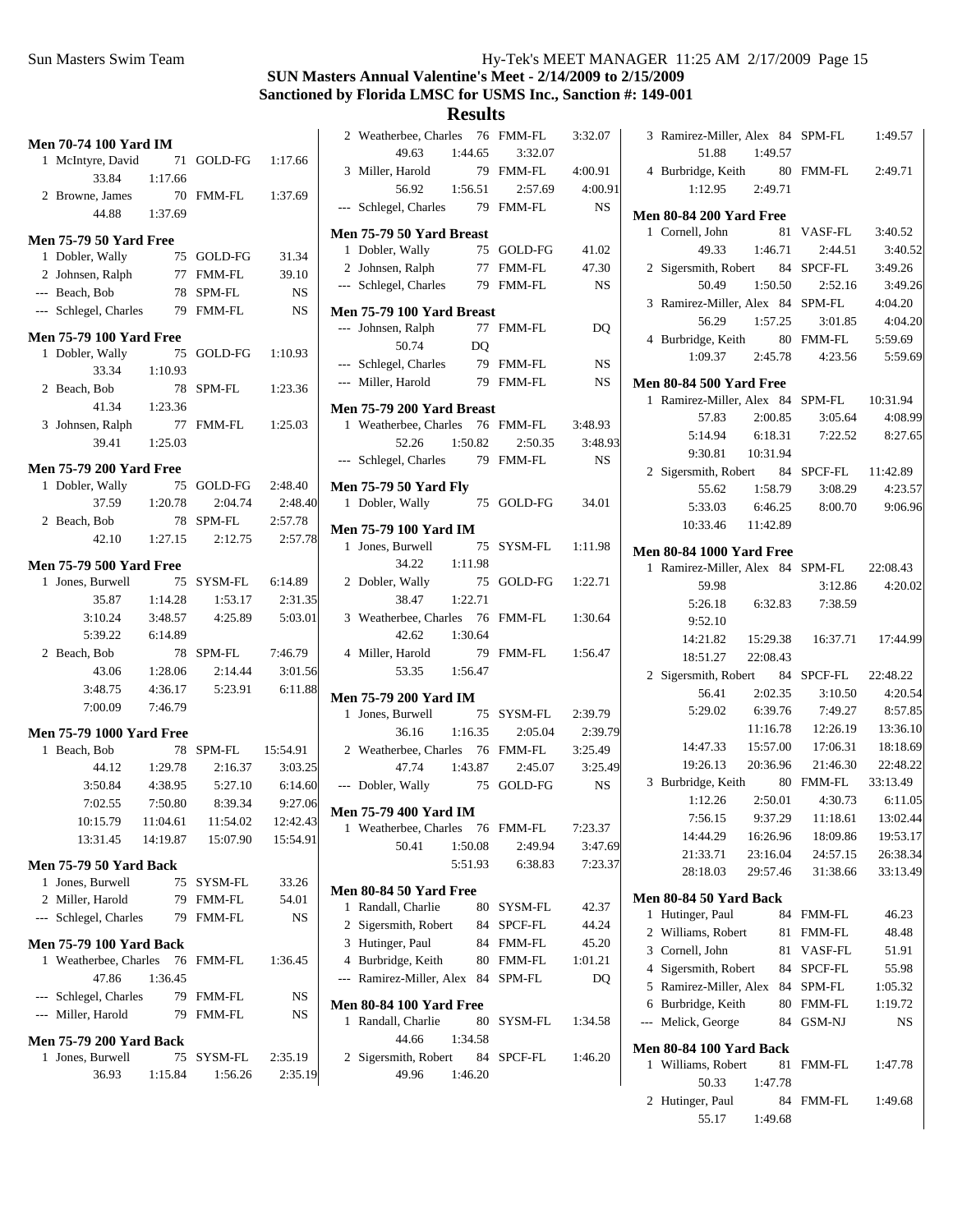# **SUN Masters Annual Valentine's Meet - 2/14/2009 to 2/15/2009 Sanctioned by Florida LMSC for USMS Inc., Sanction #: 149-001**

**Results**

| (Men 80-84 100 Yard Back) |                                       |         |                       |                    |  |  |
|---------------------------|---------------------------------------|---------|-----------------------|--------------------|--|--|
|                           | 3 Melick, George                      |         | 84 GSM-NJ 1:58.22     |                    |  |  |
|                           | 58.13                                 | 1:58.22 |                       |                    |  |  |
|                           | 4 Ramirez-Miller, Alex 84 SPM-FL      |         |                       | 2:07.25            |  |  |
|                           | $1:00.05$ $2:07.25$                   |         |                       |                    |  |  |
| $---$                     | Burbridge, Keith 80 FMM-FL            |         |                       | DQ                 |  |  |
|                           | 1:28.42                               | DQ      |                       |                    |  |  |
|                           |                                       |         |                       |                    |  |  |
|                           | <b>Men 80-84 200 Yard Back</b>        |         |                       |                    |  |  |
| 1                         | Hutinger, Paul                        | 84      | <b>FMM-FL</b>         | 3:57.41            |  |  |
|                           | 53.96                                 | 1:56.12 | 2:59.14               | 3:57.41            |  |  |
|                           | 2 Williams, Robert                    |         | 81 FMM-FL             | 4:04.51            |  |  |
|                           | 55.30 1:57.68                         |         | 3:02.87               | 4:04.51            |  |  |
|                           | 3 Coxhead, Ralph                      |         | 80 SPM-FL             | 4:23.02            |  |  |
|                           |                                       |         | 56.92 2:03.34 3:14.21 | 4:23.02            |  |  |
|                           | 4 Ramirez-Miller, Alex 84 SPM-FL      |         |                       | 4:31.57            |  |  |
|                           | 1:01.05 2:10.74                       |         | 3:20.61               | 4:31.57            |  |  |
|                           | 5 Burbridge, Keith 80 FMM-FL          |         |                       | 6:05.90            |  |  |
|                           | 1:28.10                               | 3:01.24 | 4:34.02               | 6:05.90            |  |  |
|                           |                                       |         |                       |                    |  |  |
|                           | Men 80-84 50 Yard Breast              |         |                       | 44.72              |  |  |
|                           | 1 MacDonald, Robert 80 FMM-FL         |         |                       | 50.38              |  |  |
|                           | 2 Cornell, John<br>3 Williams, Robert |         | 81 VASF-FL            |                    |  |  |
|                           |                                       |         | 81 FMM-FL             | 1:01.01<br>1:18.96 |  |  |
|                           | 4 Burbridge, Keith                    |         | 80 FMM-FL             |                    |  |  |
|                           | Men 80-84 100 Yard Breast             |         |                       |                    |  |  |
| $\mathbf{1}$              | MacDonald, Robert 80 FMM-FL           |         |                       | 1:34.99            |  |  |
|                           | 44.99                                 | 1:34.99 |                       |                    |  |  |
|                           | 2 Melick, George                      |         | 84 GSM-NJ             | 2:09.65            |  |  |
|                           | 1:03.55                               | 2:09.65 |                       |                    |  |  |
|                           | 3 Burbridge, Keith                    |         | 80 FMM-FL 3:09.44     |                    |  |  |
|                           | 1:29.50 3:09.44                       |         |                       |                    |  |  |
|                           |                                       |         |                       |                    |  |  |
|                           | Men 80-84 200 Yard Breast             |         |                       |                    |  |  |
| $\mathbf{1}$              | MacDonald, Robert 80 FMM-FL           |         |                       | 3:30.17            |  |  |
|                           | 48.81                                 | 1:42.37 | 2:36.86               | 3:30.17            |  |  |
|                           | 2 Melick, George                      |         | 84 GSM-NJ             | 4:51.50            |  |  |
|                           | $1:10.32$ $2:27.79$                   |         | 3:42.65               | 4:51.50            |  |  |
|                           | 3 Williams, Robert 81 FMM-FL 5:14.76  |         |                       |                    |  |  |
|                           | 1:09.80                               |         | 2:30.61 3:55.14       | 5:14.76            |  |  |
|                           | 4 Burbridge, Keith                    |         | 80 FMM-FL             | 6:42.53            |  |  |
|                           | 1:26.12                               | 3:09.29 | 4:55.74               | 6:42.53            |  |  |
|                           | <b>Men 80-84 50 Yard Fly</b>          |         |                       |                    |  |  |
| $\mathbf{1}$              | Hutinger, Paul                        |         | 84 FMM-FL             | 53.97              |  |  |
| 2                         | Williams, Robert                      | 81      | FMM-FL                | 1:00.83            |  |  |
|                           |                                       |         |                       |                    |  |  |
|                           | <b>Men 80-84 100 Yard Fly</b>         |         |                       |                    |  |  |
| 1                         | Hutinger, Paul                        | 84      | <b>FMM-FL</b>         | 2:15.75            |  |  |
|                           | 1:07.65                               | 2:15.75 |                       |                    |  |  |
|                           | 2 Williams, Robert 81 FMM-FL          |         |                       | 3:01.49            |  |  |
|                           | <b>Men 80-84 100 Yard IM</b>          |         |                       |                    |  |  |
| 1                         | MacDonald, Robert                     |         | 80 FMM-FL             | 1:32.80            |  |  |
|                           | 45.22                                 | 1:32.80 |                       |                    |  |  |
|                           | 2 Cornell, John                       | 81      | VASF-FL               | 1:50.39            |  |  |
|                           | 52.34                                 | 1:50.39 |                       |                    |  |  |
|                           |                                       |         |                       |                    |  |  |

|                               | 3 Williams, Robert                                                                 | 81      | FMM-FL                                                 | 2:00.20         |  |
|-------------------------------|------------------------------------------------------------------------------------|---------|--------------------------------------------------------|-----------------|--|
|                               | 55.03 2:00.20                                                                      |         |                                                        |                 |  |
|                               |                                                                                    |         |                                                        |                 |  |
|                               | <b>Men 80-84 200 Yard IM</b>                                                       |         |                                                        |                 |  |
|                               | 1 MacDonald, Robert 80 FMM-FL 3:37.98                                              |         |                                                        |                 |  |
|                               | 48.28                                                                              | 1:47.48 | 2:44.07                                                | 3:37.98         |  |
|                               | 2 Williams, Robert 81                                                              |         | FMM-FL                                                 | 4:48.81         |  |
|                               |                                                                                    |         | $1:18.24 \qquad 2:29.33 \qquad 3:56.54 \qquad 4:48.81$ |                 |  |
|                               |                                                                                    |         |                                                        |                 |  |
|                               | <b>Men 80-84 400 Yard IM</b><br>1 Williams, Robert 81 FMM-FL 10:58.00              |         |                                                        |                 |  |
|                               |                                                                                    |         |                                                        |                 |  |
|                               |                                                                                    |         | $1:27.15$ $3:09.83$ $4:34.53$                          | 5:53.29         |  |
|                               |                                                                                    |         | 7:28.74 8:56.13 9:57.22 10:58.00                       |                 |  |
|                               | <b>Men 85-89 50 Yard Free</b>                                                      |         |                                                        |                 |  |
|                               | 1 Eastwood, Cliff 87 FMM-FL 1:05.52                                                |         |                                                        |                 |  |
|                               |                                                                                    |         |                                                        |                 |  |
|                               | <b>Men 85-89 100 Yard Free</b>                                                     |         |                                                        |                 |  |
|                               | 1 Eastwood, Cliff 87 FMM-FL 2:38.81                                                |         |                                                        |                 |  |
|                               | $1:15.08$ $2:38.81$                                                                |         |                                                        |                 |  |
|                               | <b>Men 85-89 200 Yard Free</b>                                                     |         |                                                        |                 |  |
|                               | 1 Eastwood, Cliff                                                                  |         | 87 FMM-FL 5:40.86                                      |                 |  |
|                               | $1:16.13$ $2:43.82$                                                                |         | 4:09.82                                                | 5:40.86         |  |
|                               |                                                                                    |         |                                                        |                 |  |
|                               | <b>Men 85-89 500 Yard Free</b>                                                     |         |                                                        |                 |  |
|                               | 1 Eastwood, Cliff 87 FMM-FL 14:53.65                                               |         |                                                        |                 |  |
|                               |                                                                                    |         | 1:22.77 2:55.28 4:28.27 5:58.14                        |                 |  |
|                               |                                                                                    |         | 7:30.00 9:02.49 10:34.52 12:05.10                      |                 |  |
|                               | 13:34.07  14:53.65                                                                 |         |                                                        |                 |  |
|                               | <b>Men 85-89 1000 Yard Free</b>                                                    |         |                                                        |                 |  |
|                               | 1 Eastwood, Cliff                                                                  |         | 87 FMM-FL 34:37.05                                     |                 |  |
|                               | 1:45.35                                                                            |         |                                                        |                 |  |
|                               |                                                                                    | 3:40.31 | 5:26.62<br>9:03.10  10:49.98  12:36.12  14:21.58       | 7:14.24         |  |
|                               |                                                                                    |         |                                                        |                 |  |
|                               |                                                                                    |         | 16:03.28  17:47.77  19:29.64                           | 21:14.54        |  |
|                               |                                                                                    |         | 22:56.69 24:40.60 26:20.85 28:02.05                    |                 |  |
|                               |                                                                                    |         | 29:45.69 31:24.61 33:04.04 34:37.05                    |                 |  |
|                               | Women 18+200 Yard Free Relay                                                       |         |                                                        |                 |  |
| 1                             | SYSM-FL                                                                            |         | A                                                      | 1:53.04         |  |
|                               |                                                                                    |         |                                                        |                 |  |
|                               | Hudak, Courtney W22 Ganey, Stephanie W22<br>Overly, Lori W43 Ramnath, Fernette W43 |         |                                                        |                 |  |
|                               | 26.28                                                                              | 54.08   |                                                        | 1:24.69 1:53.04 |  |
|                               |                                                                                    |         |                                                        |                 |  |
| 2                             | TMM-FL                                                                             |         | А                                                      | 2:16.61         |  |
|                               | Cox, Megan W20                                                                     |         | Sinclair, Lisa W48                                     |                 |  |
|                               | Ness, Karen W40                                                                    |         | Bassetti, Luce W29                                     |                 |  |
|                               | 34.16                                                                              | 1:07.94 | 1:45.47                                                | 2:16.61         |  |
|                               | Women 18+200 Yard Medley Relay                                                     |         |                                                        |                 |  |
| 1                             | SYSM-FL                                                                            |         | А                                                      | 2:10.02         |  |
|                               | Hudak, Courtney W22                                                                |         | Ganey, Stephanie W22                                   |                 |  |
|                               | Bennett, Ellen W45                                                                 |         | Tucker, Mary W38                                       |                 |  |
|                               | 30.56                                                                              | 1:09.21 | 1:40.04                                                | 2:10.02         |  |
|                               |                                                                                    |         |                                                        |                 |  |
| Women 25+ 200 Yard Free Relay |                                                                                    |         |                                                        |                 |  |
| 1                             | <b>TMM-FL</b>                                                                      |         | A                                                      | 1:52.52         |  |
|                               | Faith, Jennifer W27                                                                |         | Becker, Karen W41                                      |                 |  |
|                               | Deering, Tara W31                                                                  |         | Whidden, Lisa W29                                      |                 |  |
|                               | 27.54                                                                              | 53.96   | 1:23.82                                                | 1:52.52         |  |

| Women 25+200 Yard Medley Relay             |                       |         |  |  |
|--------------------------------------------|-----------------------|---------|--|--|
| 1 TMM-FL                                   | 2:11.80               |         |  |  |
| McIntyre, Janice W52 Faith, Jennifer W27   |                       |         |  |  |
| Becker, Karen W41 Deering, Tara W31        |                       |         |  |  |
| 39.89<br>1:13.31                           | 1:42.26               | 2:11.80 |  |  |
| Women 65+200 Yard Free Relay               |                       |         |  |  |
| 1 FMM-FL                                   | A                     | 2:52.80 |  |  |
| Tullman, Patricia W71                      | Troy, Jean W81        |         |  |  |
| Allen, Jean W68                            | Bond, Patricia W71    |         |  |  |
| 40.64<br>1:23.53                           | 2:52.80               |         |  |  |
| 2 FACT-FL                                  | A                     | 3:07.02 |  |  |
| Campbell, Joan W78                         | Durstein, Nancy W79   |         |  |  |
| Henderson, Martha W72 Lorenzi, Betty W81   |                       |         |  |  |
| 48.43<br>1:37.01                           | 2:22.37               | 3:07.02 |  |  |
| 3 FMM-FL                                   | B                     | 3:40.66 |  |  |
| Hutinger, Margie W69                       | Reynolds, June W87    |         |  |  |
| Vijil, Rosie W74                           | Prokopi, Doris W73    |         |  |  |
| 56.99<br>1:49.85                           | 2:51.95               | 3:40.66 |  |  |
| Women 65+200 Yard Medley Relay             |                       |         |  |  |
| 1 FMM-FL                                   | $\mathsf{A}$          | 3:37.26 |  |  |
| Prokopi, Doris W73                         | Allen, Jean W68       |         |  |  |
| Tullman, Patricia W71 Hutinger, Margie W69 |                       |         |  |  |
| 1:52.64                                    | 2:43.58               | 3:37.26 |  |  |
|                                            |                       |         |  |  |
| Women 75+200 Yard Medley Relay             |                       |         |  |  |
| 1 FMM-FL                                   | A                     | 4:19.33 |  |  |
| Reynolds, June W87                         | Troy, Jean W81        |         |  |  |
| Hoskinson, Ruth W79                        | Painter, Patricia W82 |         |  |  |
| 1:10.05<br>2:10.59                         | 3:14.57               | 4:19.33 |  |  |
| Men 25+200 Yard Free Relay                 |                       |         |  |  |
| 1 MOO-FL                                   | A                     | 1:33.08 |  |  |
| Schneider, Colin M27 Schrantz, John M28    |                       |         |  |  |
| Jackson, John M27                          | McCormack, Sean M28   |         |  |  |
| 24.28<br>47.86                             | 1:11.49               | 1:33.08 |  |  |
| 2 TMM-FL                                   | A                     | 1:34.05 |  |  |
| Perez, Eduardo M28                         | Claflin, Casey M55    |         |  |  |
| Hart, Matt M25                             | Calvert, Mark M49     |         |  |  |
| 46.84<br>23.07                             | 1:10.42               | 1:34.05 |  |  |
| Men 25+200 Yard Medley Relay               |                       |         |  |  |
| 1<br>MOO-FL                                | А                     | 1:47.78 |  |  |
| McCormack, Sean M28 Schneider, Colin M27   |                       |         |  |  |
| Jackson, John M27                          | Schrantz, John M28    |         |  |  |
| 26.16<br>57.82                             | 1:23.89               | 1:47.78 |  |  |
| 2 TMM-FL                                   | А                     | 1:53.01 |  |  |
| Hart, Matt M25                             | Kolbas, David M38     |         |  |  |
| Perez, Eduardo M28                         | Conroy, Michael M29   |         |  |  |
| 28.07<br>1:02.12                           | 1:28.21               | 1:53.01 |  |  |
| Men 35+200 Yard Free Relay                 |                       |         |  |  |
| SYSM-FL<br>$\mathbf{1}$                    | A                     | 1:41.29 |  |  |
| Pepe, Marshall M44                         | Hillman, Allen M41    |         |  |  |
| Drennen, Mark M52                          | Brenner, Bill M50     |         |  |  |
| 24.59 51.26                                | $1:16.41$ $1:41.29$   |         |  |  |